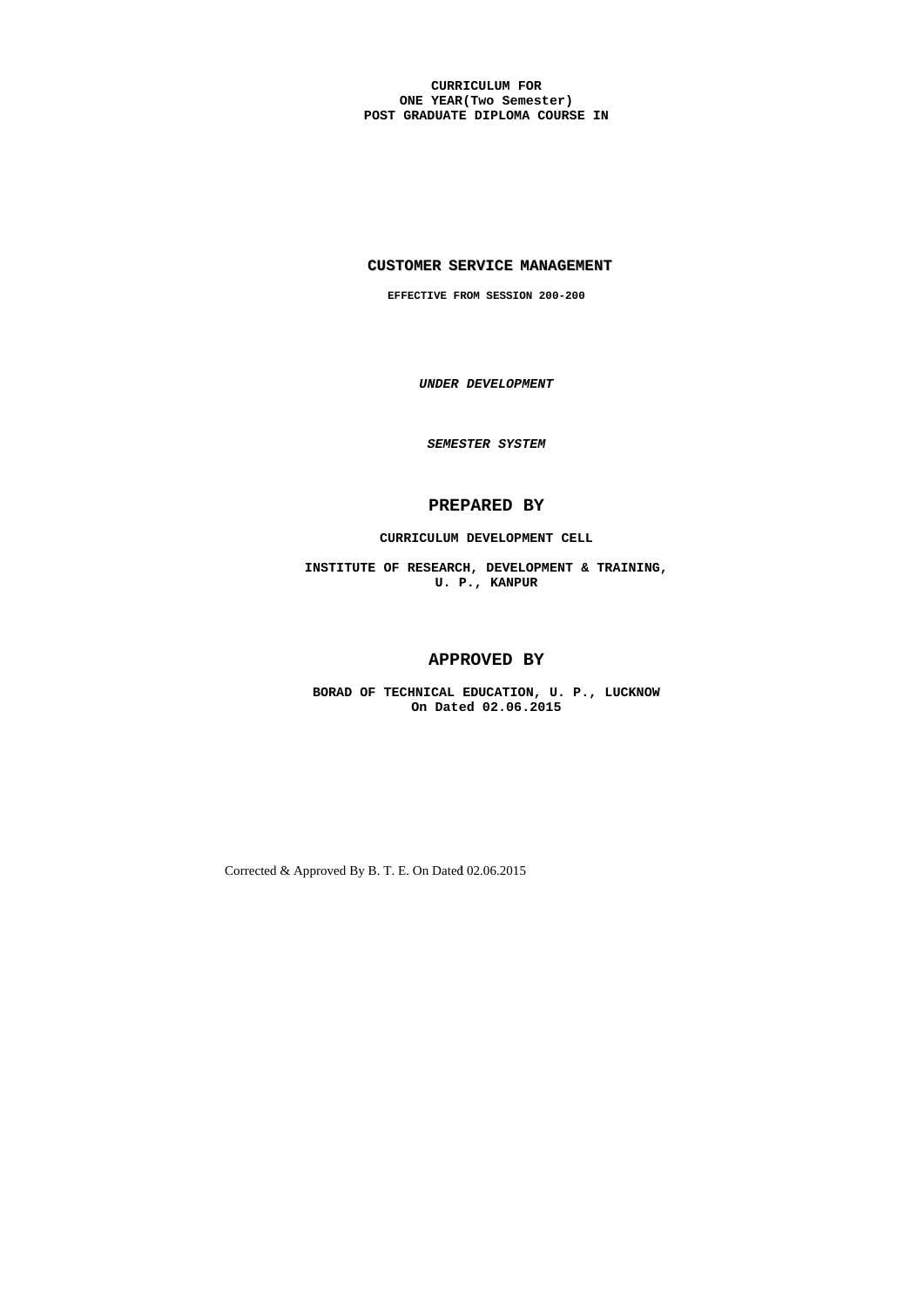Corrected & Approved By B. T. E. On Dated 02.06.2015 2

|  |  |  |  |  | STUDY & EVALUATION SCHEME FOR |                                                                           |
|--|--|--|--|--|-------------------------------|---------------------------------------------------------------------------|
|  |  |  |  |  |                               | ONE YEAR (TWO SEMESTER) P G DIPLOMA COURSE IN CUSTOMER SERVICE MANAGEMENT |
|  |  |  |  |  | (Effective from the session   |                                                                           |

|                          |                          | Curriculum<br>_______________ |                                |                                  |                                                                                          |                          |                                                                      |                          |                      |                                             | Scheme of Examination |          |                                                                                                                                                                                                                                                                                                                                                                                                                                                                                     |                                                                                                                                                                                                                                                                                                                                                                                                                                                                                                      |
|--------------------------|--------------------------|-------------------------------|--------------------------------|----------------------------------|------------------------------------------------------------------------------------------|--------------------------|----------------------------------------------------------------------|--------------------------|----------------------|---------------------------------------------|-----------------------|----------|-------------------------------------------------------------------------------------------------------------------------------------------------------------------------------------------------------------------------------------------------------------------------------------------------------------------------------------------------------------------------------------------------------------------------------------------------------------------------------------|------------------------------------------------------------------------------------------------------------------------------------------------------------------------------------------------------------------------------------------------------------------------------------------------------------------------------------------------------------------------------------------------------------------------------------------------------------------------------------------------------|
|                          |                          | Periods Per Week              |                                |                                  | SUBJECT                                                                                  |                          | Theory                                                               |                          |                      | Practical<br>--------- d<br>_______________ |                       |          |                                                                                                                                                                                                                                                                                                                                                                                                                                                                                     | Gran                                                                                                                                                                                                                                                                                                                                                                                                                                                                                                 |
| Le<br>ct ori je          |                          | Tut   Pr   Lab.   Work   Tot  | $\text{Shop}$   al             |                                  |                                                                                          |                          | Examination Sess. Total Examination Sess.<br>----------- Marks Marks |                          |                      |                                             | ----------- Marks     |          | Total Tota<br>Marks 1                                                                                                                                                                                                                                                                                                                                                                                                                                                               |                                                                                                                                                                                                                                                                                                                                                                                                                                                                                                      |
| al<br>ur<br>е.           | ct                       |                               |                                |                                  |                                                                                          |                          | Dur.   Marks                                                         |                          |                      | Dur.                                        | Marks                 |          |                                                                                                                                                                                                                                                                                                                                                                                                                                                                                     |                                                                                                                                                                                                                                                                                                                                                                                                                                                                                                      |
| 2                        |                          |                               |                                | 7                                | 1.1 Communication Skills<br>Development-I                                                | 2.5                      | 50                                                                   | 20                       | 70                   |                                             |                       |          |                                                                                                                                                                                                                                                                                                                                                                                                                                                                                     | 70                                                                                                                                                                                                                                                                                                                                                                                                                                                                                                   |
| $\overline{\phantom{a}}$ | $\equiv$                 | 8                             | $ -$                           | 8                                | 1.2 Communication Skills<br>Development-II                                               | $\overline{\phantom{a}}$ |                                                                      | $\overline{\phantom{m}}$ | $\equiv$             | 5                                           | 70                    | 30       | 100                                                                                                                                                                                                                                                                                                                                                                                                                                                                                 | 100                                                                                                                                                                                                                                                                                                                                                                                                                                                                                                  |
| $\overline{2}$           | $\overline{a}$           | $\overline{\phantom{0}}$      | $- -$                          | 7                                | 1.3 Consumer Behaviour &<br>Psychology                                                   | 2.5                      | 50                                                                   | $20^{\circ}$             | 70                   | $\overline{\phantom{a}}$                    |                       |          |                                                                                                                                                                                                                                                                                                                                                                                                                                                                                     | 70                                                                                                                                                                                                                                                                                                                                                                                                                                                                                                   |
| 2                        | $\equiv$                 | 6                             | $- -$                          | 13                               | 1.4 Customer Service<br>Oriantation                                                      | 2.5                      | 50                                                                   | 20                       | 70                   | 5                                           | 60                    | 20       | 80                                                                                                                                                                                                                                                                                                                                                                                                                                                                                  | 150                                                                                                                                                                                                                                                                                                                                                                                                                                                                                                  |
| 2                        | ÷                        | 6                             | $\overline{\phantom{m}}$       | 13                               | 1.5 Fundamentals of Computer &<br>office automation                                      | 2.5                      | 50                                                                   | 20                       | 70                   | 3                                           | 60                    | 20       | 80                                                                                                                                                                                                                                                                                                                                                                                                                                                                                  | 150                                                                                                                                                                                                                                                                                                                                                                                                                                                                                                  |
| 20<br>8                  | $\equiv$                 | 20                            | $- - - -$<br>$\equiv$ $\equiv$ | $\frac{1}{2}$<br> 48             | <--------TOTAL----------->                                                               | $- -$                    | 200                                                                  | 80                       | 280                  | $\equiv$ $\equiv$                           | 190                   | 70       | 260                                                                                                                                                                                                                                                                                                                                                                                                                                                                                 | $- - - -$<br>540                                                                                                                                                                                                                                                                                                                                                                                                                                                                                     |
|                          |                          |                               |                                |                                  |                                                                                          |                          |                                                                      |                          |                      |                                             |                       |          | $\begin{tabular}{ccccccccc} \multicolumn{2}{c}{} & \multicolumn{2}{c}{} & \multicolumn{2}{c}{} & \multicolumn{2}{c}{} & \multicolumn{2}{c}{} & \multicolumn{2}{c}{} & \multicolumn{2}{c}{} & \multicolumn{2}{c}{} & \multicolumn{2}{c}{} & \multicolumn{2}{c}{} & \multicolumn{2}{c}{} & \multicolumn{2}{c}{} & \multicolumn{2}{c}{} & \multicolumn{2}{c}{} & \multicolumn{2}{c}{} & \multicolumn{2}{c}{} & \multicolumn{2}{c}{} & \multicolumn{2}{c}{} & \multicolumn{2}{c}{} & \$ | $\qquad \qquad - - -$                                                                                                                                                                                                                                                                                                                                                                                                                                                                                |
|                          |                          |                               |                                |                                  | Games/NCC/Social and Cultural Activity/Community Development Work + Discipline (15 + 10) |                          |                                                                      |                          |                      |                                             |                       |          |                                                                                                                                                                                                                                                                                                                                                                                                                                                                                     |                                                                                                                                                                                                                                                                                                                                                                                                                                                                                                      |
|                          |                          |                               |                                |                                  |                                                                                          |                          |                                                                      |                          |                      |                                             |                       |          |                                                                                                                                                                                                                                                                                                                                                                                                                                                                                     | 25<br>$- - - - -$<br>565                                                                                                                                                                                                                                                                                                                                                                                                                                                                             |
| II SEMESTER              |                          |                               |                                |                                  |                                                                                          |                          |                                                                      |                          |                      |                                             |                       |          |                                                                                                                                                                                                                                                                                                                                                                                                                                                                                     |                                                                                                                                                                                                                                                                                                                                                                                                                                                                                                      |
|                          |                          | 8                             | $- \, -$                       | 8                                | 2.1 Personality Development &                                                            |                          |                                                                      |                          |                      | 5                                           | 70                    | 30       | 100                                                                                                                                                                                                                                                                                                                                                                                                                                                                                 |                                                                                                                                                                                                                                                                                                                                                                                                                                                                                                      |
| 2                        | $\equiv$                 | 8                             | $ -$                           |                                  | Interview Preparation<br>14 2.2 Computer Application in<br>office automation             | 2.5                      | 50                                                                   | 20                       | 70                   | 3                                           | 70                    | 30       | 100                                                                                                                                                                                                                                                                                                                                                                                                                                                                                 |                                                                                                                                                                                                                                                                                                                                                                                                                                                                                                      |
| $\overline{\phantom{0}}$ |                          | $\overline{\phantom{m}}$      | $\qquad \qquad -$              | 4                                | 2.4 Environmental Education &                                                            | 2.5                      | 50                                                                   |                          |                      |                                             |                       |          |                                                                                                                                                                                                                                                                                                                                                                                                                                                                                     |                                                                                                                                                                                                                                                                                                                                                                                                                                                                                                      |
| 2                        | $\overline{\phantom{a}}$ | $\overline{\phantom{a}}$      | $\equiv$ $\equiv$              | 8                                | Disaster Management (*)<br>2.4 Marketing Management                                      | 2.5                      | 50                                                                   | 20                       | 70                   | $\overline{\phantom{a}}$                    |                       |          |                                                                                                                                                                                                                                                                                                                                                                                                                                                                                     |                                                                                                                                                                                                                                                                                                                                                                                                                                                                                                      |
| $\equiv$<br>$\sim$       | $\sim$                   | 12                            | $-$<br>$\equiv$ $\equiv$       | $\overline{\phantom{a}}$<br>  12 | Field Exposure (One Month)<br>2.5<br>2.6<br>Project (One Month)                          | $\equiv$<br>$\equiv$     |                                                                      | $\sim$                   | $\equiv$<br>$\equiv$ |                                             | 60<br>120             | 40<br>50 | 100<br>170                                                                                                                                                                                                                                                                                                                                                                                                                                                                          |                                                                                                                                                                                                                                                                                                                                                                                                                                                                                                      |
| 4                        |                          | 28                            | $   -$<br>$\equiv$ $\equiv$    | $ -$<br>46                       | $  -$<br><---------TOTAL----------->                                                     | $   -$<br>$- -$          | 100                                                                  | 40                       | 140                  | $- -$                                       | 320                   | 150      | 470                                                                                                                                                                                                                                                                                                                                                                                                                                                                                 |                                                                                                                                                                                                                                                                                                                                                                                                                                                                                                      |
|                          |                          |                               |                                |                                  | Games/NCC/Social and Cultural Activity/Community Development Work + Discipline (15 + 10) |                          |                                                                      |                          |                      |                                             |                       |          |                                                                                                                                                                                                                                                                                                                                                                                                                                                                                     |                                                                                                                                                                                                                                                                                                                                                                                                                                                                                                      |
|                          |                          |                               |                                |                                  |                                                                                          |                          |                                                                      |                          |                      |                                             |                       |          |                                                                                                                                                                                                                                                                                                                                                                                                                                                                                     | 100<br>170<br>$\overline{\phantom{a}}$<br>70<br>100<br>170<br>$---$<br>610<br>$\frac{1}{2} \frac{1}{2} \frac{1}{2} \frac{1}{2} \frac{1}{2} \frac{1}{2} \frac{1}{2} \frac{1}{2} \frac{1}{2} \frac{1}{2} \frac{1}{2} \frac{1}{2} \frac{1}{2} \frac{1}{2} \frac{1}{2} \frac{1}{2} \frac{1}{2} \frac{1}{2} \frac{1}{2} \frac{1}{2} \frac{1}{2} \frac{1}{2} \frac{1}{2} \frac{1}{2} \frac{1}{2} \frac{1}{2} \frac{1}{2} \frac{1}{2} \frac{1}{2} \frac{1}{2} \frac{1}{2} \frac{$<br>25<br>$- - - -$<br>635 |
| 14<br>NOTE: (i)          | (iii)                    |                               |                                |                                  | Each period will be of 50 minutes duration.<br>Each session will be of 16 weeks.         |                          |                                                                      |                          |                      |                                             | Carry Over of I Sem.  |          |                                                                                                                                                                                                                                                                                                                                                                                                                                                                                     | 565<br>$- - - -$<br>1200                                                                                                                                                                                                                                                                                                                                                                                                                                                                             |

 (v) Industrial training of one month will be structured and supervised by the institute. Every students will submit a report of his training. The report will contain the description his observation of organisation.He/she will evaluated by practical Examiner for 60 marks and sessional marks 40 marks will be granted by the institute.

 (vi) **(\*)** It is compulsory to appear & to pass in examination, But marks will not be included for division and percentage of obtained marks.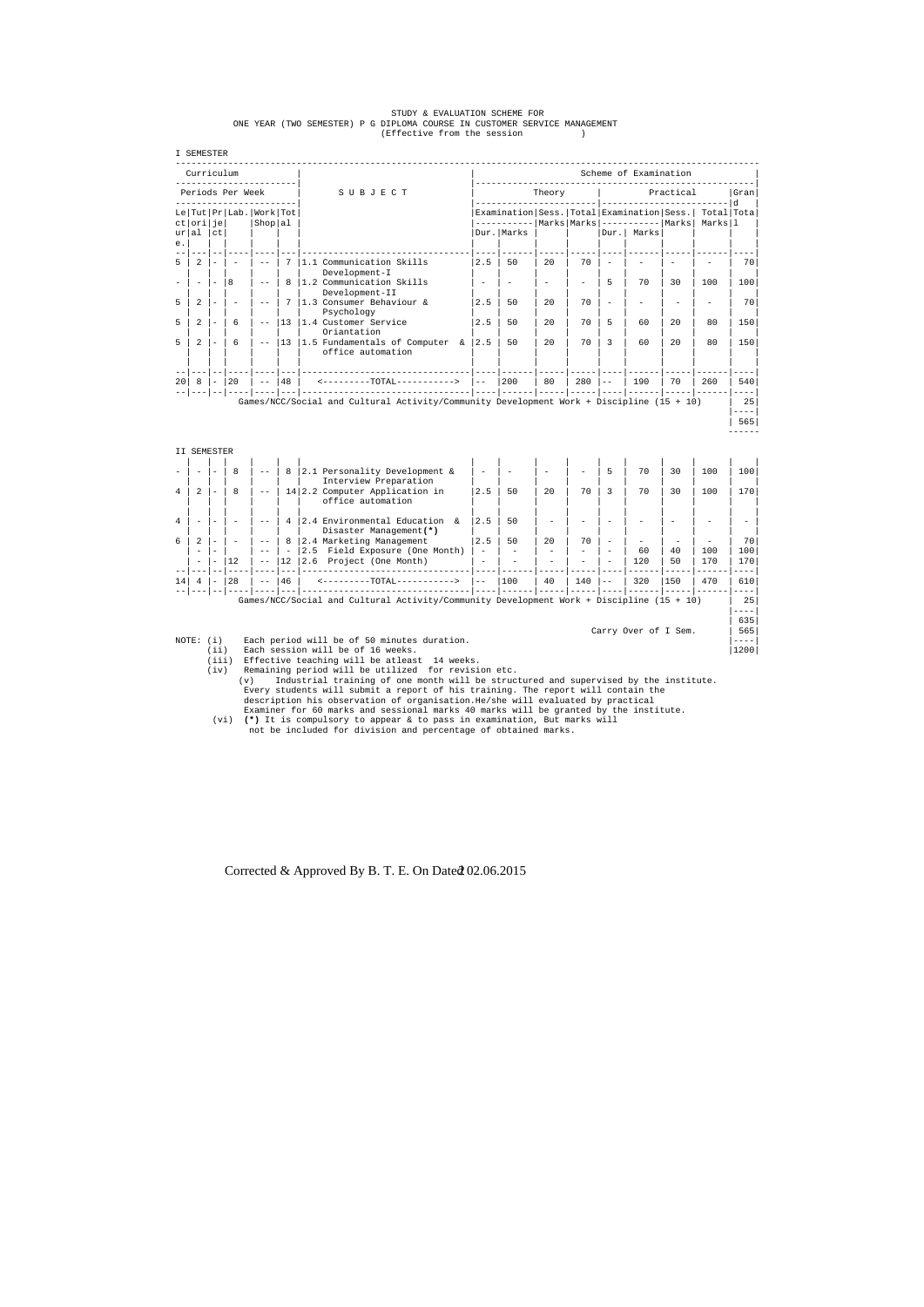## **MAIN FEATURES OF THE CURRICULUM**

| Name of the Course     |   | Customer Service Management                                                                               |
|------------------------|---|-----------------------------------------------------------------------------------------------------------|
| Intake                 |   | 30                                                                                                        |
| Duration of the Course |   | One Year (Two Semester)                                                                                   |
| Pattern of the Course  | - | Semester System                                                                                           |
| Entry Qualification    |   | Graduation                                                                                                |
| Mode of admission      |   | Through Joint Entrance Exam.<br>with aptitude test on English<br>written as well as oral<br>communication |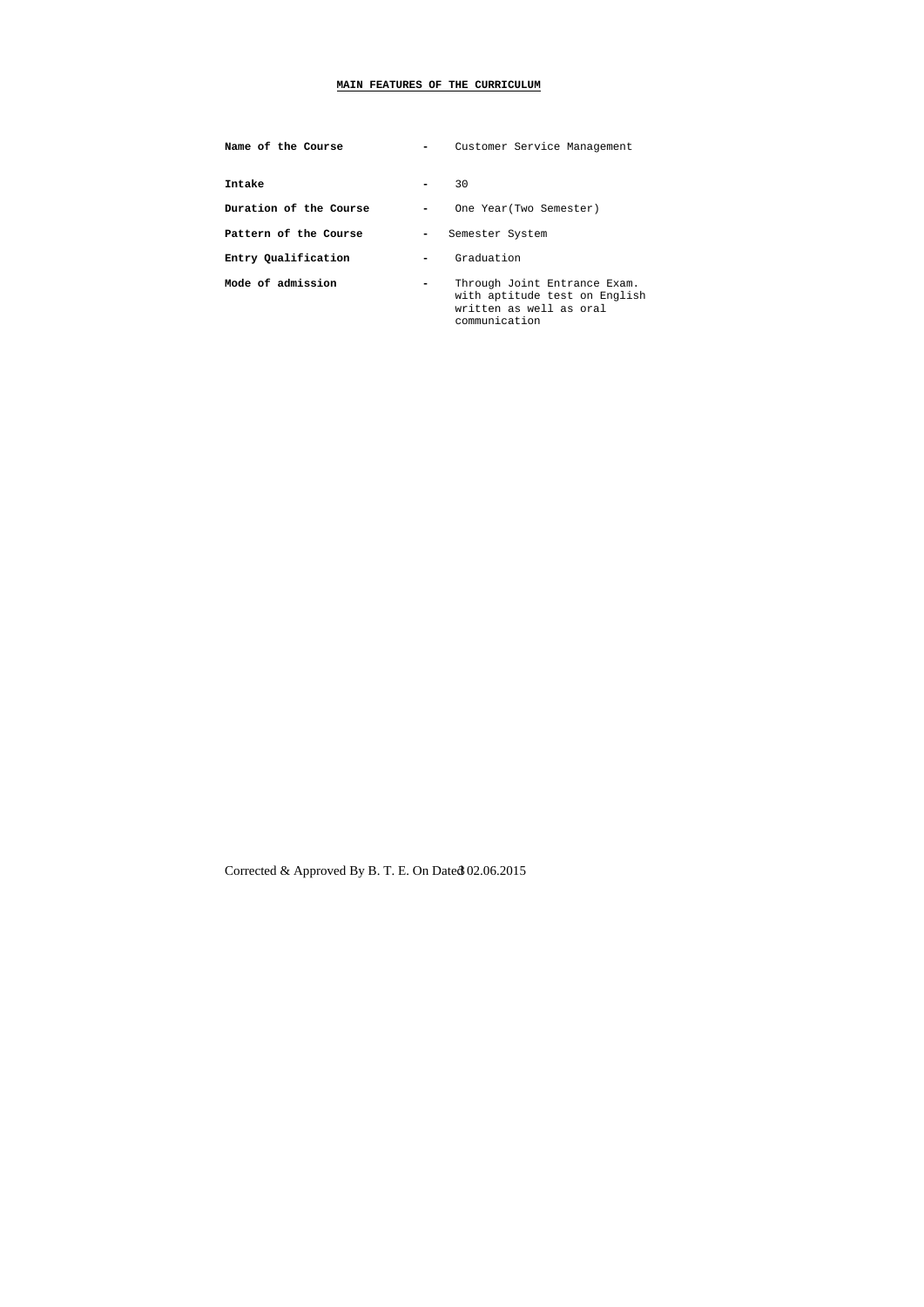# **LIST OF EXPERTS**

- 1. Sri L. B. Prasad, Head (MSM) G. P. Barabanki
- 2. Sri Lal Ji Patel, T.B.O I. R. D. T., Kanpur

Corrected & Approved By B. T. E. On Dated  $02.06.2015$ 

List of expert who contributed suggestion in semester system of curriculum diploma course in "Customer Service Management".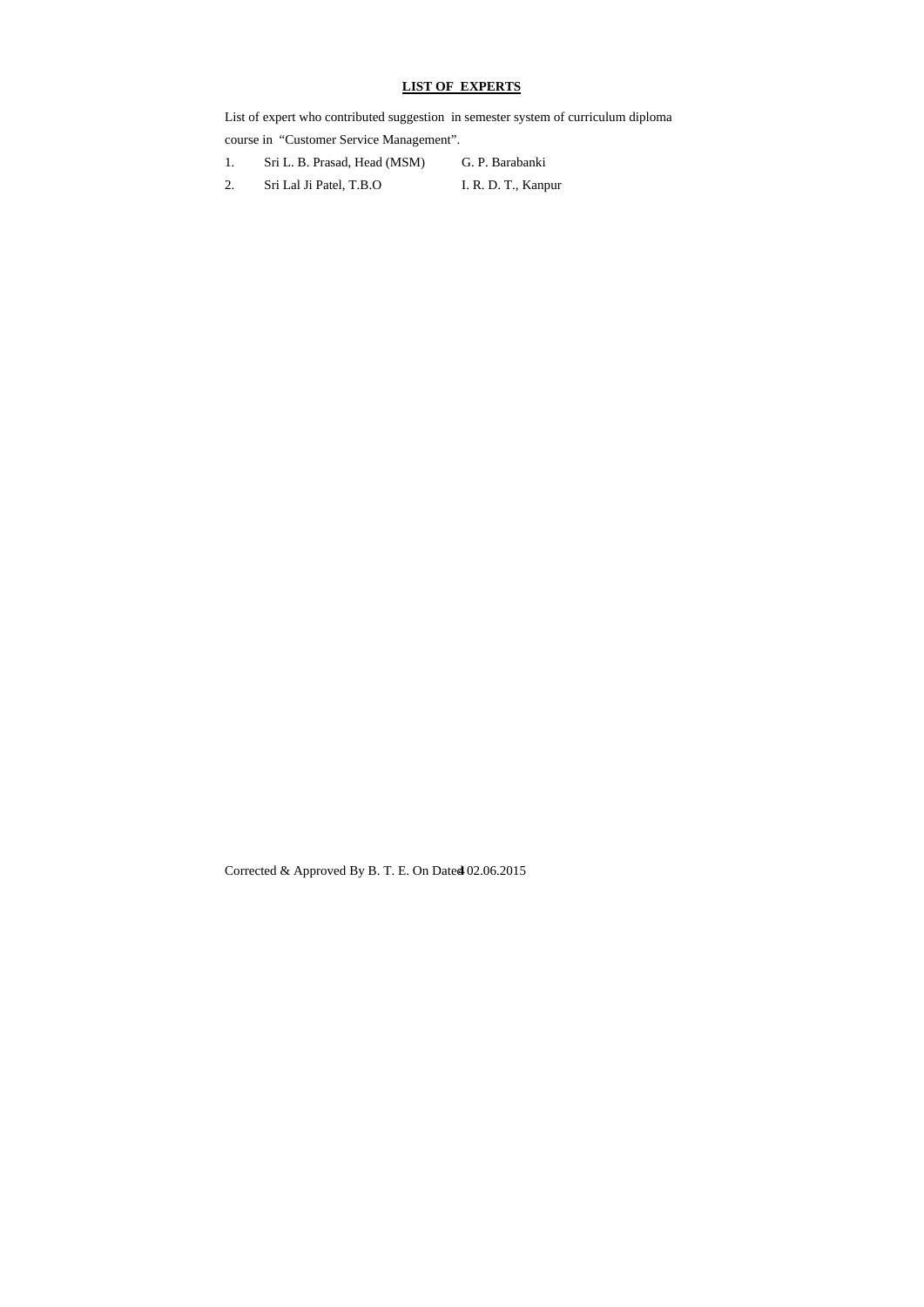# **Detail Contents 1.1 COMMUNICATION SKILLS DEVELOPMENT –1** L T P  $5\qquad 2\qquad -$

## **I Semester**

## **1. Language – its nature & importance**

English in India Today Language Learning – Principals & Problems **Aims & Objective – the 4 Language Skills**  General Aim Specific Aims Listening Speaking Reading Writing

## **Building Blocks of Good English**

 Vocabulary Enrichment Mastering Grammar Pronunciation Translations

 Practicing English Speaking, English Writing and Reading of English Books, Magazines, News Paper, Novels

• Introduction • written communication oral communication audio-visual communication · silence · Organization structure in communication · downward communication • upward communication • horizontal communication • grapevine • consensus, Verbal and non-verbal communication

## 2. Essentials Of Communication

## **Introducing Communication**

• Introduction • wrong choice of medium • physical barriers • semantic barriers • different comprehension of reality socio-psychological barriers Over coming of barriers

What is communication? The communication situation The importance of effective communication in business

## **Objectives Of Communication**

Introduction Information Advice Order Suggestion Persuasion Education • warning • raising morale **motivation** 

## **Types of communication**

## **Barriers to communication**

#### **Principles of communication**

• Clarity• completeness• conciseness• consideration• courtesy• correctness•

Corrected & Approved By B. T. E. On Date  $602.06.2015$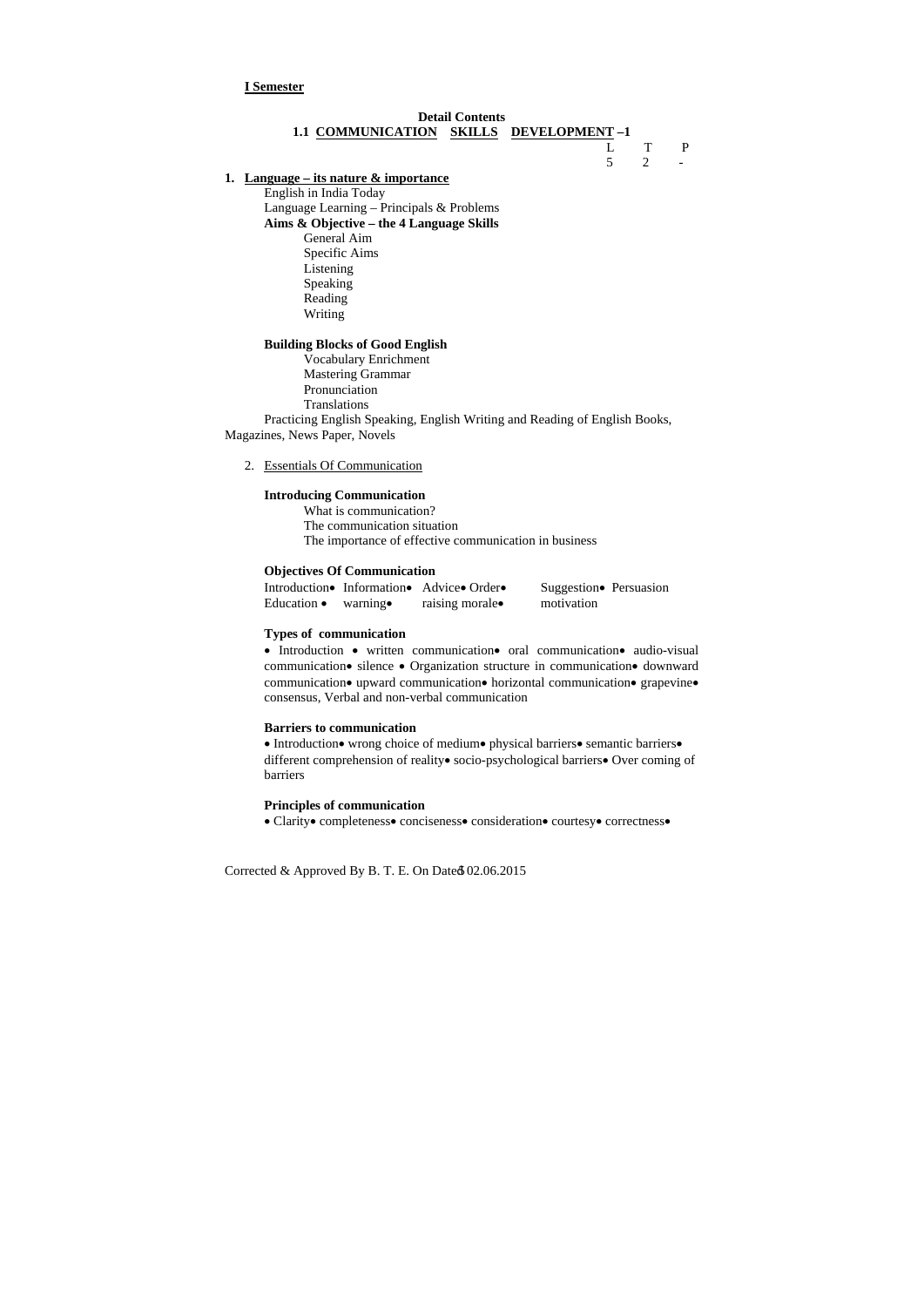## 3. To Sharpen The Tools Of Communication

## **Aids to correct writing**

• Tenses• modals• conditionals• infinitives, gerunds and participles• active and passive voice. subject verb agreement. common errors. Syntax, Narration, Synthesis of sentences, Propreposition

## **Punctuation and the use of capital letters**

• Punctuation• capital letters

#### **Foreign words and phrases sometimes used in correspondence**

• Need of a business letter• function of a business letter• kinds of a letter• kinds of a business letter

## **Spelling**

• Some spelling rules • some words commonly miss pelt

#### **Enriching vocabulary**

• Words often confused • synonyms • antonyms • prefixes and suffixes • words followed by appropriate prepositions• idioms and phrases

• The importance of an effective business letter • how to write an effective business letter essentials of an effective business letter the language of a business letter

• Physical appearance • mechanical structure or parts of a letter • style or form and punctuation

## 4. Written Communication

• Enquiries • replies • offers and quotation • important terms used in offers and quotations

## **Need, Functions And Kinds Of Business Letters**

## **Essentials Of An Effective Business Letter**

## **Types of Lay Out**

#### **Planning the letter**

• Why planning is necessary • what does planning consist in? • How to plan

## **Enquiries and replies**

#### **Complaints and adjustments**

• Complaints • making adjustments • questions for assessment

## **Collection letters**

• Introduction • how to write an effective collection letter • collection series • humorous collection letters **debtor**'s explanation replies to debtor's explanation

Corrected & Approved By B. T. E. On Date $\&$  02.06.2015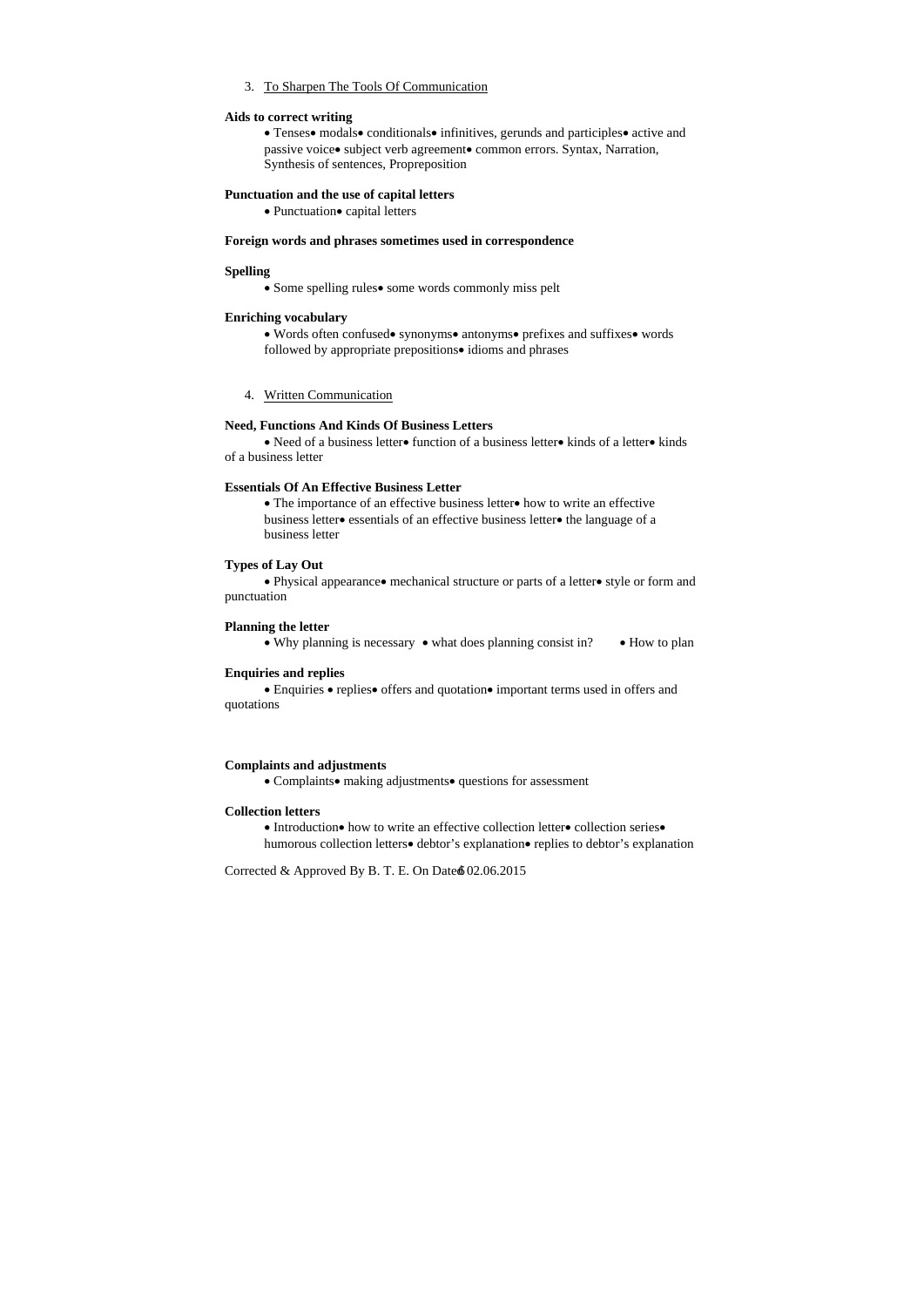## **Circular letters**

- What is a circular letter? Objective of writing circular letters situations that need circular letters
- Specimen circular letters

#### **Sales letters**

• Introduction • specimen sales letter • Essential of sales letter

 $\bullet$  Introduction  $\bullet$  the form and contents of an application letter $\bullet$  bio-data $\bullet$ application blanks • specimen application letters • Covering letter • Followup letter

## **Office memorandums, office orders, office circulars, office notes: tools of Internal communication**

• Office memorandums• office orders• office circulars• office notes

#### **Application letters**

**•Yes -No Explanation •Explanatory Explanation•Descriptive Explanation •** Feed Back

- Situational and functional topics
- Abstract and logical topics

• Current and general knowledge topics

## **Interview letters, references, testimonials, and letters of appointment, confirmation, Promotion, retrenchment, and resignation**

• Interview letters• references• testimonials• letters of appointment• letters of confirmation, promotion and retrenchment• resignation letters

• Introduction • how to draft a telegram • Drafting Email & FAX • word processor • telex • facsimile {fax} • voice mail • Internet • multimedia • videoconferencing • telephone answering machines • Non verbal communication (Gesture, Posture, Body Language)

• Introduction• advantages of listening • how to become a good listener • Practice through listening compresensions

## **Public relations letters**

• Introduction • features of a public relations letter • specimen public relations

## letters **Preparation Questionnaire For Market Research**

**Essay Writing** 

# **Paragraph writing – descriptive**

Unseen Passages

## **Information technology of the future**

#### **Listening**

#### **List of Books**

Corrected & Approved By B. T. E. On Dated 02.06.2015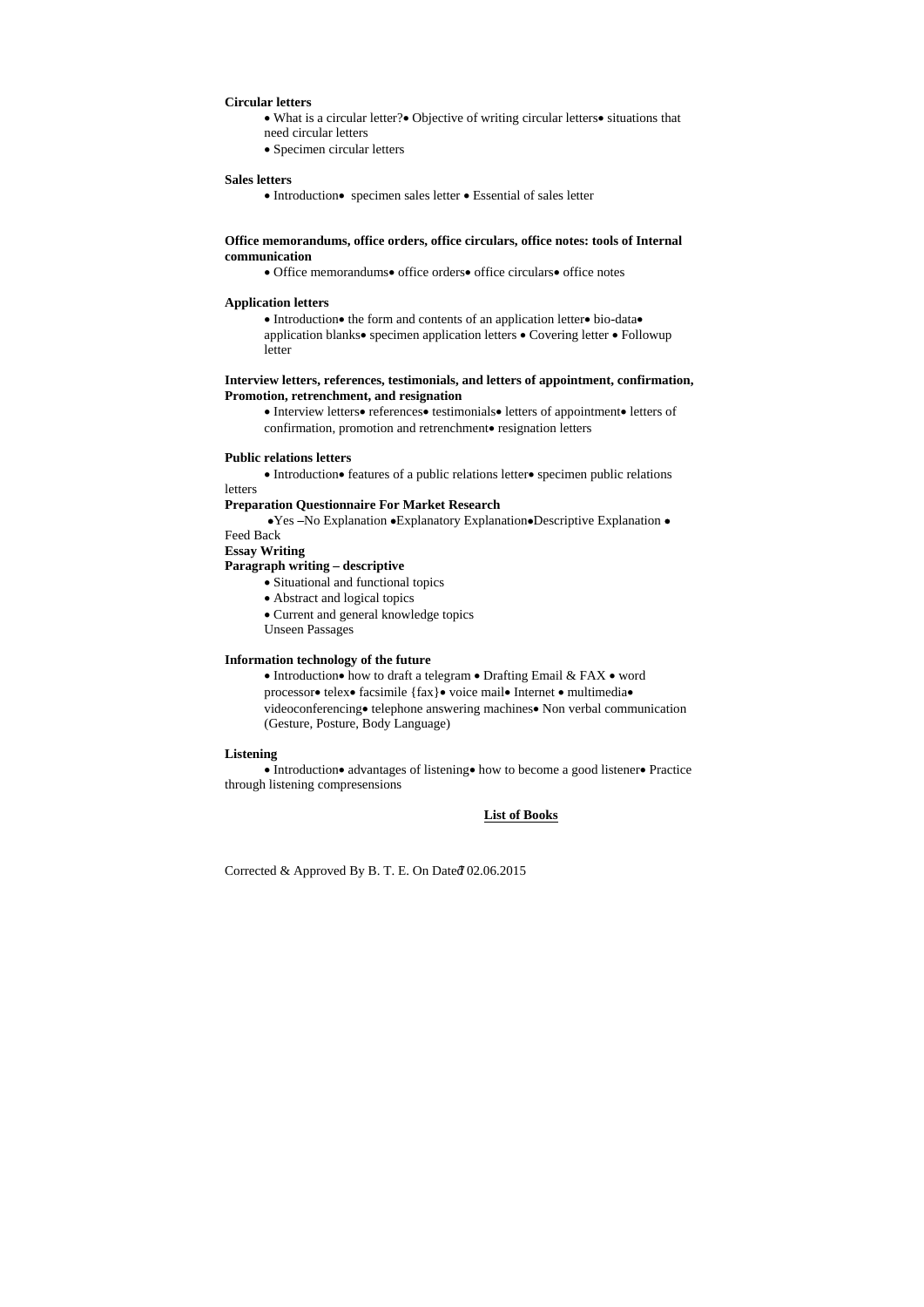| 1.  | English Grammar                                        | Wren & Martin                 |
|-----|--------------------------------------------------------|-------------------------------|
| 2.  | Word Power Made Easy                                   | Normeh Lewis                  |
| 3.  | <b>Business Communication</b>                          | Lesiker & Petit               |
| 4.  | <b>Business Communication</b>                          | Asha Kaul                     |
| 5.  | <b>Business Communication</b>                          | Mr. Lal                       |
| 6.  | <b>Business Communication</b>                          | N. Gupta & P. Mahajan         |
| 7.  | <b>Business Communication</b>                          | Korlahalli & Others           |
| 8.  | <b>Excellent General English</b>                       | R. B. Varshney & R. K. Bansal |
| 9.  | Advance Technical Comm.                                | Tyagi, K                      |
| 10. | <b>Developing Communication Skills</b>                 | Mohan Krishna                 |
| 11. | Business Correspondence & Report Writing Sharma, R. C. |                               |
| 12  | <b>Business Communication</b>                          | Locker                        |
| 13. | Winning at Interview                                   | Thospe, Edger                 |
| 14. | How to succeed in GD & Personal                        | Mandal S. K.                  |
|     | Interviews                                             |                               |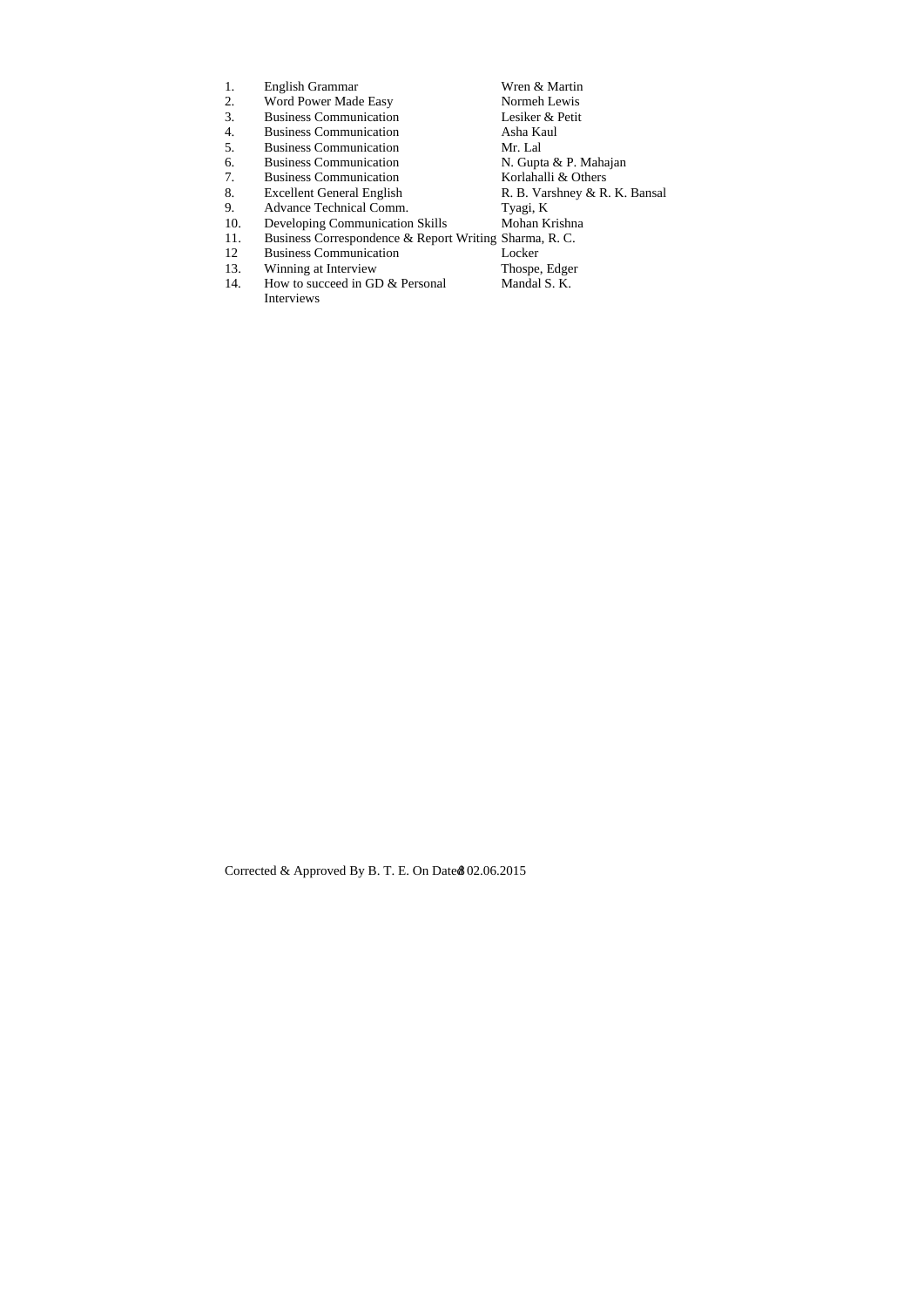# Detail Contents

**1.2 Communication Skills Development –II** 

 **L T P** 

- - 8

**Unit I Language Accuracy** 

# **Oral Translations – Basics & Practice**

- Improving your voice & speech quality
- Phonetics & Pronunciation Improvement
- Fluency building
- Voice Modulation Technique
- Understanding Foreign Accent
- Oral Translations Sessions Exercises
- Reverse Translations (English to Hindi)

Effective Verbal Communication

- What is Lecture Session ?
- Rule & Regulation Of The Activity
- Practice Mode
- Ways Of Effective Speaking :-
	- 1. Skills Required
	- 2. AIDA Model
	- 3. Preparing For Your Speech
	- 4. Writing Your Speech
	- 5. Finding the Voice
	- 6. Use of Non-Verbal Communication
	- 7. Preparing yourself & Dealing with the nerves
	- 8. Putting it all together
- Effective Dialogues
- Session of Extempore Total Nos. 5
- Division Of Speech
- Just A Minute Sessions Elocution

# **Unit II Spoken English**

## **Extempore**

## **Debates**

- What is Debate?
- Difference Between G.D. & Debate
- Aim Of Debate
- Philosophy Laying behind
- Dialogues difference of Dialogue
- Methodology

Corrected & Approved By B. T. E. On Date @ 02.06.2015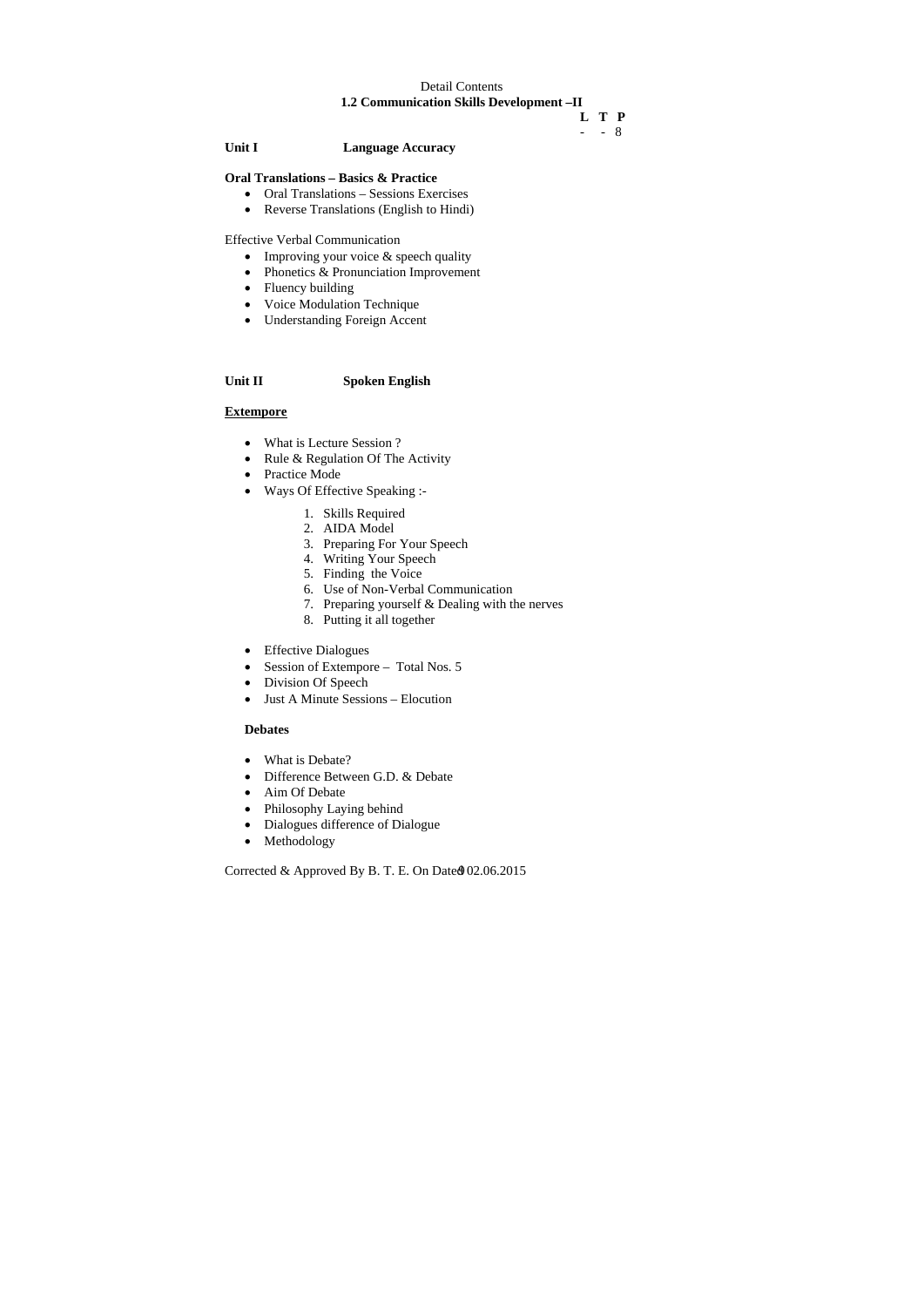- Article Reading 1
- Why not Suitable / Disadvantages of Debates
- FAQ's
- Sessions On Debates :-
	- 1. Self Debates
	- 2. One by One Debates
	- 3. Two By Two Debates
	- 4. Three Fold Debates Topic
	- 5. Three Fold Debates Topic in Time limit
	- 6. Multiple Topic Handling Panel
- Formal Debate No.1
- Formal Debate No.2
- Debate on Any current Topic ( support of Newspaper session )
- Role Plays with Debates
- Use of Body Lang. In Debates
- Use of Voice Level In Debates
- Formal Debate No.3
- Formal Debate No.4
- Formal Debate No.5

## **Types Of Pre-Declared Activities :-**

- Types of Meeting
- Explanation Of Common terms Associated
- Mode of Conduct
- Effective Dialogues
- Method of Voting
- Vote of Thanks
- Session will include the following Topics :-
	- 1. Parents Teacher Meeting
	- 2. Society Meeting
	- 3. Club Meeting
	- 4. Function Meeting
	- 5. Case Study Event
	- 6. Event Organization Meeting
	- 7. Management & Union Meeting
	- 8. Joint Cabinet Meeting
	- 9. Teachers Meeting
	- 10. College Students Meeting

Corrected & Approved By B. T. E. On Date $1002.06.2015$ 

- 1. Selling Demonstrations
- 2. Speech Delivery On any Public Issue
- 3. Exhibition / Trade Fairs / Cultural Program
- 4. Managing Press Conference
- 5. Operation Planning
- 6. Data Interpretations & Analysis

# Meetings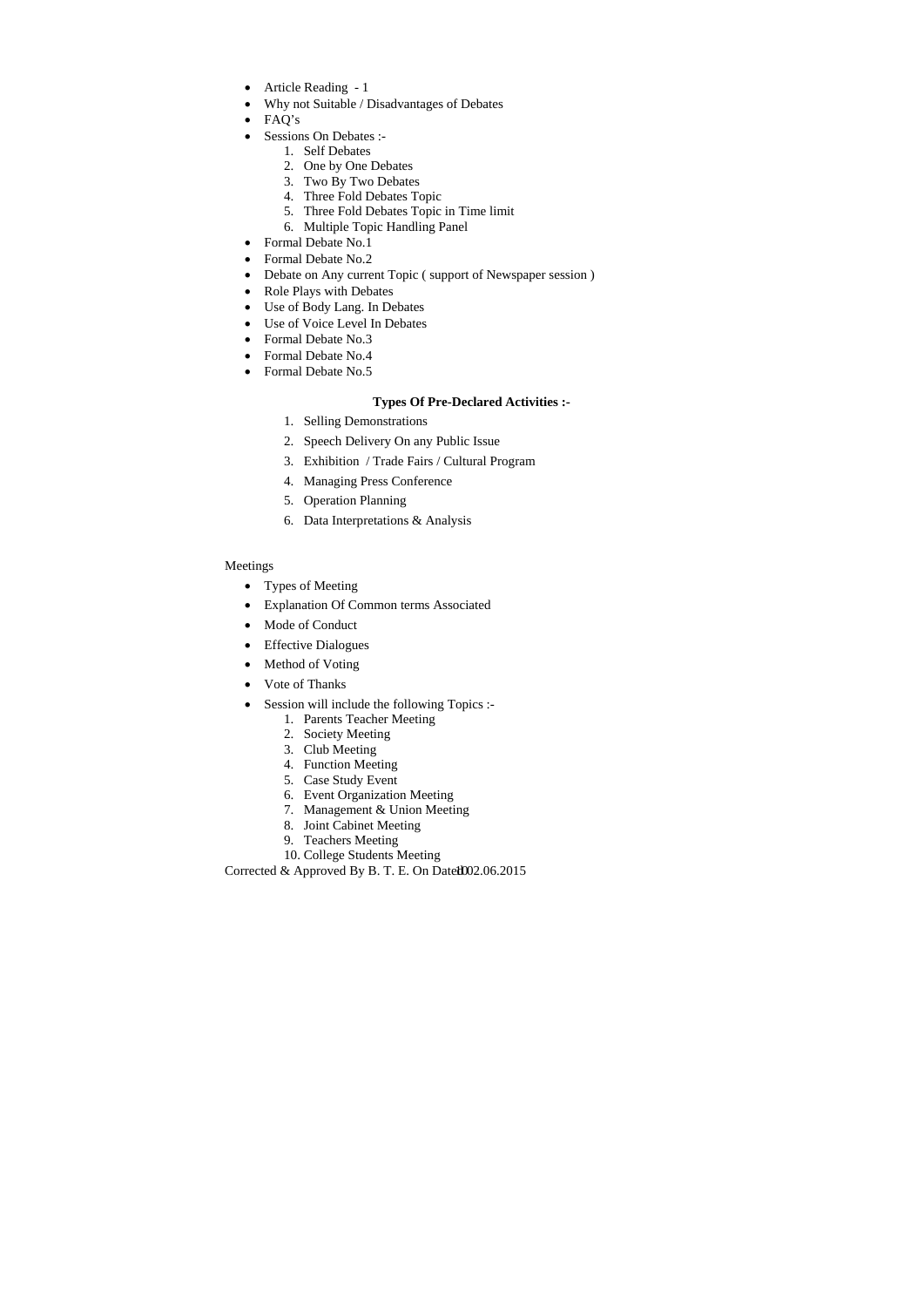11. Business Meetings

Role Play Activities

- Conversational Skills Based Role Plays
- Paired Based Dialogue Conversation
- Script Based Dialogue Conversation
- Lecture on significance of Role Play
- Explanation of various OLQ's
- Types of Role Play :-
	- 1. Theme Based Role Plays
	- 2. Role Plays with GD
	- 3. Role Plays with Debates
	- 4. Story based Role Plays
	- 5. Interview Based Role Play
	- 6. Class Handling Role Play

- CD Based Demonstration ( Total 1 Session Per Day )
- Telephone Conversation ( Book Communication At Work )
- SRT On Active Listening
- Do & Don't Of Telephone
- 10 Steps for Effective Conversation
- Challenging Situations
- How to tackle Telephonic Interview
- Mock Tele Interview
- Tips & FAQ's
- Methodology

Dialogue Conversation

# Telephoning Skills

- Story Joining Session
- If U Say Yes Than Yes & If You Say No Than No
- Imagine Yourself That
- Use The Objects & Narrate a Story
- Play any story After listening
- TAT & Its Discussion
- Working in Groups & Interchanging During Narration
- Fill the gaps narrating the Present / Past / Future
- Untruthful Story
- Any Incident In your Life Which is Unforgettable
- Cast any Story using two of your friend
- Any Story which happened in your life quite similar to any film

Corrected & Approved By B. T. E. On Date $t$ ll02.06.2015

Story Sessions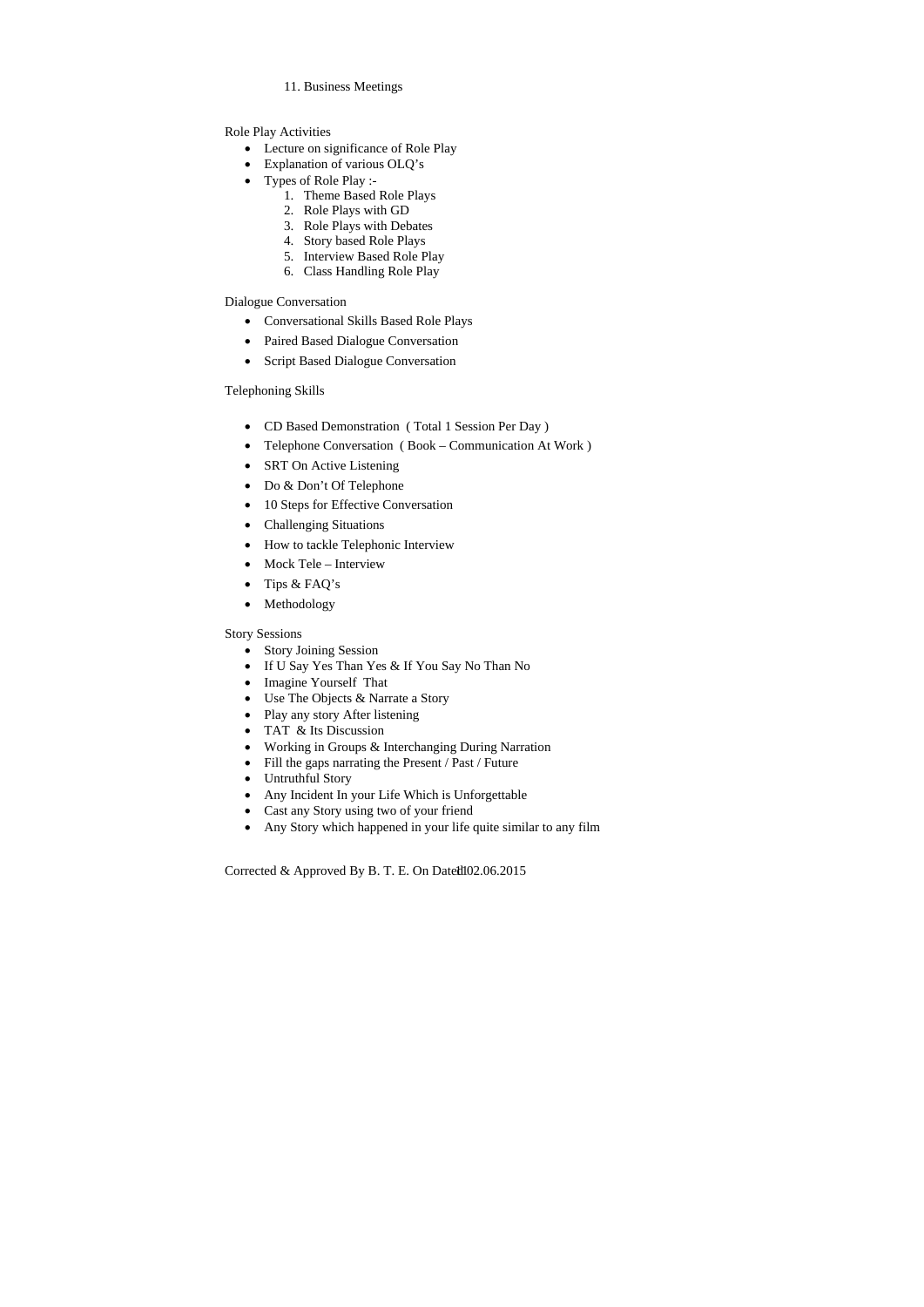Newspaper Session – Viva

- Newspaper Session I (Solo )
- Newspaper Session II ( Paired )

**Jam Session :** Practice on that

Corrected & Approved By B. T. E. On Datel $202.06.2015$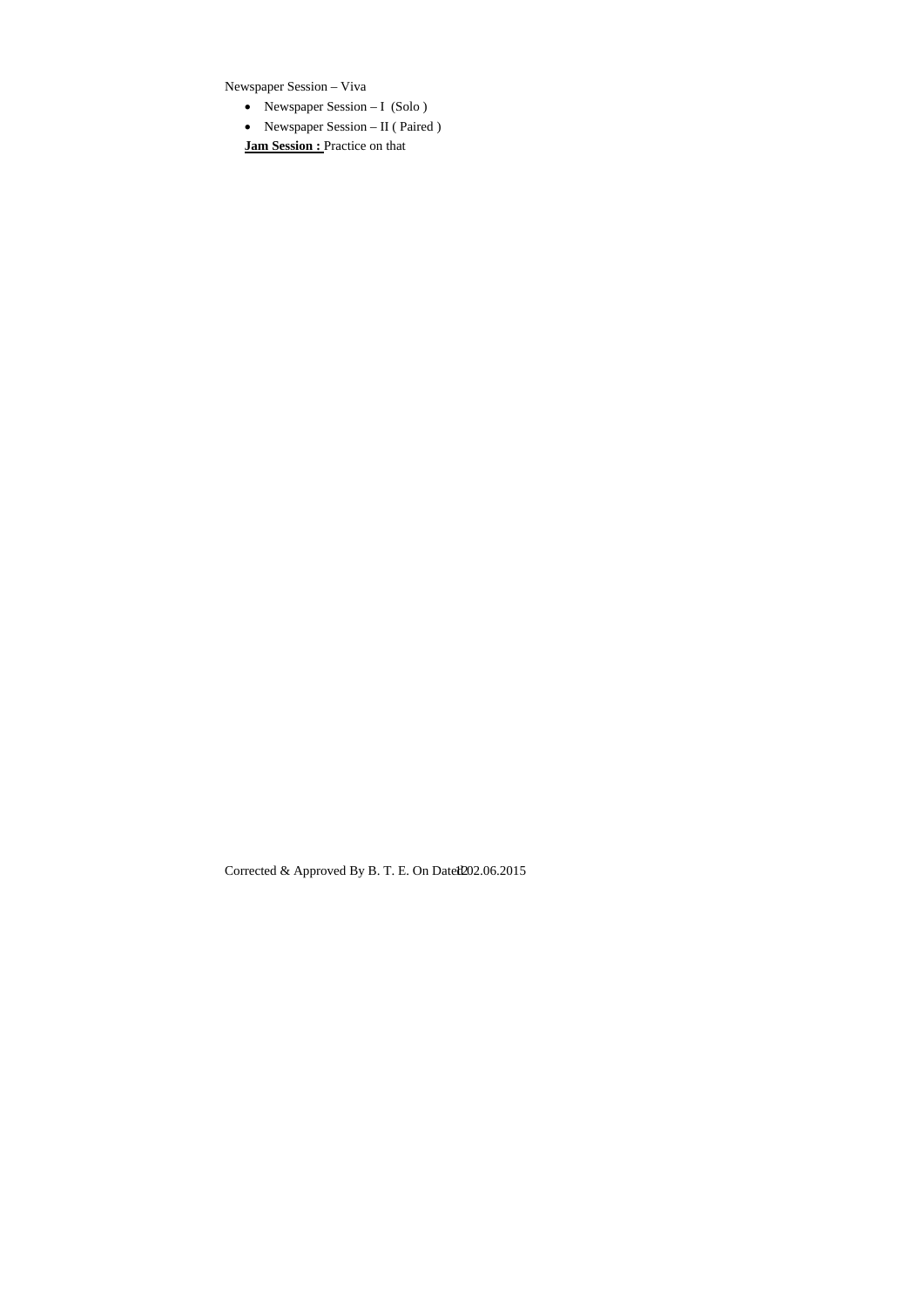## **Details Contents 1.3 Consumer Behavior And Psychology**

# L T P 5 2 -

#### **Unit I : Understanding Consumer Behavior (C.B.)**

 Definition, Nature and Scope of C. B., Why C.B., Market Segmentation Targeting and Positioning- Bases for segmentation, Criteria for effective targeting, Implementing segmentation strategies, Positioning strategies. Theories and Models of consumer behavior in brief

#### **Unit II : Consumer As An Individual**

 Attitudes, Beliefs and Values, Life Style. Consumer Motivation- Needs and goals, Rational V/s Emotional Motive, Dynamics of motivation, Types and system of needs. Personality – Theory of personality – Freudian, Neo Freudian, Trait Theory, Brand Personality, Self and Self image, Perception – Elements of perception, Dynamics of perception, Perception and brand positioning., Learning – Elements of learning, Learning theories – Classical and instrumental conditioning, Involvement Theory, Attitude – Attitude formation and change

## **Unit III : Consumer and Society**

 Influence of reference groups – Types of reference groups, Celebrities. Influence of family – Concept of Family, Function of Family, Family Life Cycle. Social Class – What is Social Class, Life Style Profile, Class Mobility.

## **Unit IV : Impact of Culture and Sub Culture**

 What is culture – Enculturation, Manifestation of culture, Dynamicness of culture, Measurement of culture, Values and Indian value system.

 Subculture – types of subculture in India – religions, geographic, regional, racial, age and sex.

Cross cultural consumer behavior

## **Unit V : Consumer Decision Making Process**

 Opinion Leadership – Dynamics of Opinion Leadership, Motivation behind, Profile of an opinion leader. Diffusion of innovation – The process of diffusion, The adoption process. Level of consumer decision making – EPS, LPS, RPS. View of consumer decision making – Economic view, Passive view, Cognitive view, Emotional view. Five step process of consumer decision making – Recognition of needs, Information search, Evaluating alternatives, Purchase decision, Post purchase behavior, Model of consumer behavior.

#### **Unit VI : Demographic Factor**

Corrected & Approved By B. T. E. On Date $1802.06.2015$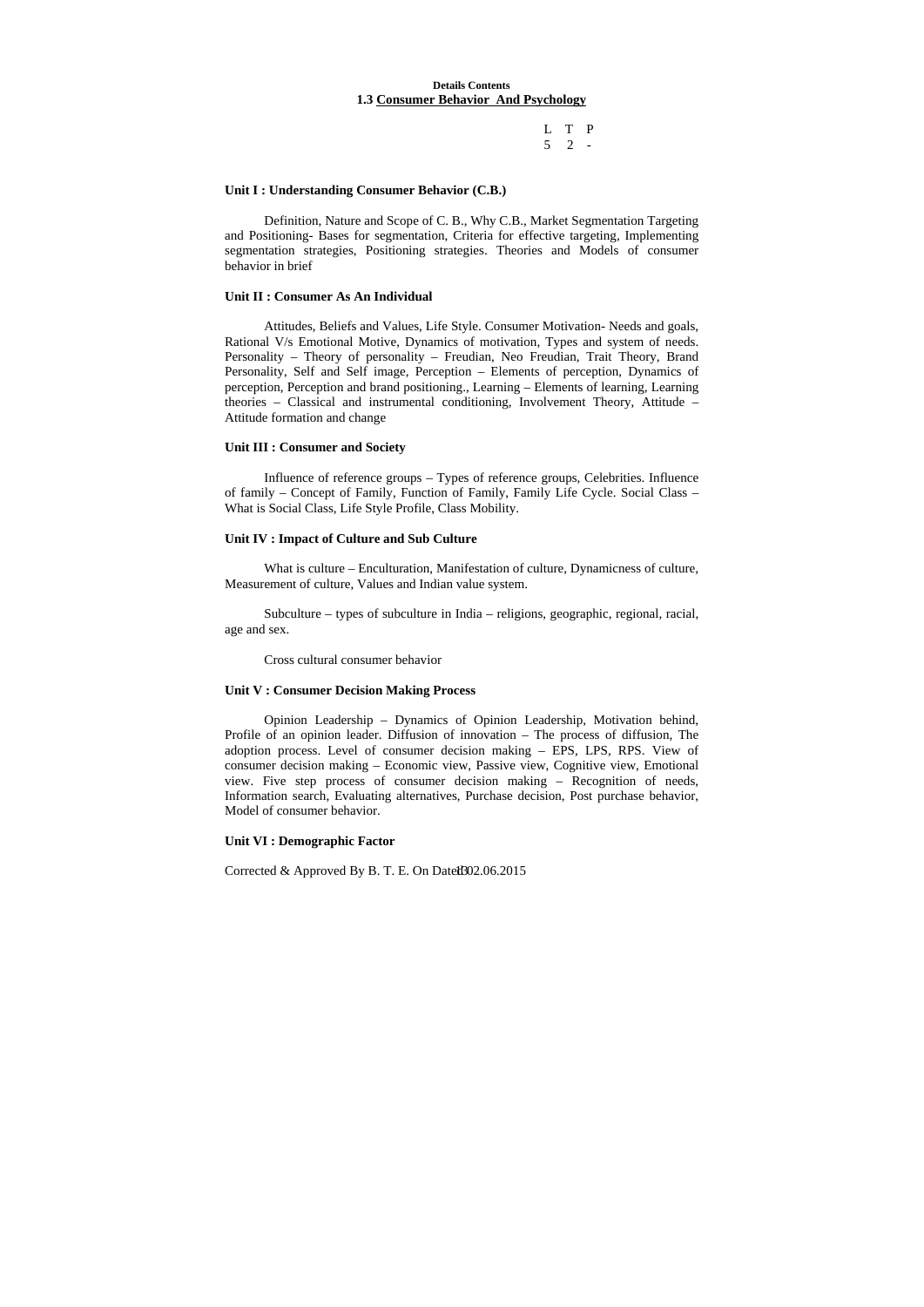Age, Gender difference, Social class on the basis of income, Education Level

# **List Of Books**

- 1. Schiffman & Kaunk Consumer Behavior
- 

2. Matin Khan Consumer Behavior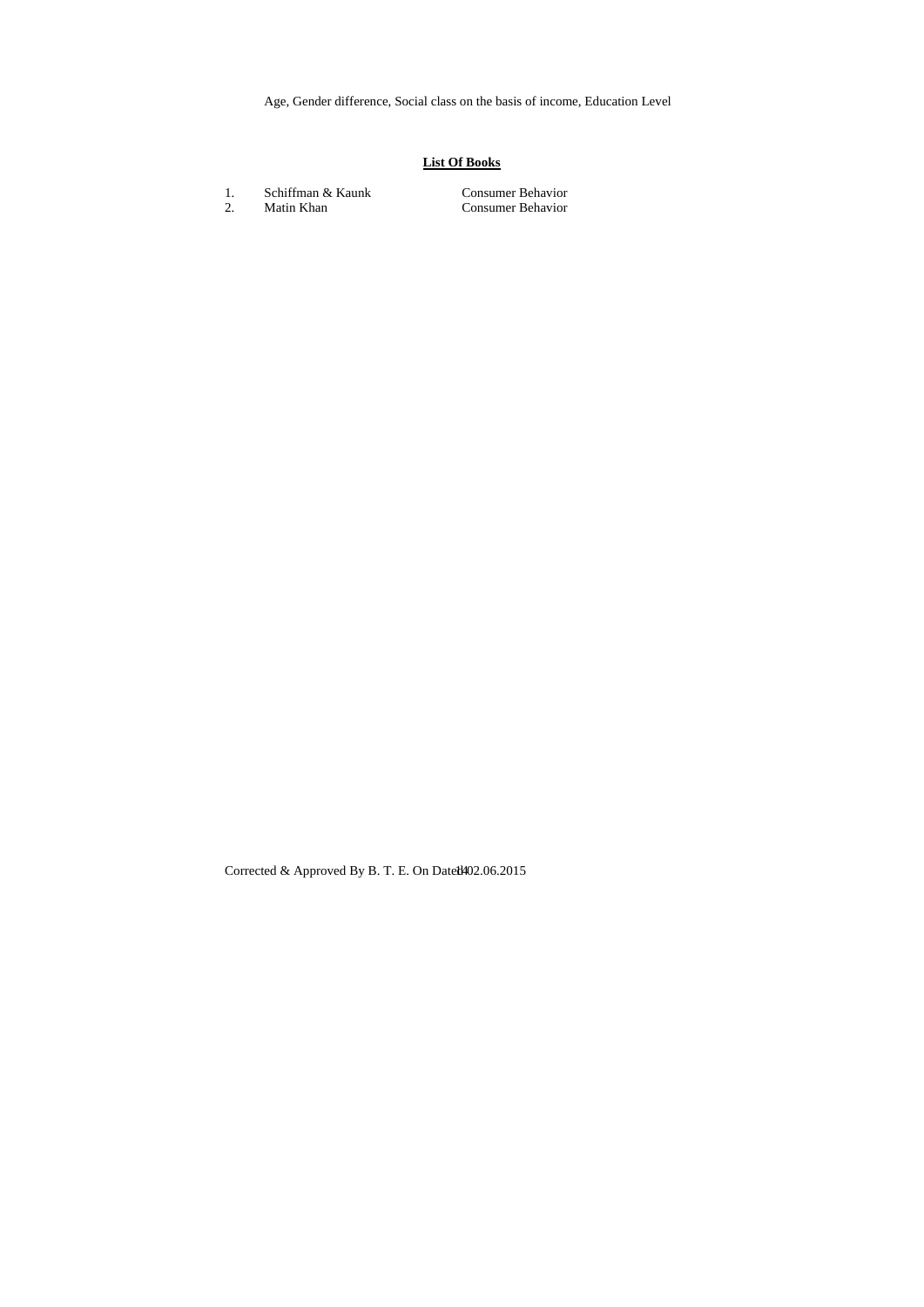## Details Contents **1.4 Customer Service Orientation**

# **L T P 5 2 6**

## **Concept - Customer Relationship Management**

What is customer relationship management? **The four steps to relationship management**  What this looks like in an organization

#### **The Economics Of Customer Care Introduction**

Know what your customers are worth Customer value calculation Building a loyal relationship Exercise: Customer dynamics Exit questionnaires Customer service surveys How to keep a customer for life

## **Defining Customer Service Excellence**

**Nothing impresses like competence**  A customer service model

## **Achieving Service Excellence Introduction**

**Exercise: the customer experience**  The customer interaction cycle Receiving/Understanding/Helping Sample worksheet- options and expectations Keeping Partner exercise- process mapping Handling challenging situations

## **Customer-Focused Selling And Marketing Skills**

The three principles of customer- focused selling The customer's buying steps Customer- focused prospecting Making a good first impression on first time sales calls Progressing the call Customer- focused selling skills Handling objections, queries and concerns The objection handling process Exploring needs High- impact questions Listening Understanding the buying criteria and the customer's buying process Proposing and closing

## **Connecting With Customers In The Digital Age**

Corrected & Approved By B. T. E. On Datel $502.06.2015$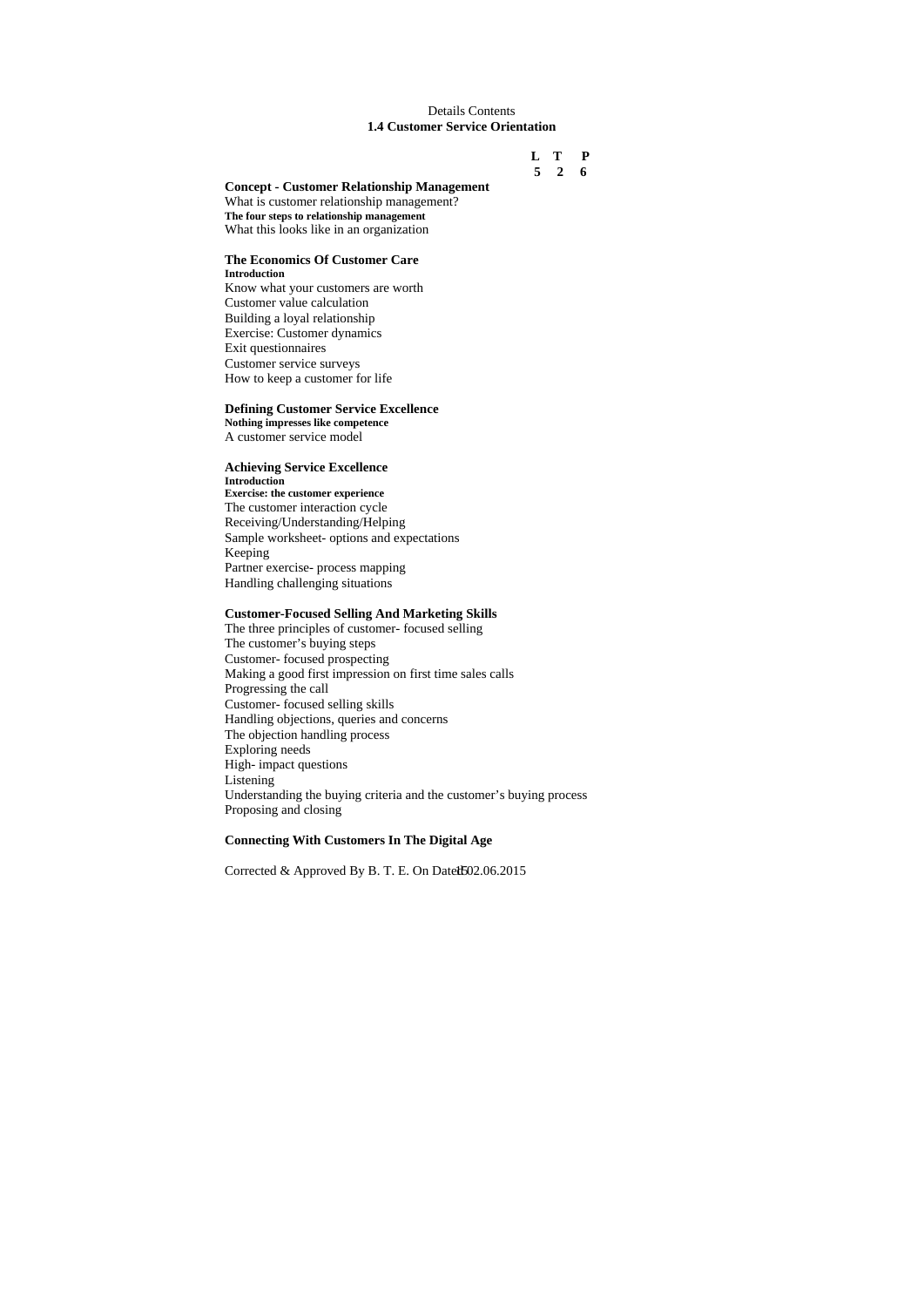#### **Interactive media marketing**

How are companies striving to win customers over to this new medium?

## **Managing for customer satisfaction**

Introduction

The differences between a traditional manager and a customer-focused manager Checklist

# **The ten keys to outstanding customer service**

Introduction

- 1. Whatever it is you do- do it fast
- 2. Positive communications
- 3. The personal touch
- 4. Keeping customers
- 5. Turn complaints into opportunities
- 6. Create 'moment's of truth'
- 7. Exceed expectations
- 8. Systems are as important as smiles
- 9. Follow-up and follow through
- 10. Deliver

Define your job in terms of adding value to customers

## **Worksheets, exercises and action plans**

Introduction Customer service examples Defining excellent customer service Barriers to service excellence Gap analysis How you resolve customer problems Complaints as opportunities Barriers to change Overcoming resistance to change Increasing your customer awareness Estimating lifetime value Complaint resolution Call center checklist Customer commitment survey Customer feedback analysis Integrating products The integrated products Customer service business plan The cost of poor service Customer dynamics Management discussion points Sales development discussion points and questions

## **Part – B Practical**

## **1- Role-plays In Groups**

Corrected & Approved By B. T. E. On Datel $1602.06.2015$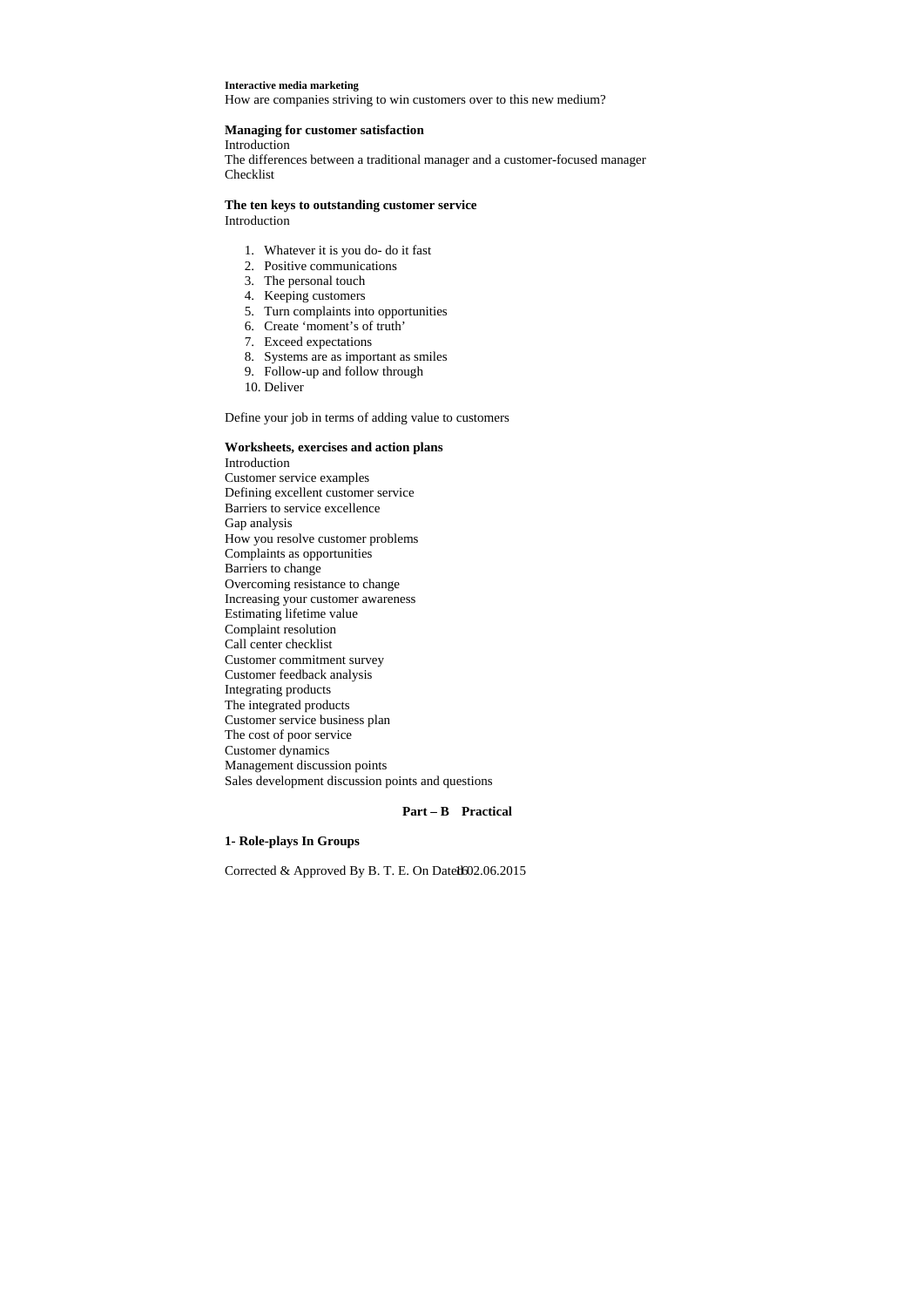Students will be evaluated on the ground of their Customer Service Skills on the topics, which are having imaginary situation stimulating real business life. **2- WORKSHOPS by VISITING FACULTIES from THESE RESPECTIVE SECTORS, will be invited to deliver lecture on: -** 

- Trends in the Prospective Industry/Sector/Company
- Latest Development in Prospective Industry/Sector/Company
- Corporate Culture in Prospective Industry/Sector/Company
- The Future Prospects & Present opportunities existing in Prospective Industry/Sector/Company
- Information of the Prospective Organization itself
- The nature  $&$  the Job Profile of the prospective Job
- Difficulties & Problems faced by Prospective Industry/Sector/Company **Respective Sectors are: -** 
	- **1. IT Enabled Services**
	- **2. Banking \Insurance \ Financial Sector**
	- **3. Telecom Sector**
	- **4. Retail Sales Sector**
	- **5. Media Related Services**
	- **6. Hospitality Sector**
	- 7. Entertainment Sector
	- 8. **Health Care Sector**

- Information of the Prospective Organization itself
- The nature & the Job Profile of the prospective Job
- Trends in the Prospective Industry/Sector/Company
- Latest Development in Prospective Industry/Sector/Company
- Corporate Culture in Prospective Industry/Sector/Company
- The Future Prospects & Present opportunities existing in Prospective Industry/Sector/Company
- Difficulties & Problems faced by Prospective Industry/Sector/Company
- Students has to opt for either One from these ELECTIVES:
	- **1. IT Enabled Services**
	- **2. Banking \Insurance \ Financial Sector**
	- **3. Telecom Sector**
	- **4. Retail Sales Sector**
	- **5. Media Related Services**
	- **6. Hospitality Sector**
	- 7. Entertainment Sector
	- 8. **Health Care Sector**

## **3- Paper-Presentation Session on any 1 Company/Industry/Sector -**

 Students are expected to present a Paper that will involve a thorough preinterview research in

Any ONE of the following areas: -

Note : **Any one sector to be selected from the sectors given in the field exposure. Based on counselor advice classed will take place in zero hour.** 

Corrected & Approved By B. T. E. On Datel $702.06.2015$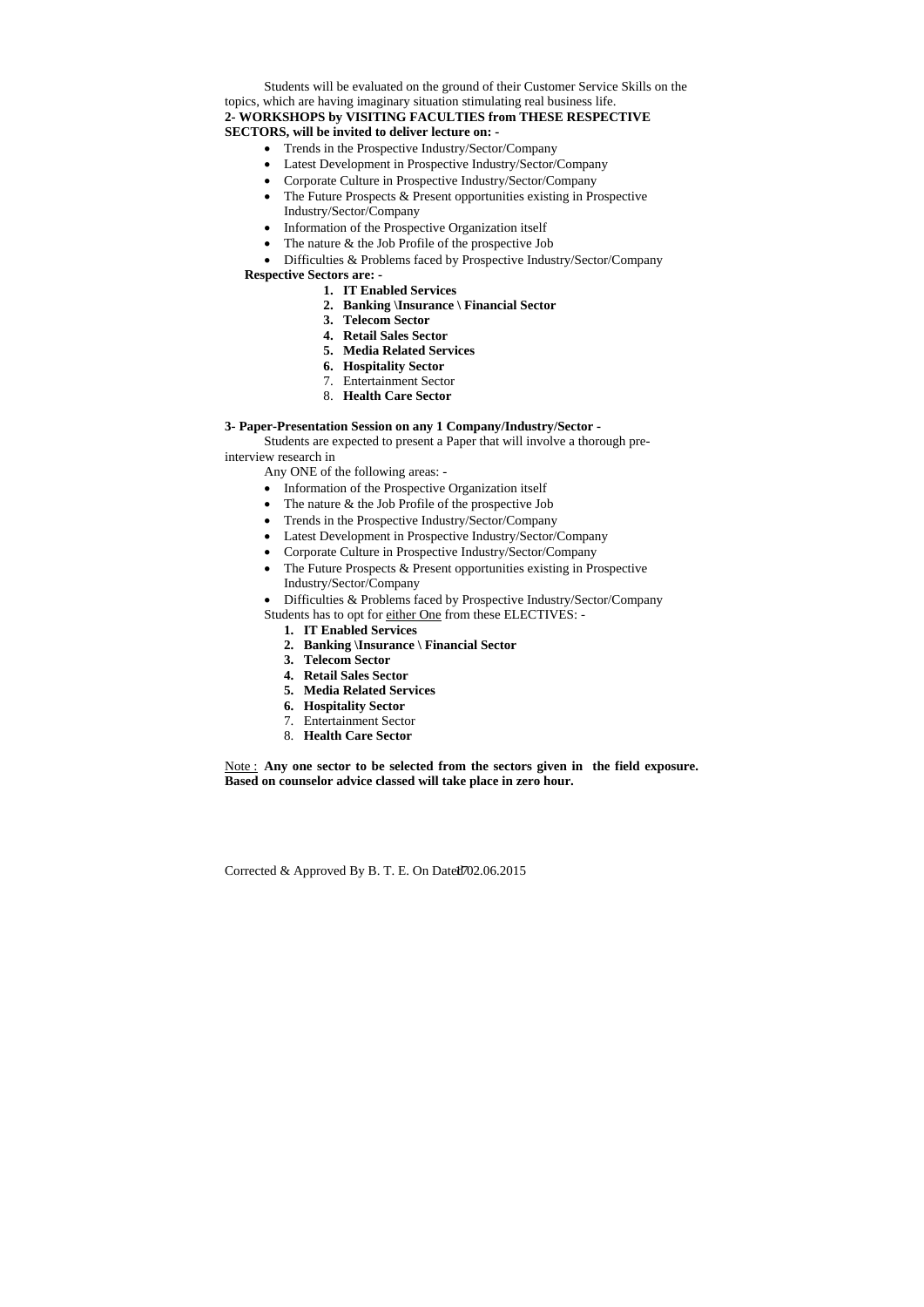## **Detail Contents 1.5 Fundamentals of Computer & Office Automation**

 L T P 5 2 6

**Unit I** 

## **Fundamentals Of Computers**

Introduction to Computers & its Utility in Modern Age Components of a PC – its functions The system unit The central processing unit (cpu) The memory of a computer The monitor The keyboard Storage media- the disk, Hard disk, Floppy Disc, CD ROM, DVD,PD The printer-Laser, Disk Jet, Dot Matrix The scanner The modem

Different types of computers- Mini Frame, Main Frame, Desk Top, Super Computer, Lap Top, Pam Top, Note Book Logging on Windows desktop Hardware and software Hardware – I/O Units & CPU Software – its types viz. System Software & Application Software Installing the software Setting up a printer Turning off the system Security Aspects – Installing different antivirus, Scanning files or data

Corrected & Approved By B. T. E. On Date $1802.06.2015$ Introducing Windows ME/98/XP Or Higher/Latest Version Windows ME/XP requirements Mouse basic Working in windows ME/98/XP or Higher/Latest Version Desktop Components of a Window Menu bar options Quitting Windows ME/XP Or Higher/Latest Version Case Study of Windows Starting Windows ME/98 **Getting familiar with the desktop**  Opening an icon from the desktop Starting program Moving from one window to another  **Making the my computer window active**  Making the notepad window active Enlarging a window to the screen size Reverting a window to its previous button Opening a taskbar button into a window Adjusting the window size freely

# **Unit II**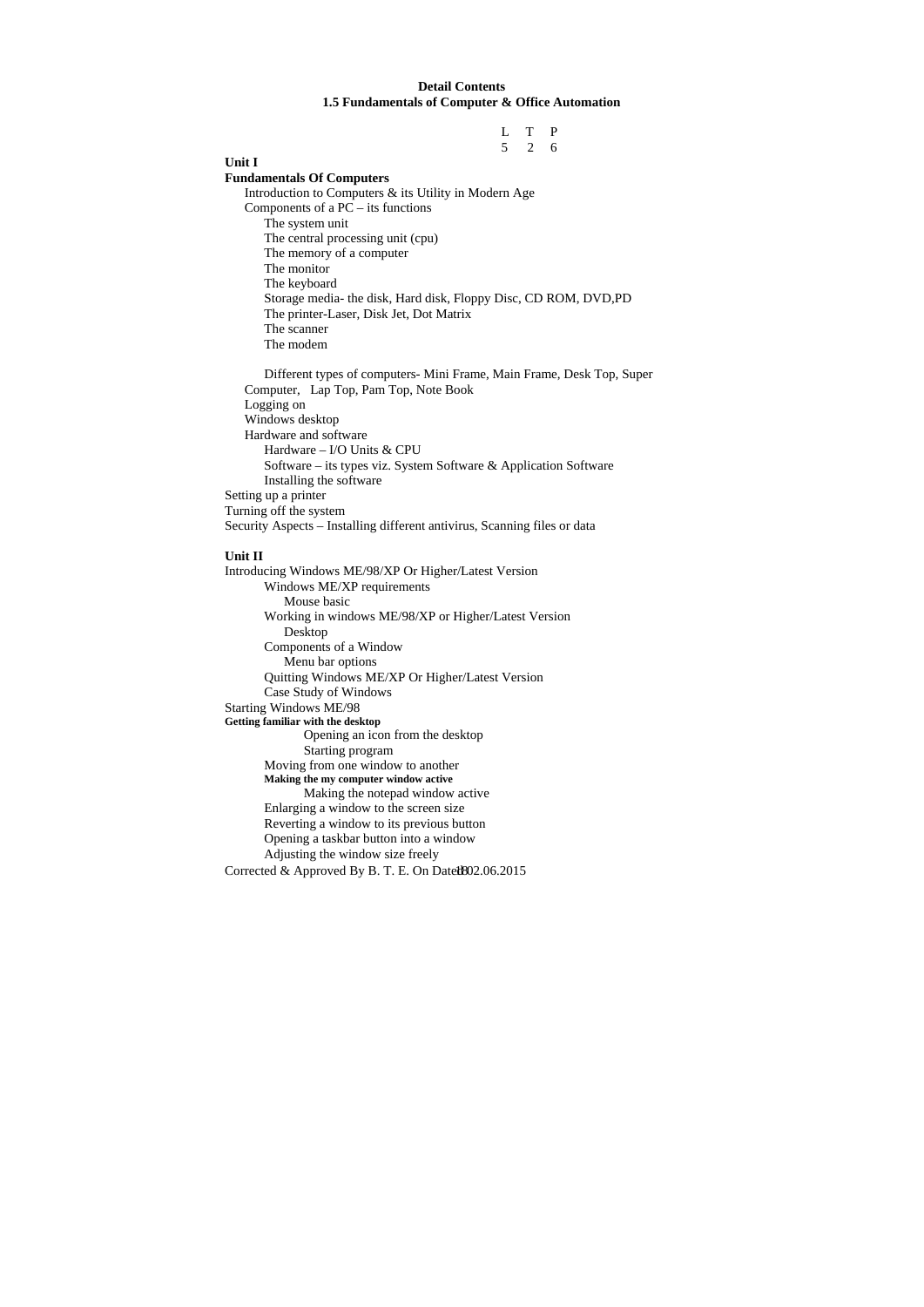Corrected & Approved By B. T. E. On Datel 902.06.2015 Closing a window Creating a short- cut for a program Deleting the shortcut icon Deleting the contents of the recycle bin Managing files in explorer **Opening a program**  Working in a file Saving a file Printing a file Printing selected pages of your file Printing the entire contents of your file Installing a printer Quitting a program Files and folders in windows Opening the explorer program Working in explorer Opening an icon from the Explorer Window Opening the hard disk {c:} through Explorer Opening and closing a folder in explorer Opening and closing a file in explorer Creating a new sub- folder through explorer Copying a file Renaming a file Copying a sub- folder (or sub-sub-folder) Renaming a sub folder (or a sub-sub-folder) Moving a file Moving a folder Deleting a file Deleting a folder Removing the contents of the recycle bin Closing explorer and quitting windows Familiarizing accessories **Opening the WordPad program**  Entering text in word pad Editing text in word pad Selecting the text Centering the text Underlining the text Making entries in italics Saving a word pad document Closing a document and quitting windows Opening the paint program **Working in paint**  Selecting tools Choosing a font/font size Choosing a form for the text Selecting colors Saving a paint file Printing a paint file Quitting the paint program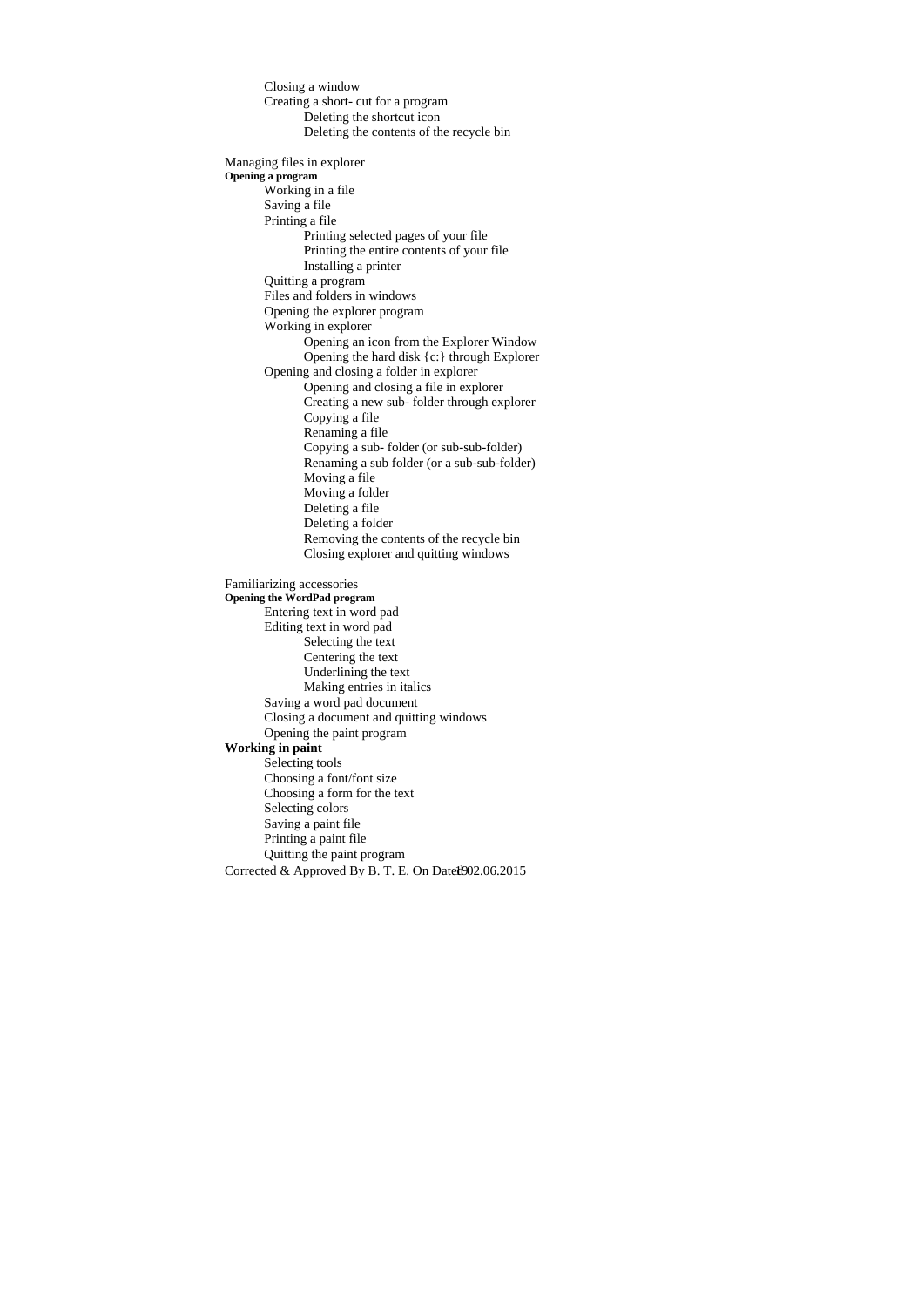Calculator Closing calculator and quitting windows

## Unit III

# **Working in MS-DOS, UNIX AND LINUX ENVIRONMENT Introduction About**

 MS DOS, UNIX, LINUX, Operating System Feature of UNIX & LINUX Operating System Command related to file and directory operations in MS DOS, UNIX and LINUX Use of UNIX and LINUX operating system in office. System Administration in UNIX and LINUX

# **Unit IV Learning Keyboarding Skills Through Typing Tutor version 7.0**

# **Unit V Concepts of Networking**

- Assignments on Ms-Dos Commands Internal & External Commands
- Assignments on Windows 98/XP/ME Or Higher/Latest Version
- Regular Sessions on Typing Tutor 7.0\
- Assignments on UNIX and LINUX command

LAN Commands, Networking concepts, Lan, Man, Wan, Topologies – Different types of topologies, Media wires, air, ----, Logins users Concepts of Internet & Intranet, Fire walls, Gateways, DNS, Server (Web server, e-mail service, File/Data server, Proxy server) Difference between UNIX & Windows NT Platforms as Multi User OS Novell Network, Ulter vista

# **Practical Sessions on: (Practical Lab) -**

# **List of Books**

- 1. Components of Information Technology & C Language
- By K. P. Yadav (Standard Publication), N. Delhi
- 2. Fundamental of Computers By V. K. Jain
- 3. Fundamental of IT By D. S. Yadav, New Age Publication, N. Delhi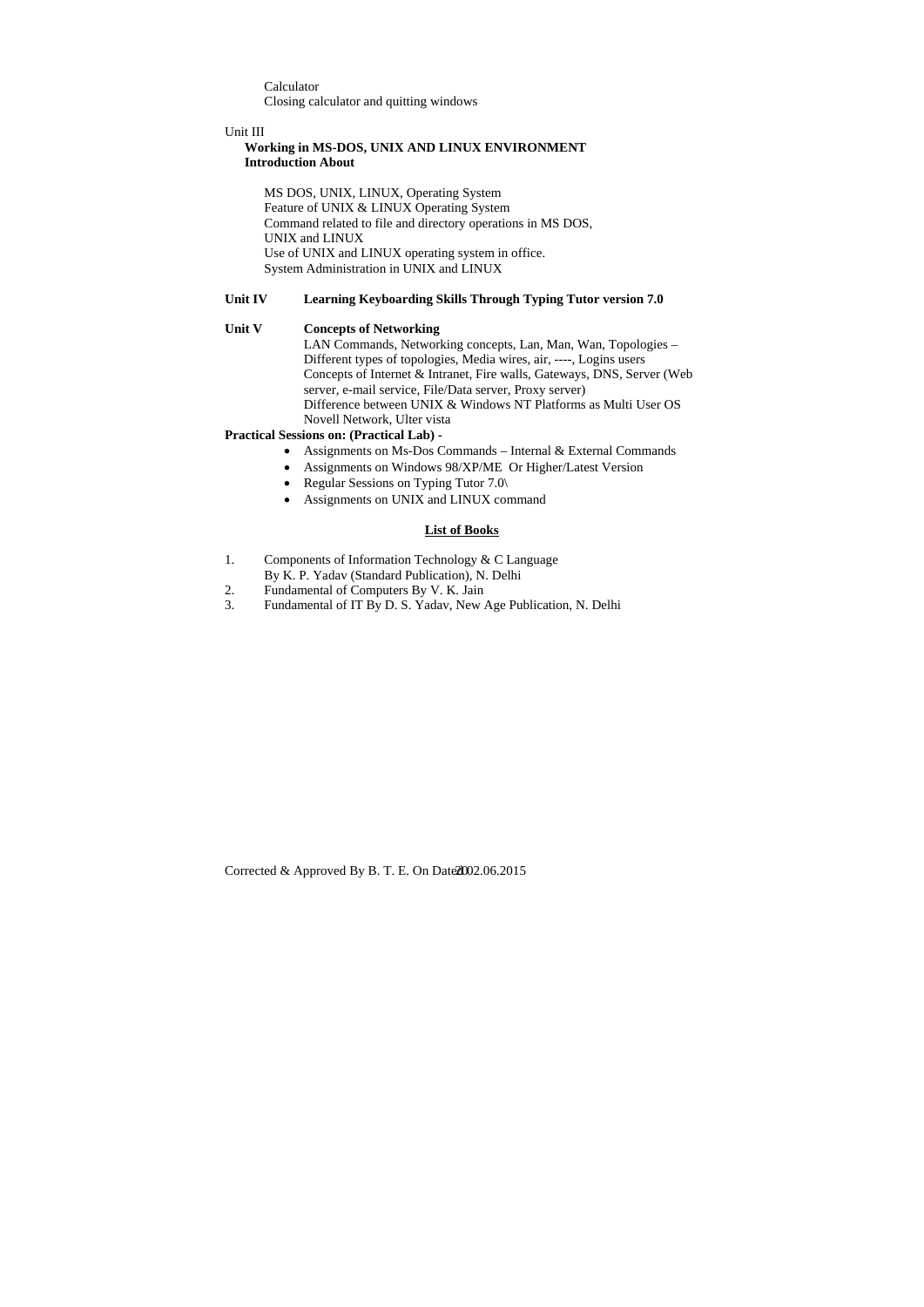## **I I Semester**

 L T P  $-$  - 8

#### Details Contents

## **2.1 Personality Development & Interview Preparation**

# **UNIT – I Attitude And Personality Attitude –** Introduction / Types / Its Significance In Personality **Attitude –** Factors Determining It **Attitude –** Its Correlation With Success

**Attitude –** Steps To Build Up Positive Attitude

**Goal Setting -** Attitude And Goal Setting

**Goal Setting -** Its Significance In Personality Development

**Goal Setting** - Setting Your Personalized Goals

**Personality -** Introduction **Personality -** Types – Outer And Inner **Personality -** Its Significance In Modern World

## **UNIT – II Attitude at workplace**

| Proving To The Expectations Of Seniors/ |
|-----------------------------------------|
| Subordinates/Coworkers                  |
| Personal Employability Skills           |
| Time Management                         |
| <b>Stress Management</b>                |
| Human Networking Or People Skills       |
| <b>Team Building</b>                    |
| Self-Motivation And Leadership Traits   |
| <b>Negotiation Skills</b>               |
|                                         |

## **UNIT – III Making Lasting Impression**

**Personal Grooming –** Health and Hygiene **Personal Grooming –** Dressing sense **Personal Grooming –** Developing Positive Habits and Character **Personal Grooming –** Body Language **Personal Grooming –** Basic Manners and Etiquettes **Personal Grooming –** Giving Personality a Professional Outlook

## **UNIT – IV Working at Global Workplace**

**Self – Management** – Self-Adaptation With Corporate

- **Self Management –** Behavioral Adjustment
- **Self Management –** Coordination Ability
- **Self Management –** Coping Job Shifts And Job Rotation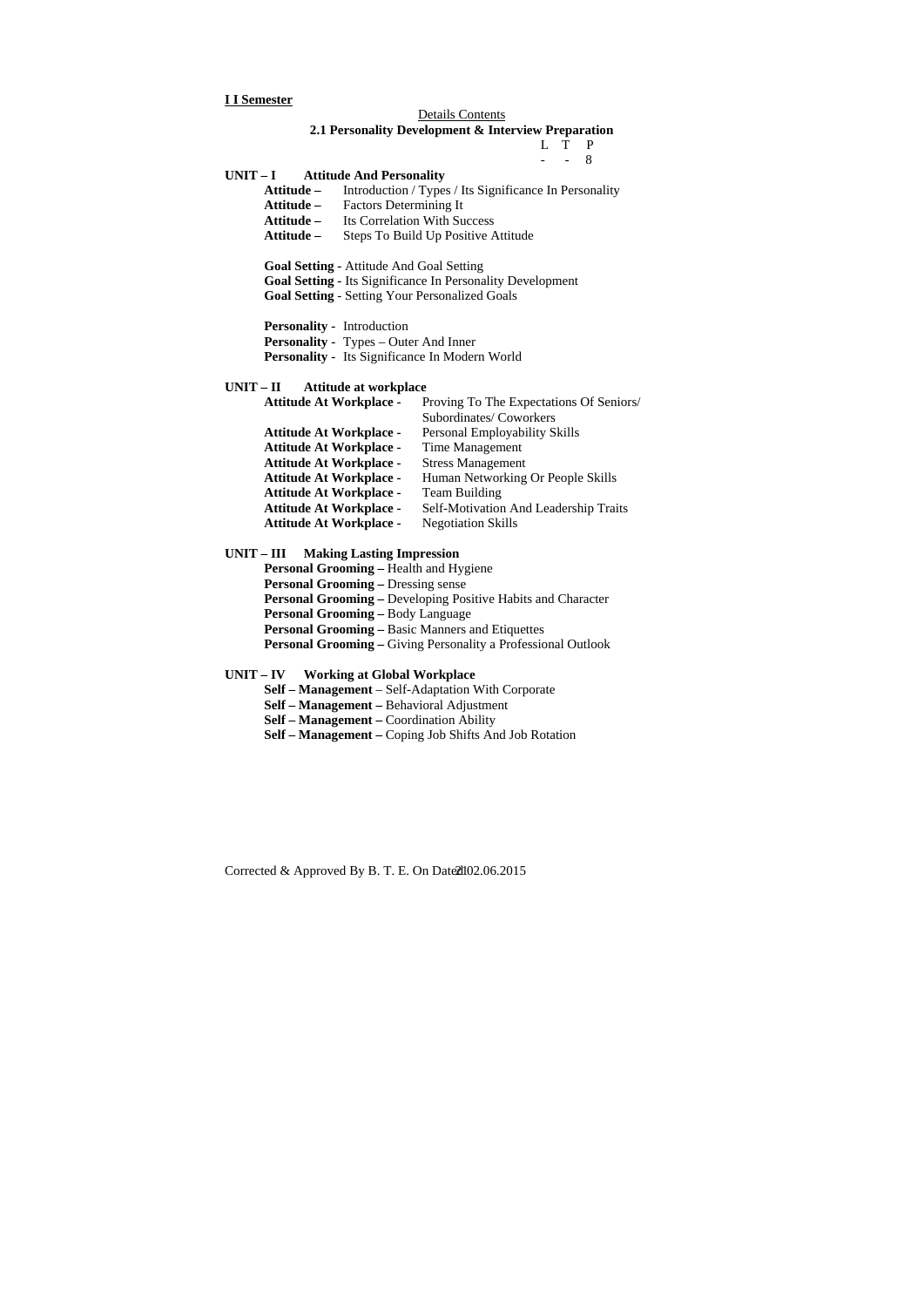UNIT – V Intelligence / I.Q. and Personality Tests **Intelligence Tests –** Verbal **Intelligence Tests –** Non –Verbal

> **Personality Tests –** Simulation and Situation Tests **Personality Tests –** Psychological Tests **Personality Tests –** I.Q. and Memory Based Tests

## **UNIT – VI How to Succeed at Interviews**

• Introduction • selection interview • appraisal interview • exit interview

- Rule & Procedure
- Time Declaration
	- 1. Process I Assuming Yourself as Personality
	- 2. Process II Assumption by Public
	- 3. Process III Your Personal Mock Interview
	- 4. Process IV Round Table Interview
	- 5. Process V Situation Reaction Test
	- 6. Process VI Panel Interview

Mock – Interview

- Methods & Introductions
- Total 5 Sessions ( Current Based ) Topics based on :
	- 1. Sports
	- 2. Films & Entertainment
	- 3. Based on Top Stories In Newspaper
	- 4. Local Hot News
	- 5. Political News
	- 6. Common Grievances
	- 7. National & International News
	- 8. Launching Of any Product or Services.

- What is G.D.
- Difference between GD & Debate
- Aim & Advantages Of Group Discussion
- General Method of Conduct
- Developing the art of Discussion
- FAQ's
- Asking Students to make a notebook for Do & Don't / Rules / Dialogues & Tips
- Sessions On GD :-
	- 1. Self GD
	- 2. One To One
	- 3. Two By Two
	- 4. Triplet GD

Corrected & Approved By B. T. E. On Date $2202.06.2015$ 

Press Conferences & Conferences

## **Unit VII : Formal Group Discussion**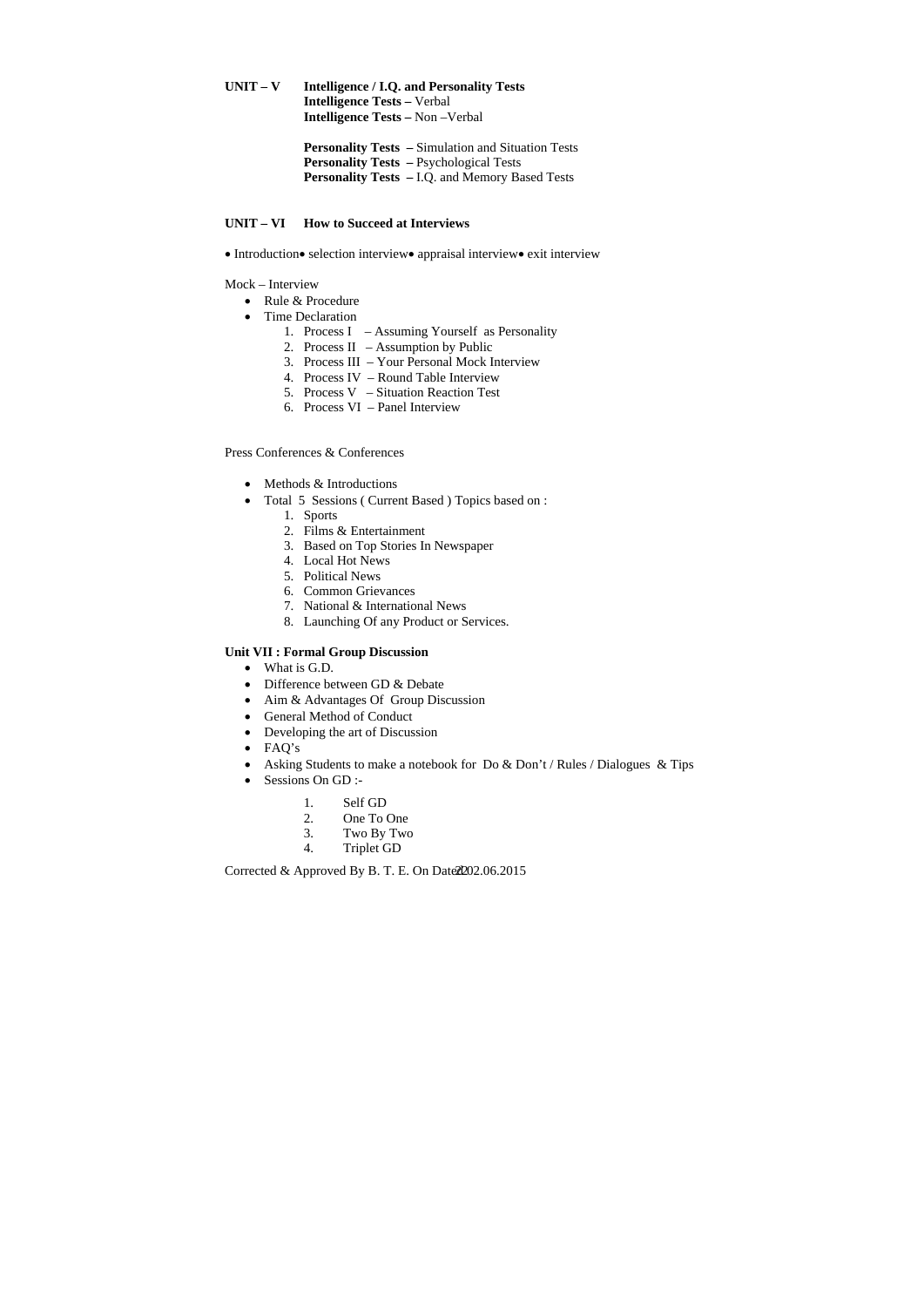- 5. Small Group Task ( Interchange )
- 6. GD on Any Current Topic ( support of Newspaper session )
- Formal GD No.1
- Formal GD No.2
- GD With Role Plays
- Introduction To Critical Appreciation
- Introduction To Case Studies & Practice Session
- Formal GD No.3 With SWAT System
- Formal GD No.4
- Formal GD No.5
- Formal GD No.6 With SWAT System
- Formal GD No.7
- Formal GD No.8 With SWAT System
- Formal GD No.9
- Formal GD No.10 With SWAT System
- Effective Use of Mind mapping & Non Verbal gestures & Dialogues
- Formal GD in Proper Dress Code
- Small Cross Talks on Absurd topics

# **Oral And Other Forms Of Communication**

# **Speeches & Presentation**

• Introduction • characteristics of a good speech • profile of a good speaker • planning to speak • model speeches

 Presentations Skills – Product Presentation, Service Presentation, Concept Presentation

Handling queries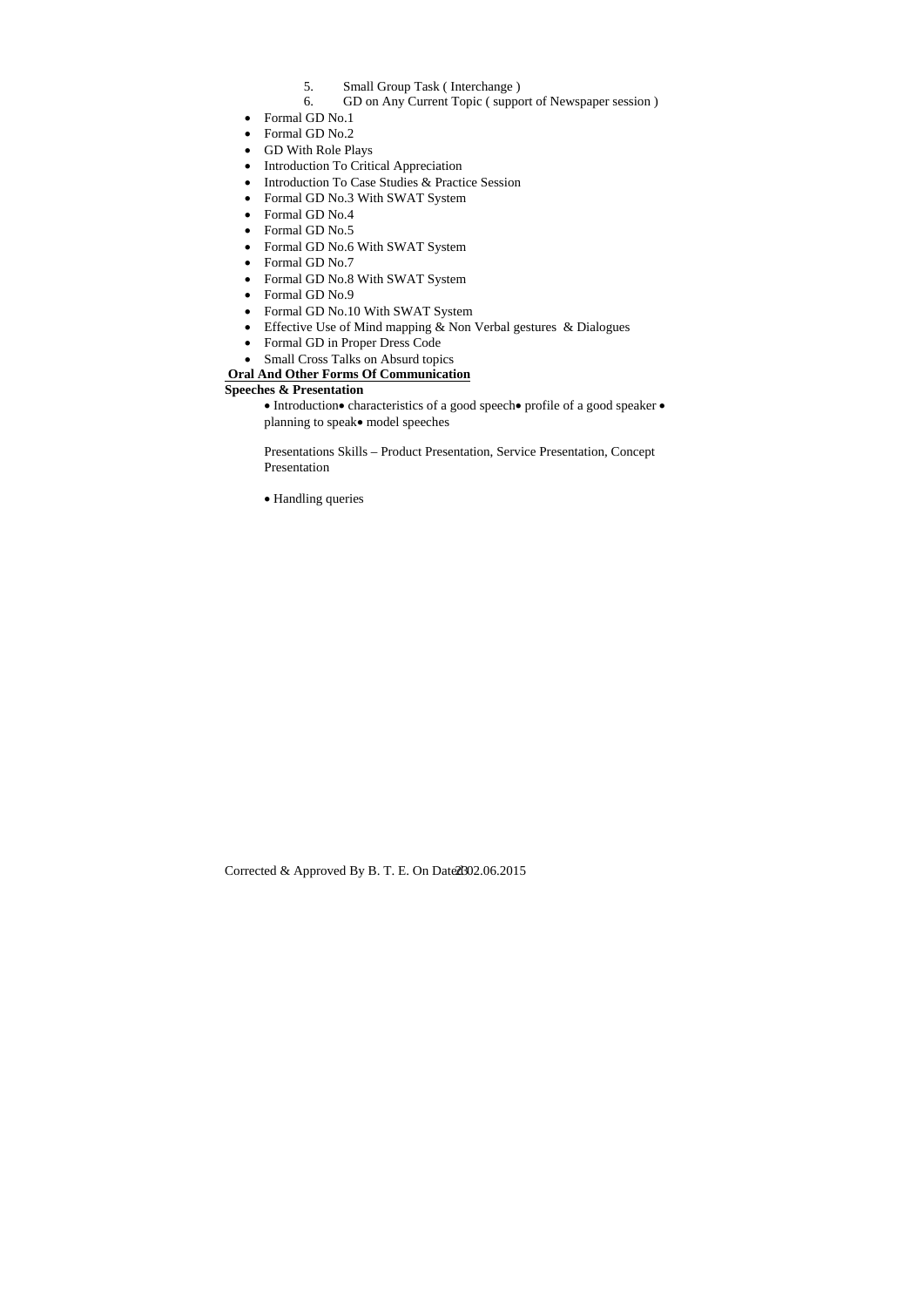# **Detail Contents 2.2 Computer Application In Office Automation**

## **L T P 4 2 8**

# **Unit – I MICROSOFT WORD LATEST VERSION**

**Starting Word** 

Word Processor Basic Word Wrapping (Word Adjusting) Adding Or Deleting Text Selecting Blocks Of Text Copying Text Moving Text Find And Replace Editing A Document Character Formatting And Style Page Formatting – Headers, And Page Numbers Margin Setting And Columns Justification Of Text Line Spacing Automating Tasks Creating Letters In Readymade Formats

Menus in Microsoft word **Opening Microsoft word**  Menu bar Toolbars

Familiarizing with word Latest Version **Starting Microsoft Word Latest Wersion**  Introduction To Word Guidelines For Typing Saving The Document Printing The Document Closing The Word Document Changing The Size Of a Document Reducing Microsoft Word Window Maximizing A Taskbar Button Into a Window Adjusting The Microsoft Word Window Closing The Document And Quitting Microsoft Word

Corrected & Approved By B. T. E. On Date $2402.06.2015$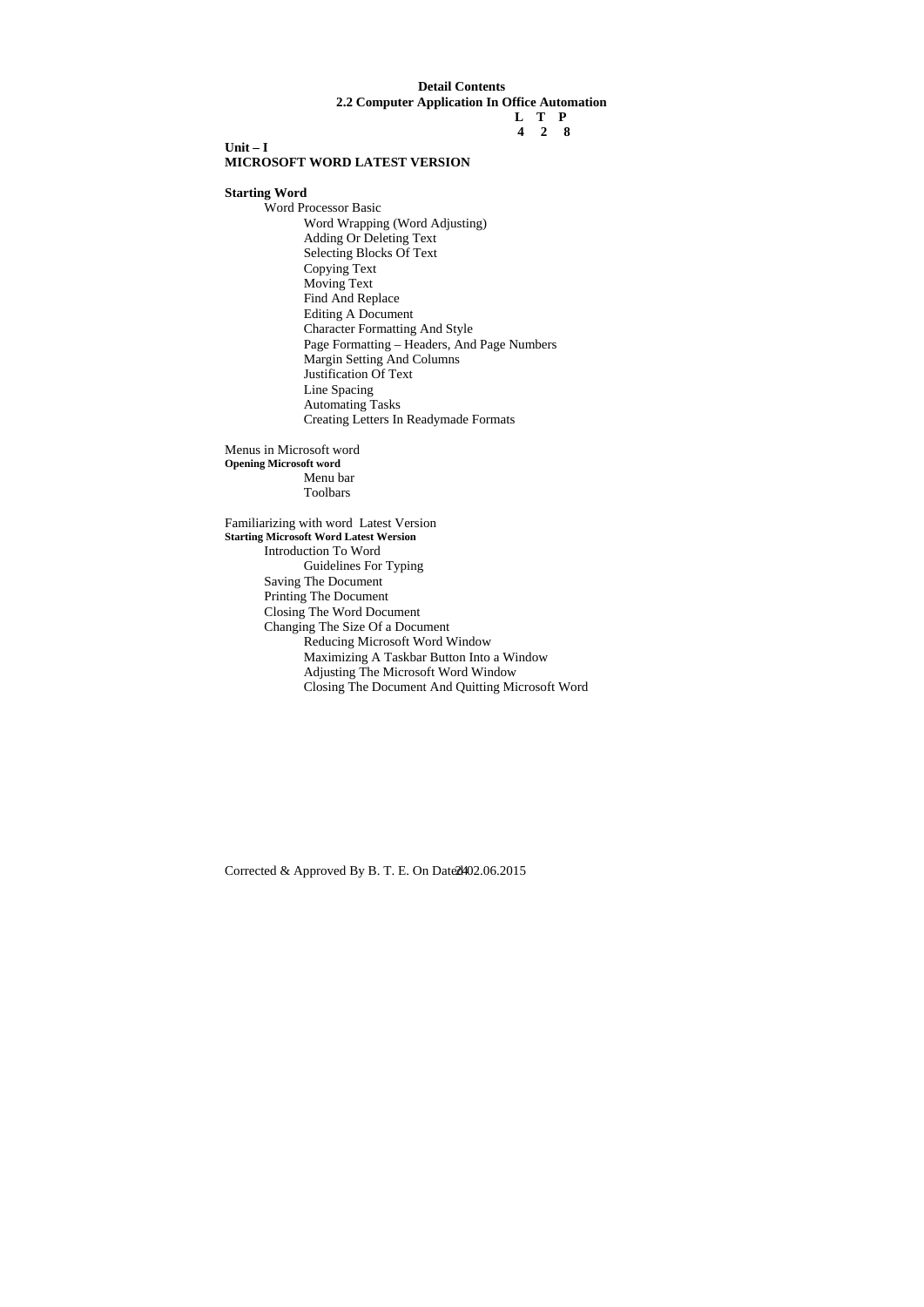Editing The Document **Starting Microsoft Word**  Opening And Existing Word Document Making Changes In Your Document (Editing) Inserting Words In The Middle Of A Line Inserting A Blank Line Selecting The Text Operations Done With Selection Removing Text After Selecting It Undoing any operation Saving changes made to the document Checking spellings in the document Ignoring certain errors Replacing an incorrect word with a correct word Completing the spell- check Automatic correction of errors Deleting a shortcut from auto correct Printing the file Saving and closing the document Quitting Microsoft word Designing your document **Opening windows and Microsoft word**  Creating a well formatted document Setting the left, right, top and bottom margins Previewing the document before printing Setting the page numbers on your document Specifying text at the top and the bottom of each page Headers Footers Creating tables Entering text into tables Inserting rows How to insert rows in the middle of table How to insert rows at the end of table Inserting columns How to insert columns in the table How to insert columns after the last column Deleting a row Deleing a column Saving the document Looking at the print preview before printing Closing a document and quitting word Mail merge

Corrected & Approved By B. T. E. On Date $2502.06.2015$ **Creating a mail merge document**  Deciding the type of document Entering data Creating the main document Merging the main document with data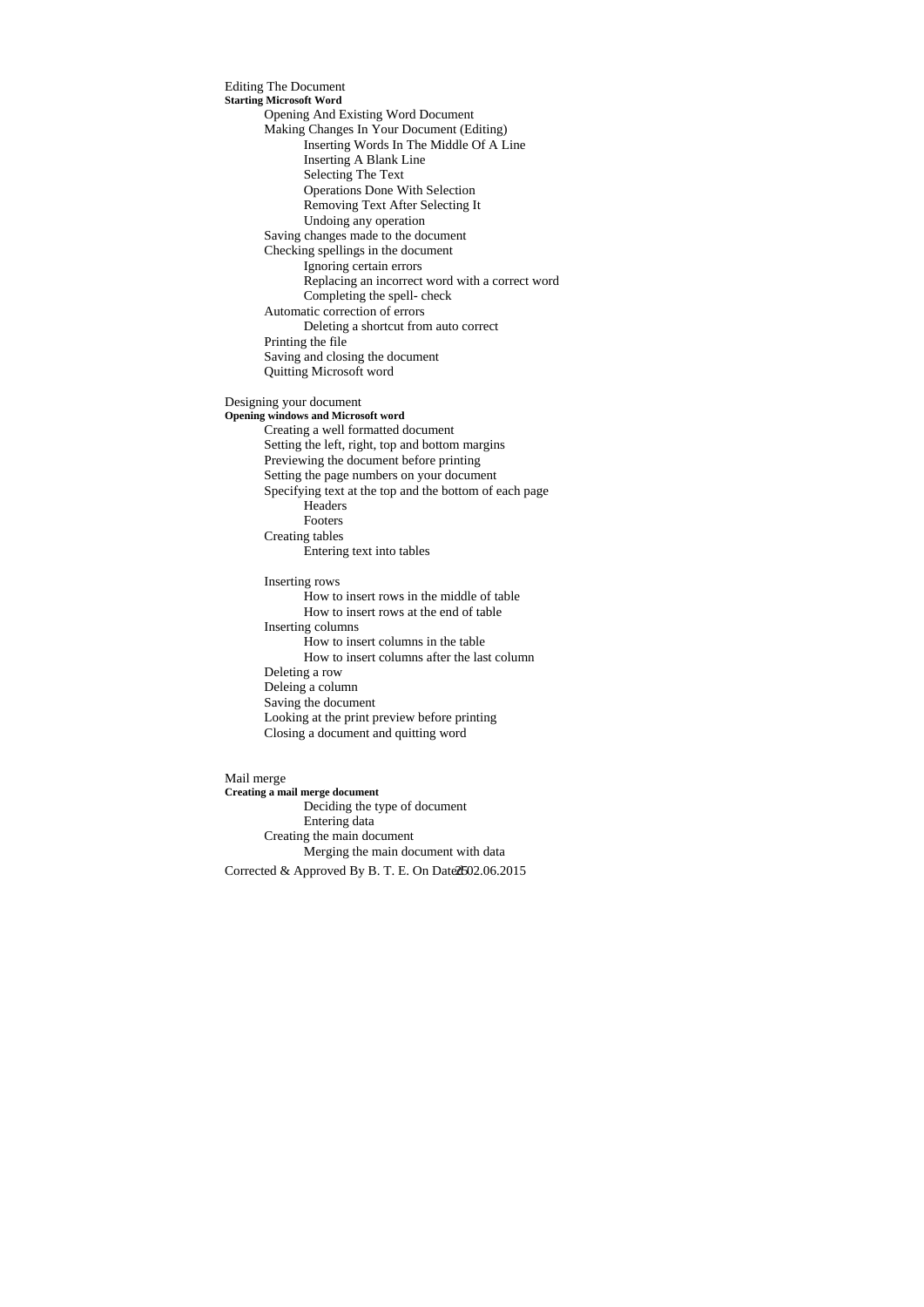Sending the merged document to the printer Saving the main document Modifying records in the data source Adding a new record Changing an existing record Deleting an existing document Closing the main document Quitting Microsoft word

## **Unit – II MICROSOFT EXCEL LATEST VERSION**

## **Introduction to spreadsheets**

**Use of spreadsheets**  Spreadsheet basics Labels, values and functions Formula Functions What – if analysis Automatic recalculation Formatting a spreadsheet Graphs

# **Introduction to Excel Latest version**

Corrected & Approved By B. T. E. On Date $2602.06.2015$ **Functions of Microsoft excel**  Calculation Recalculation Repeat information Reverse changes Add display enhancements Copy and re-use your sheet Starting Microsoft excel Excel work environment Office assistant Title bar Performing operations through menus Changing the size of a workbook and excel window Reducing the sheet into a button Enlarging the excel taskbar button into a window Adjusting the size of a workbook freely Adjusting the size of Microsoft excel window freely Cell and cell address Cell pointer name of the current working cell Standard toolbar Formatting toolbar The formula bar Status bar Components of an excel workbook Closing excel workbook without saving Quitting Microsoft excel **MACROS**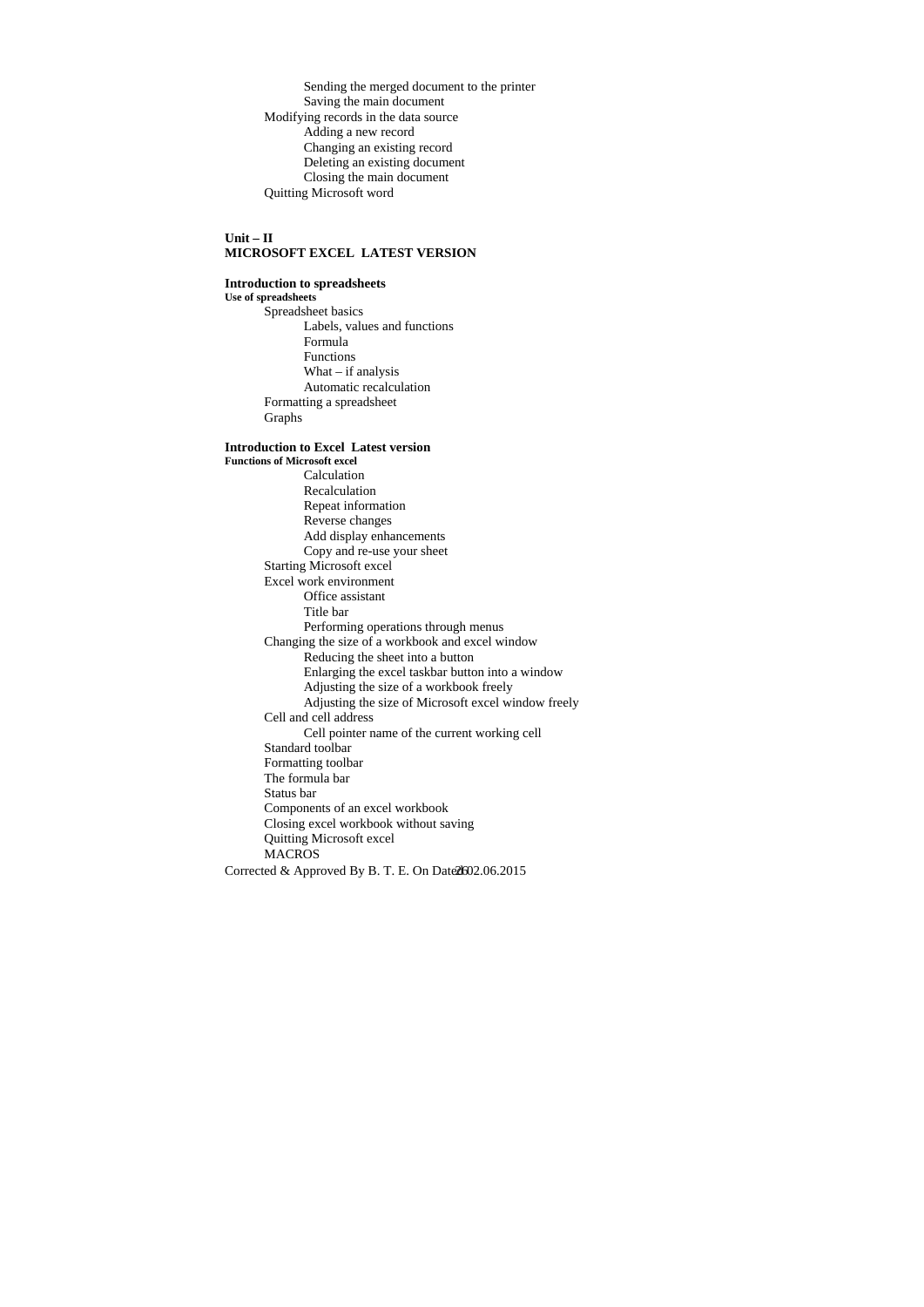**Working in Excel Latest version Moving inside a workbook Moving the cell-pointer quickly**  Selecting a command Types of data Entering data at the cell address Entering a label/ text Entering a value/ number Positioning label/ text in a cell Making changes to an entry Deleting some contents of a cell Replacing the contents of a cell Modifying the existing contents of a cell Undoing the last changes Saving your workbook Closing an excel workbook Quitting Microsoft excel

## **Mathematical calculations**

**Formulas using numbers**  Formulas using cell addresses Opening Microsoft excel and entering data Using formula to calculate the workbook data Defining functions Writing a function Common excel functions **Manipulating data Moving data**  Moving data in a sheet Copying data Copying data in a sheet Copying a formula in a sheet Relative cell addressing Absolute cell addressing Copying values, not formula or function Deleting rows and columns Deleting the contents of a column

Deleting the contents of a row

- Inserting rows
- Inserting columns
- Automatic filling of entries Quitting Microsoft excel

# **Changing the layout**

# **Aligning data**

 Changing alignment of selected cells Simultaneous aligning of data in all the cells of a sheet Aligning data at an angle Increasing or decreasing the column width Changing the width of all columns Changing the width of the currently active column

Corrected & Approved By B. T. E. On Date $2702.06.2015$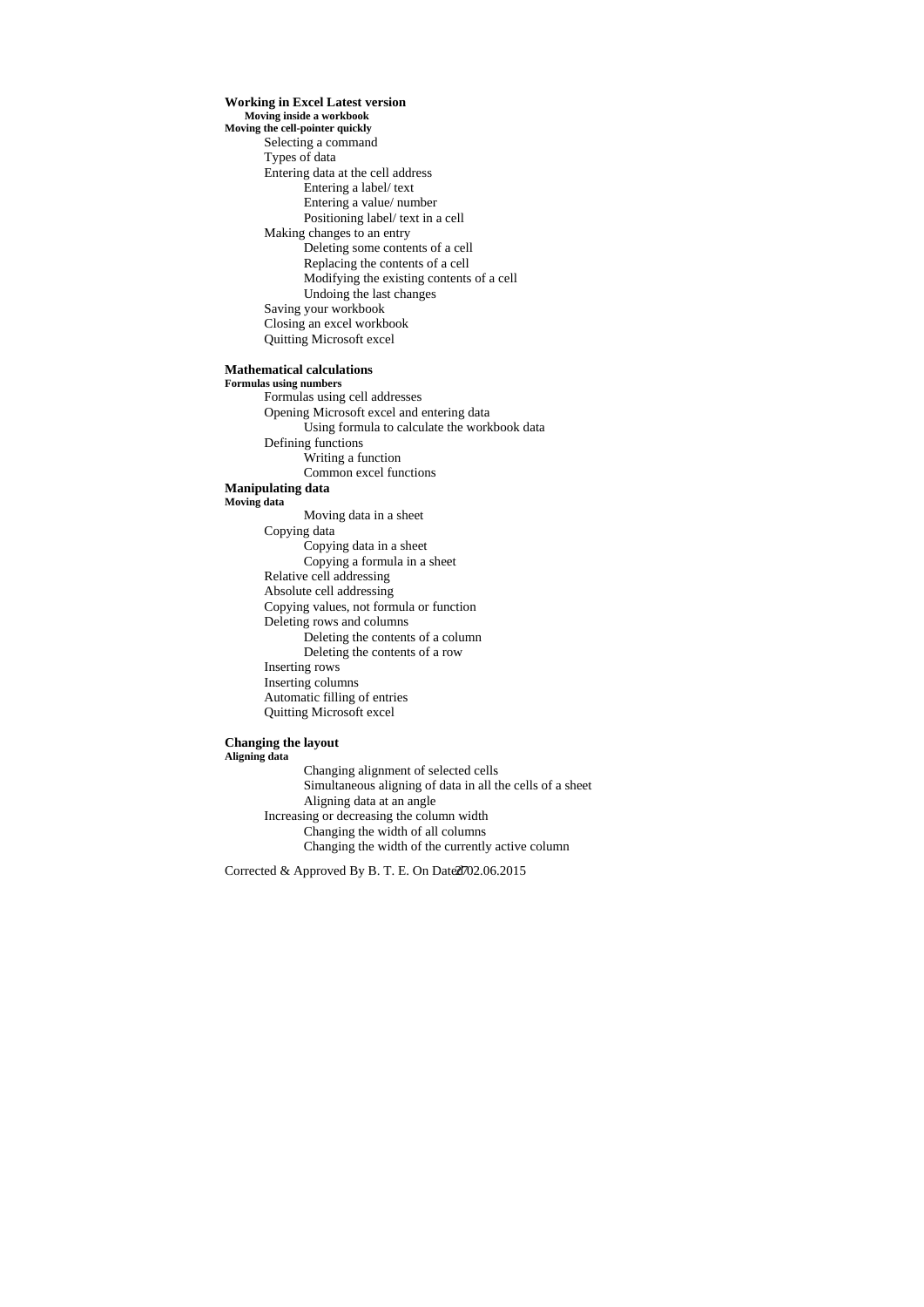Changing the width of selected columns Increasing or decreasing the height of row Changing the height of all rows Changing the height of the currently active row Changing the height of selected rows Erasing the contents of a sheet Undo erasing the content of the sheet Deleting data from cell addresses Setting the column width to zero Restoring the hidden columns Values formatting Entering data in Microsoft excel sheet Making the column headings bold and centered Calculating the decimal values of rates Increasing the decimal values of rates Displaying the discounts in percentage (%) format Displaying extended price with one decimal place Points to remember Closing the workbook and quitting place **Simple graphs Opening Microsoft excel and entering data**  Drawing a graph Naming the sheet Saving the workbook Printing and closing a graphic sheet Opening the saved graphic sheet Quitting Microsoft excel **Database management Entering data into a database**  Modifying a database Adding new records Inserting a row Inserting a column Inserting columns Deleting rows Deleting columns (fields) Sorting a database Closing the workbook and quitting excel **Manipulating sheets** 

# **Adding a sheet to the workbook**

Adding many sheets to the workbook Renaming a sheet and entering data in it Moving a sheet Copying data between sheets Protecting the workbook Deleting a sheet from the workbook Saving the workbook automatically Closing the workbook Recovering a deleted workbook Quitting Microsoft excel

Corrected & Approved By B. T. E. On Date $2802.06.2015$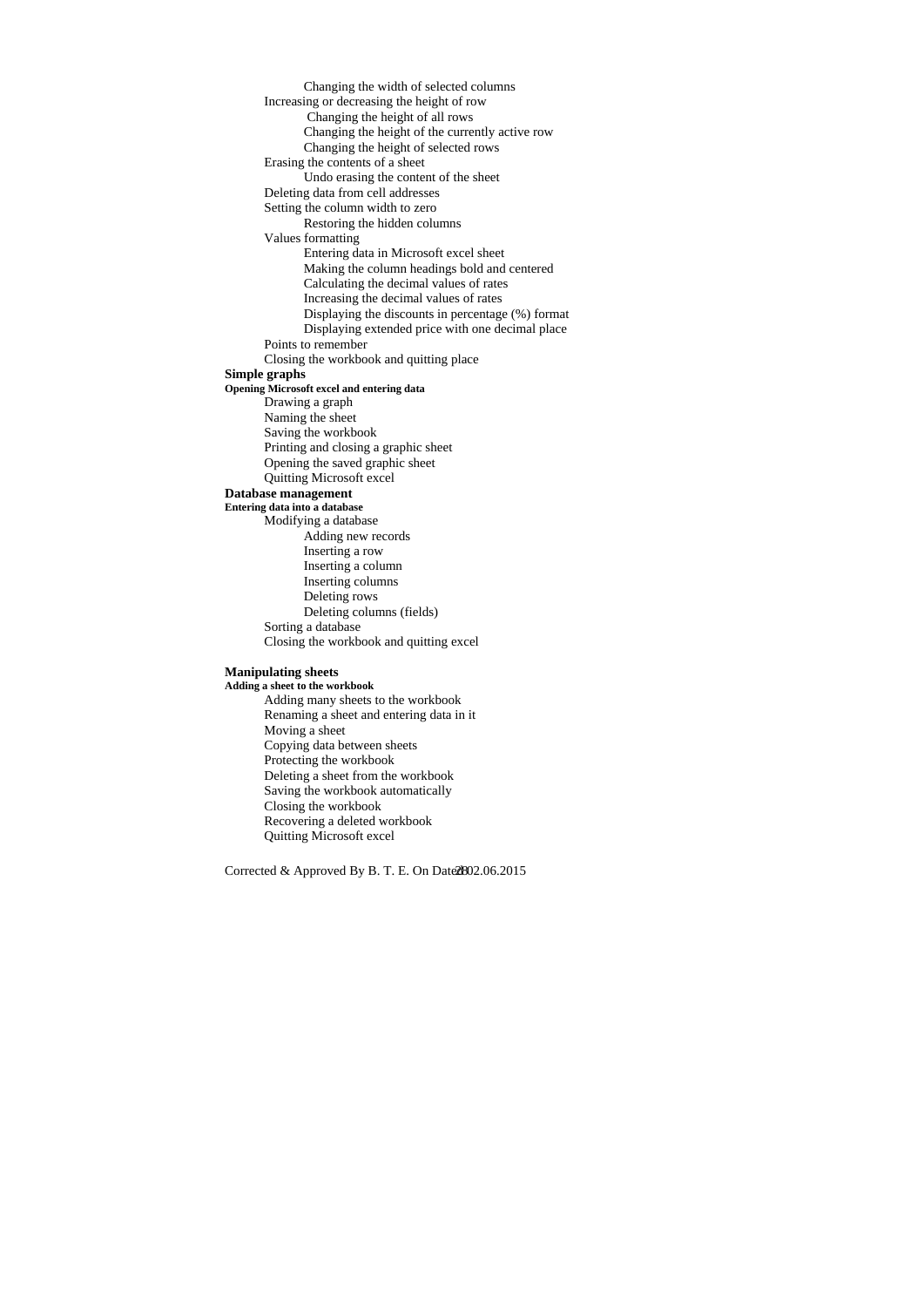# **Unit – III MICROSOFT ACCESS LATEST VERSION**

## **Introduction to database**

**Defining a database**  Understanding RDBMS, Schema, Different type of models, E-R models Objects of relational database Tables /Queries/Forms/Reports Macros Functions of a database management system (DBMS) Starting Microsoft Access (Latest Version) Closing the database window and quitting access

Creating tables

Corrected & Approved By B. T. E. On Date2002.06.2015 **Understanding database**  Creating a database Creating a table Working in tables Naming fields Entering records in the table Saving the table, Delete the t able Defining primary key Closing the table Adding validations to the table Closing the database and quitting access SQL (Oracle) Structured/Query Language Data types Creating a table Inserting the records in the table Display the record in the table Delete the record in the table Add the record in the table Apply the queries on the table using clause Aggregate function, Logical operator, etc. Updating tables **Opening a table in Microsoft access**  Modifying a table Rearranging fields Adding a field Deleting a field Changing column width Changing the height of rows Selecting a field Selecting multiple fields Editing records in a table Selecting a record Selecting multiple records Selecting all the records in a table Selecting text in a cell Selecting text in multiple cells Deleting a particular record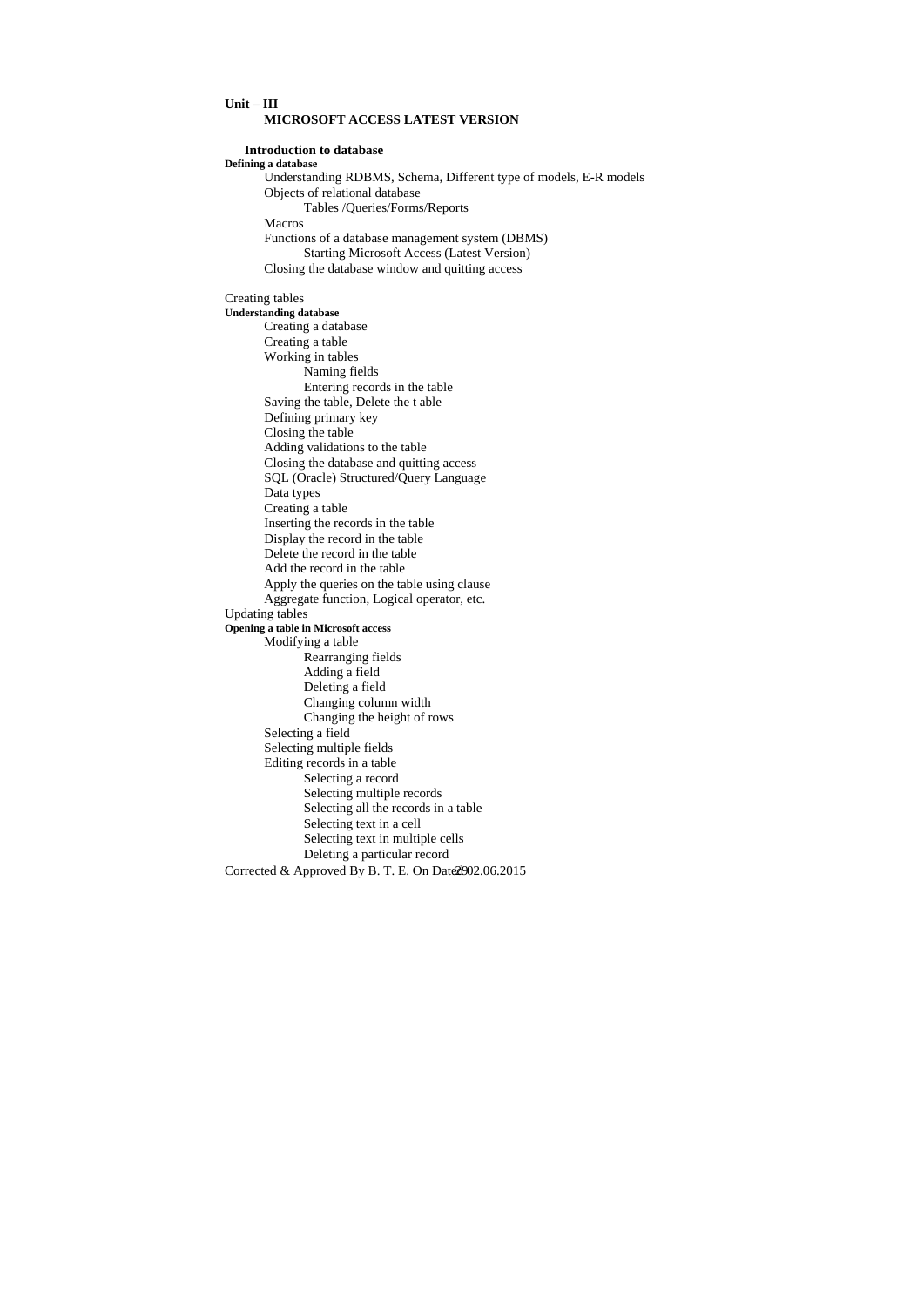Adding a new record Unhiding a field Freezing a field Unfreezing a field Viewing the table before printing Printing the table Saving and closing the table Creating relationships between tables Closing the database and quitting access Working with forms **Creating a form using the form wizard**  Changing the size of a form Changing the view of a form Changing to design view Changing to datasheet view Changing to form view Moving through the records Displaying the next record Moving to the first record Moving to the last record Moving to the previous record Adding a new field Changing the name of a field Editing the field data in a form Deleting a record from the form Closing a form Renaming a form and quitting Microsoft Access Handling queries **Creating a query on a table**  Sorting record Hiding a field Unhiding a field Setting criterion Deleting criterion Performing calculations Saving a query Closing the query and quitting access Performing calculations Saving a query Closing the database and quitting access

Generating reports **Creating a report with report wizard**  Closing the report and quitting access

Corrected & Approved By B. T. E. On Date $3002.06.2015$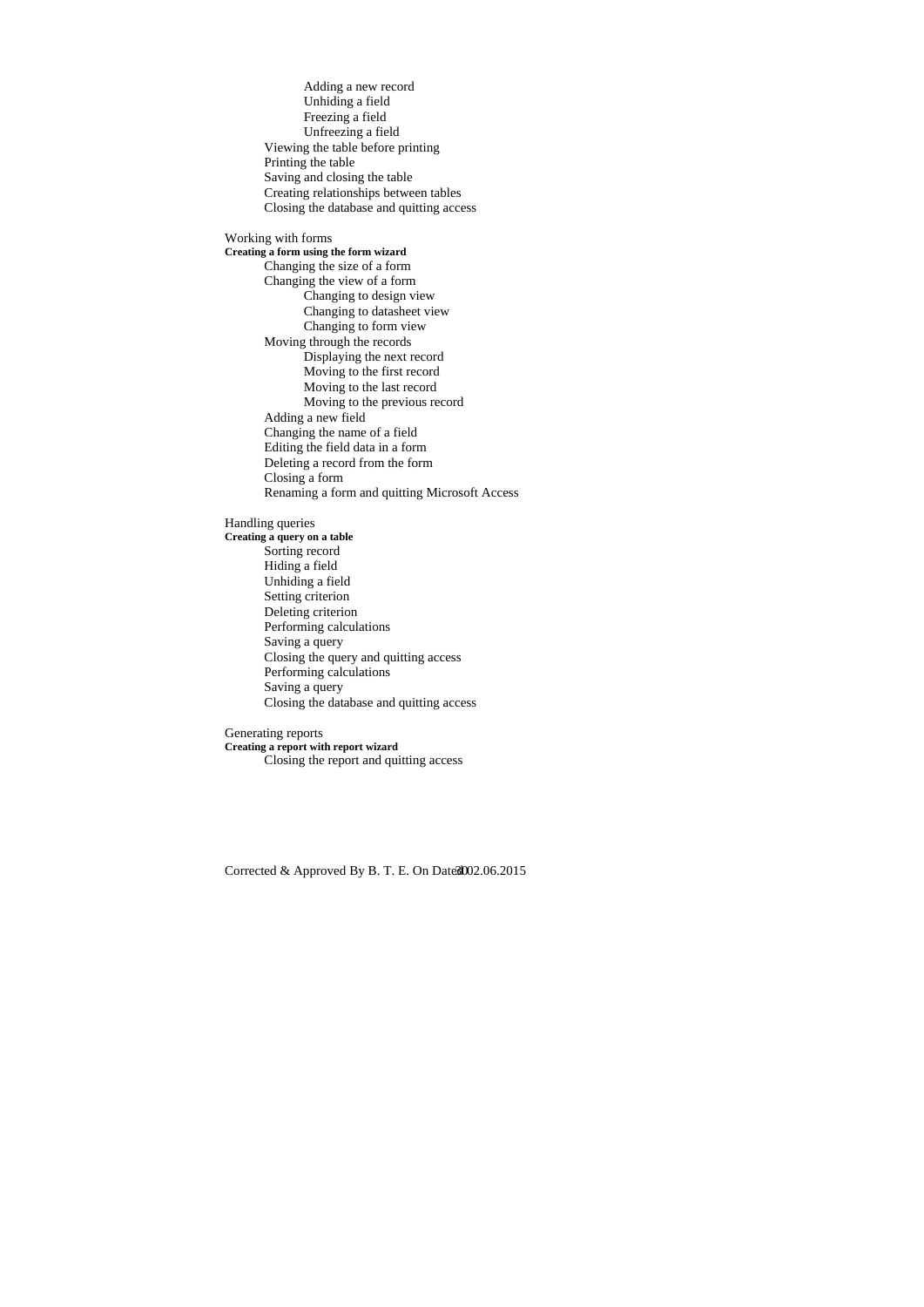## **Unit – IV MICROSOFT POWER-POINT LATEST VERSION**

Microsoft PowerPoint Latest Version Starting PowerPoint The PowerPoint window & its Views Creating presentations Creating a presentation using auto content wizard Working with Colors, Transitions, Animations & Multimedia Creating a blank presentation Saving a presentation

# **Unit – V**

**INTERNET CONCEPTS What is Internet**  Internet in India Scope of Internet Surfing the net Getting started with the Internet Getting connected to the Internet Internet relay chat Disconnecting from the Internet Sending and receiving E- mails using outlook express Browsing the WWW, Different types of Internet Browser Opening an e-mail account Search engine, Different Search Engines Surfing Basis of search Complex search **Internet questionnaire**  What is Internet? Why we should have an Internet connection? How we connect to Internet? What is modem? What is search engine? **WAP: the wireless internet Installation of modem Configuration of Internet connection through ISP.**  MTNL VSNL Satyam online Mantra online **Video conferencing Internet telephony Internet security Internet tariff Practical use of Internet E-Commerce – A General Introduction Useful websites List of Practical**

Corrected & Approved By B. T. E. On Date $d$ 102.06.2015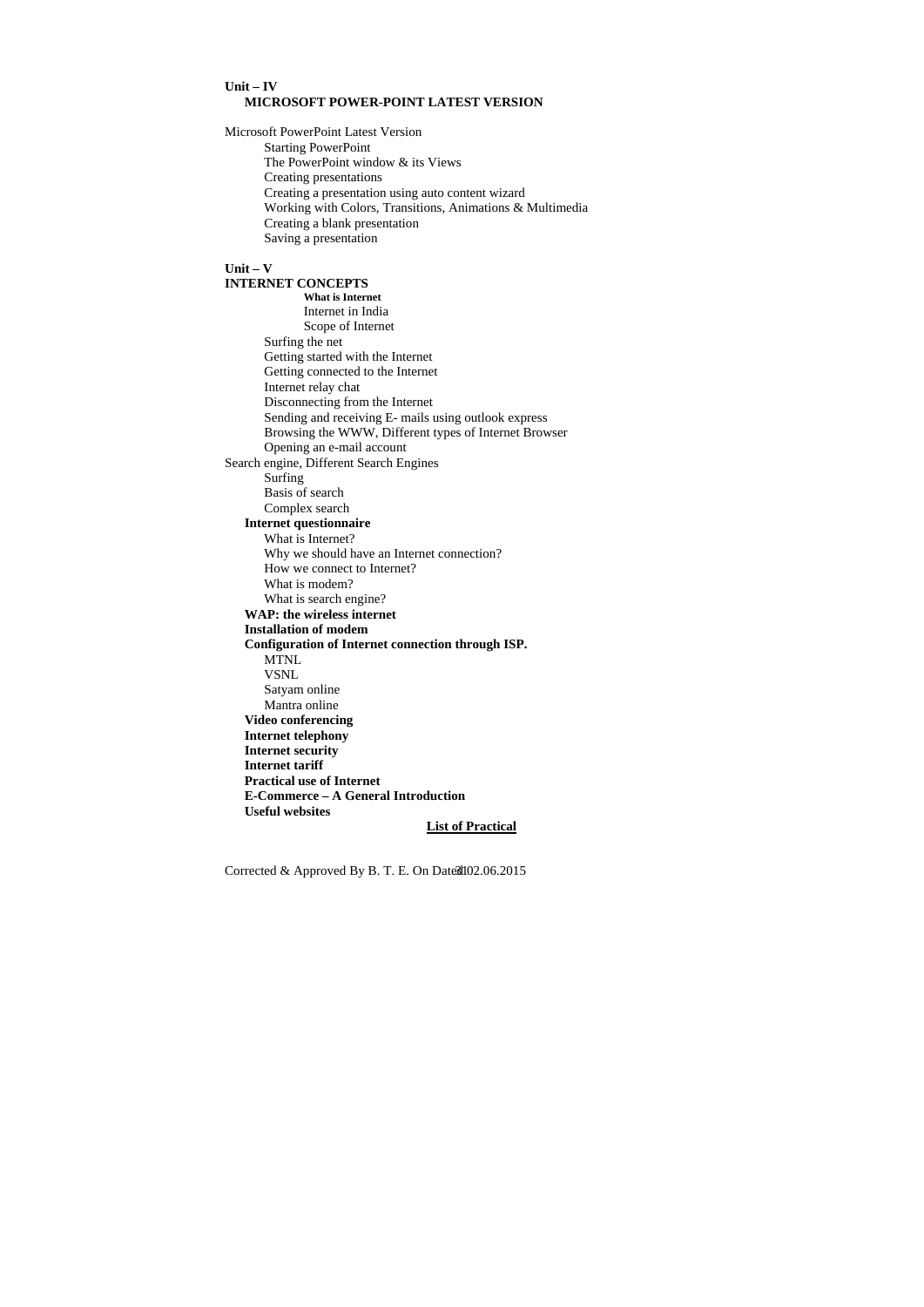- 1. Composing, crating, formatting and articles(letter/essay/report) on MS Word and taking its printout.
- 2. Creating, editing, modifying tables in MS ACCESS.
- 3. Creating table, reports, generation of simple form in MS ACCESS.
- 4. Creating simple spread sheet, Using in built function in MS EXCELL.
- 5. Creating simple presentation on POWER POINT and run your computer
- 6. Creating mail ID, Checking mail box, sending/replying e-mail.
- 7. Surfing Web Site, Using search engine
- 8. Creating table using SQL
- 9. Insert the record in the table and apply the queries on it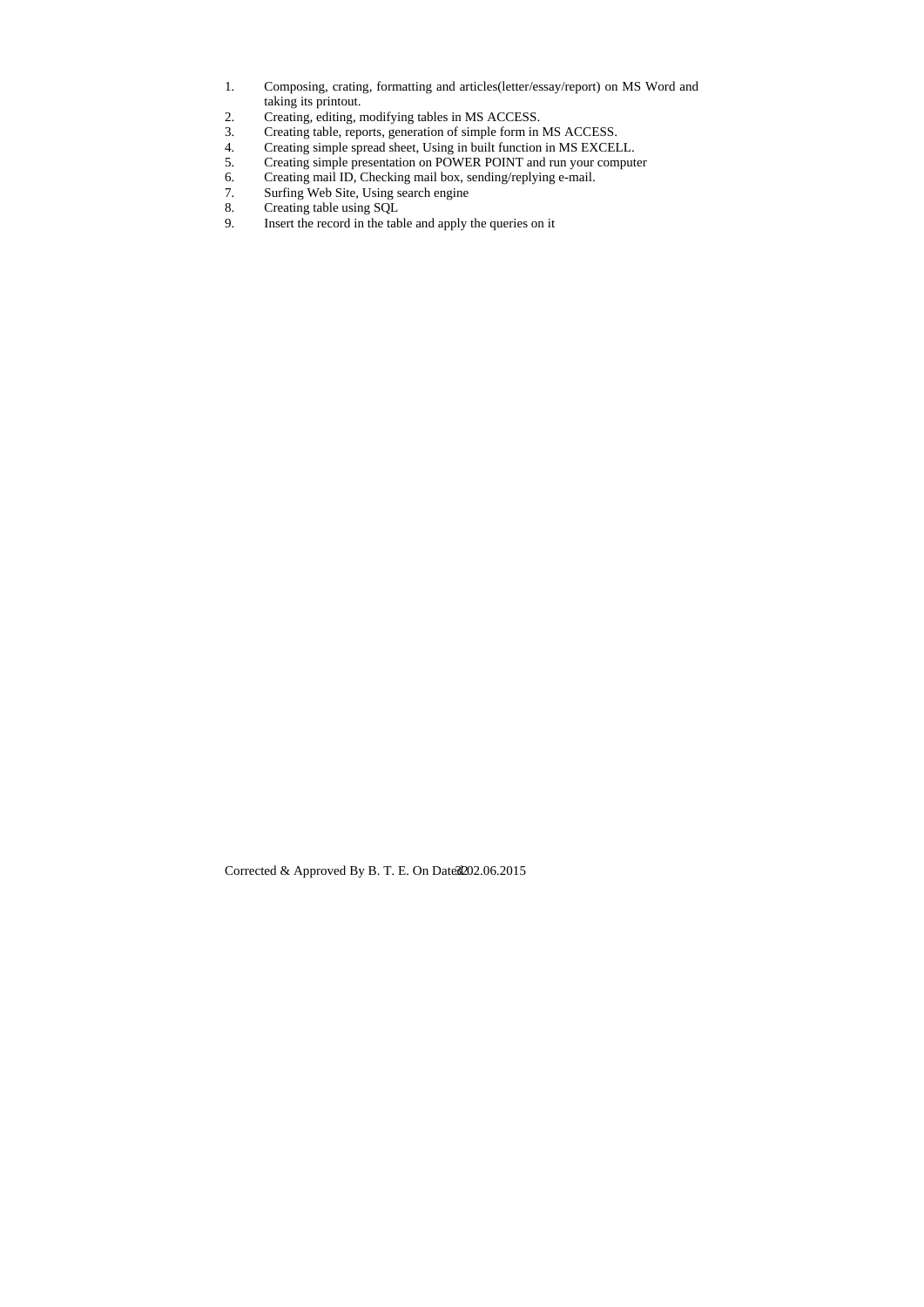L T P  $4 - -$ 

#### **2.3 ENVIRONMENTAL EDUCATION & DISASTER MANAGEMENT**

#### **RATIONALE:**

 A diplima student must have the knowledge of different types of pollution caused due to industrialisation and construction activities, so as he may help in balancing of eco-system and control pollution by providing controlling measures. They should be also aware of the environmental

laws

 for effectively controlling the pollution of environment. The topics are to be taught in light of legislation Para-3.

## **TOPIC WISE DISTRIBUTION OF PERIODS:**

| SL. NO. | TOPIC                           | L  | т | Ρ |
|---------|---------------------------------|----|---|---|
| $1$ .   | Introduction                    | 6  |   |   |
|         | 2. Pollution                    | 4  |   |   |
| 2.1     | Water Pollution                 | 8  |   |   |
|         | 2.2 Air Pollution               | 8  |   |   |
|         | 2.3 Noise Pollution             | 4  |   |   |
|         | 2.4 Radio Active Pollution      | 6  |   |   |
|         | 2.5 Solid Waste Management      | 6  |   |   |
| 3.      | Legislations                    | 4  |   |   |
| 4.      | Environmental Impact Assessment | 4  |   |   |
| 5.      | Disaster Management             | 6  |   |   |
|         | TOTAL                           | 56 |   |   |

- Basics of ecology, Ecosystem, Biodiversity Human activities and its effect on ecology and eco system, different development i.e. irrigration, urbanization, road development and other engineering activities and their effects on ecology and eco system, Mining and deforestation and their effects.
- Lowering of water level , Urbanization.
- Biodegradation and Biodegradibility, composting, bio remediation, Microbes .Use of biopesticidies and biofungicides.
- Global warning concerns, Ozone layer depletion, Green house effect, Acid rain,etc.

#### *DETAILED CONTENTS*

#### **1. INTRODUCTION :**

#### **2. POLLUTION :**

 Sources of pollution, natural and man made, their effects on living environments and related legislation.

Corrected & Approved By B. T. E. On Date $302.06.2015$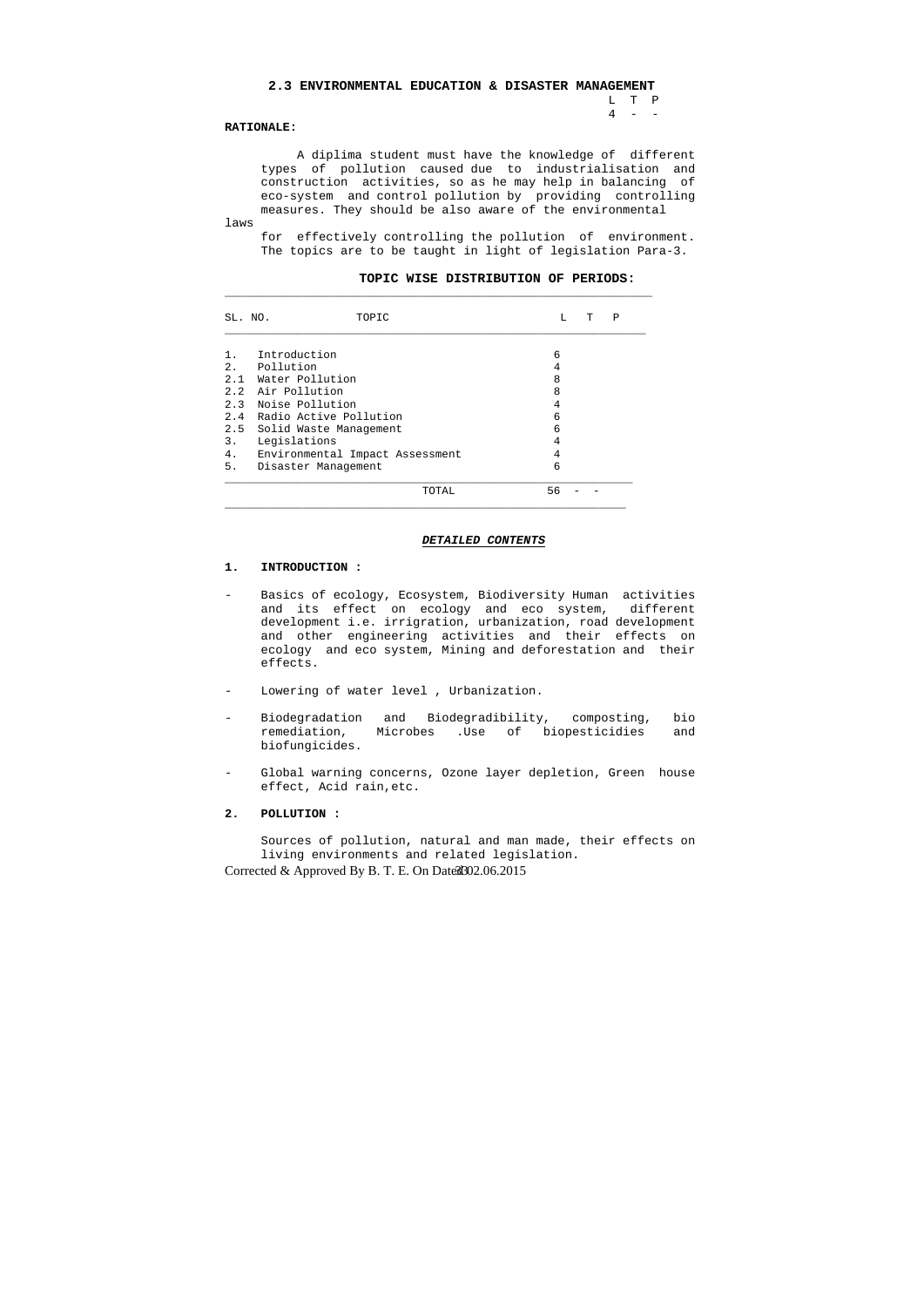#### **2.1** *WATER POLLUTION :*

- Factors contributing water pollution and their effect.
- Domestic waste water and industrial waste water. Heavy metals, microbes and leaching metal.
- Physical, Chemical and Biological Characteristics of waste water.
- Indian Standards for qulity of drinking water.
- Indian Standards for quality of treated waste water.
- Treatment methods of effluent (domestic waste water and industrial/ mining waste water), its reuse/safe disposal.

#### **2.2** *AIR POLLUTION :*

- Monitoring and control of air pollutants, Control measures techniques. Introductory Idea of control equipment in industries i.e.
	- A. Settling chambers
	- B. Cyclones
	- C. Scrubbers (Dry and Wet)
	- D. Multi Clones
	- E. Electro Static Precipitations
	- F. Bog Fillers.
- Ambient air qulaity measurement and their standards.
- Process and domestic emission control
- Vehicular Pollution and Its control with special emphasis of Euro-I, Euro-II, Euro-III and Euro IV.

 Definition of Air pollution, types of air pollutants i.e. SPM, NOX, SOX, GO, CO2, NH3, F, CL, causes and its effects on the environment.

#### **2.3** *NOISE POLLUTION :*

Sources of noise pollution, its effect and control.

#### **2.4** *RADISACTIVE POLLUTION :*

 Sources and its effect on human, animal, plant and material, means to control and preventive measures.

#### **2.5** *SOLID WASTE MANAGEMENT :*

 Municipal solid waste, Biomedical waste, Industrial and Hazardous waste, Plastic waste and its management.

## **3. LEGISLATION :**

Corrected & Approved By B. T. E. On Date $3402.06.2015$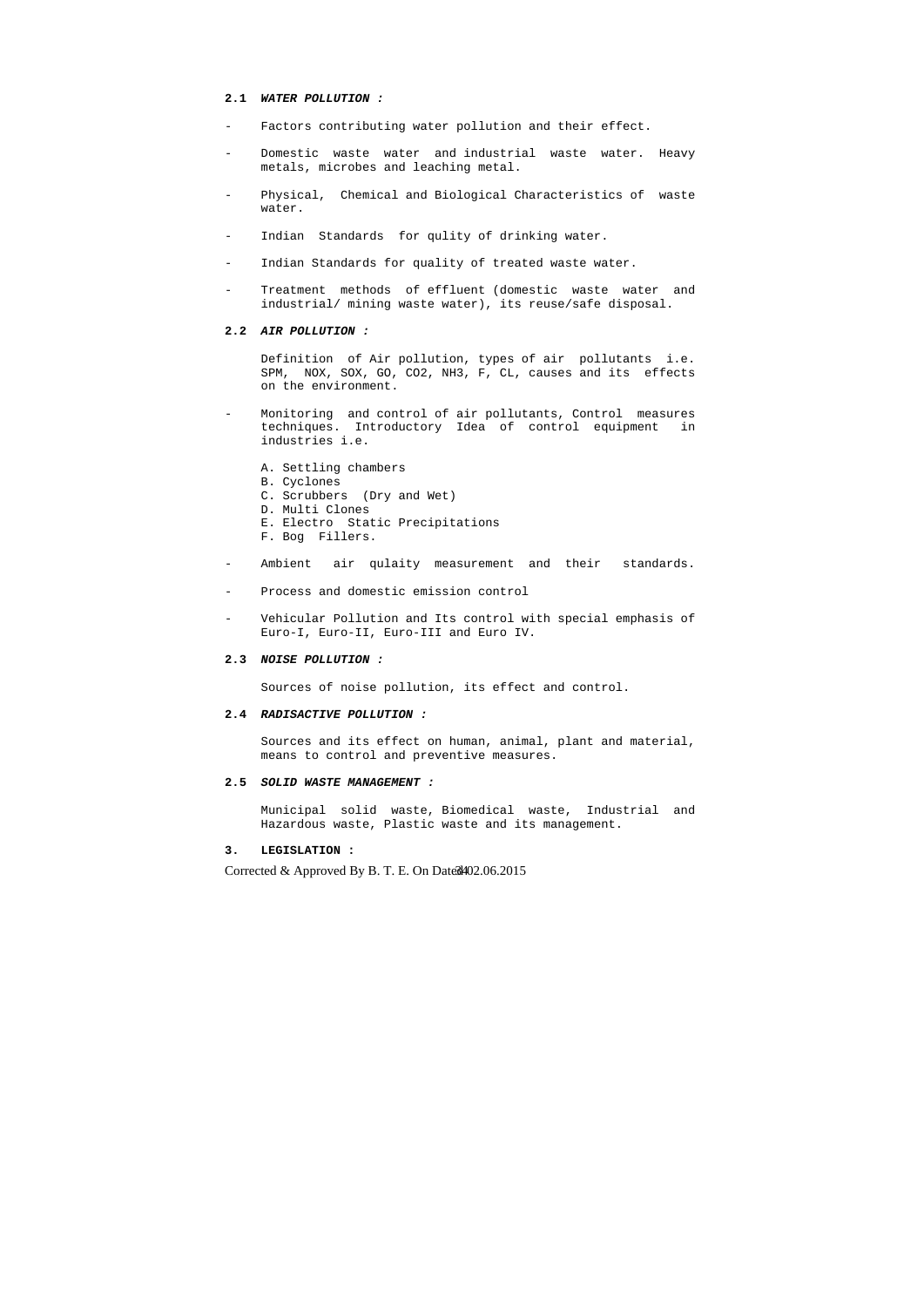Preliminary knowledge of the following Acts and rules made thereunder-

- The Water (Prevention and Control of Pollution) Act 1974.
- The Air (Prevention and Control of Pollution) Act 1981.
- The Environmental Protection (Prevention and Control of Pollution) Act -1986. Rules notified under EP Act - 1986 Viz.
	- # The Manufacture, Storage and Import of Hazardous Chemical (Amendment) Rules, 2000
	- # The Hazardous Wastes (Management and Handling ) Amendment Rules, 2003.
	- # Bio-Medical Waste (Management and Handling) (Amendment) Rules, 2003.
	- # The Noise Pollution (Regulation and Control) (Amendment) Rules, 2002.
	- # Municipal Solid Wastes (Management and Handling) Rules, 2000.
	- # The Recycled Plastics Manufacture and Usage (Amendment) rules, 2003.

- Basic concepts, objective and methodology of EIA.
- Objectives and requirement of Environmental Management System (ISO-14000) (An Introduction).

## **4. ENVIRONMENTAL IMPACT ASSESSMENT (EIA) :**

#### **5. DISASTER MANAGEMENT :**

 Definition of disaster - Natural and Manmade, Type of disaster management, How disaster forms, Destructive power, Causes and Hazards, Case study of Tsunami Disaster, National policy- Its objective and main features, National Environment Policy, Need for central intervention, State Disaster Authority- Duties and powers, Case studies of various Disaster in the country, Meaning and benifit of vulnerability reduction, Factor promoting vulnerability reduction and mitigation, Emergency support function plan.

 Main feature and function of National Disaster Management Frame Work, Disaster mitigation and prevention, Legal Policy Frame Work, Early warning system, Human Resource Development and Function, Information dissemination and communication.

Corrected & Approved By B. T. E. On Date $\frac{3502.06}{2015}$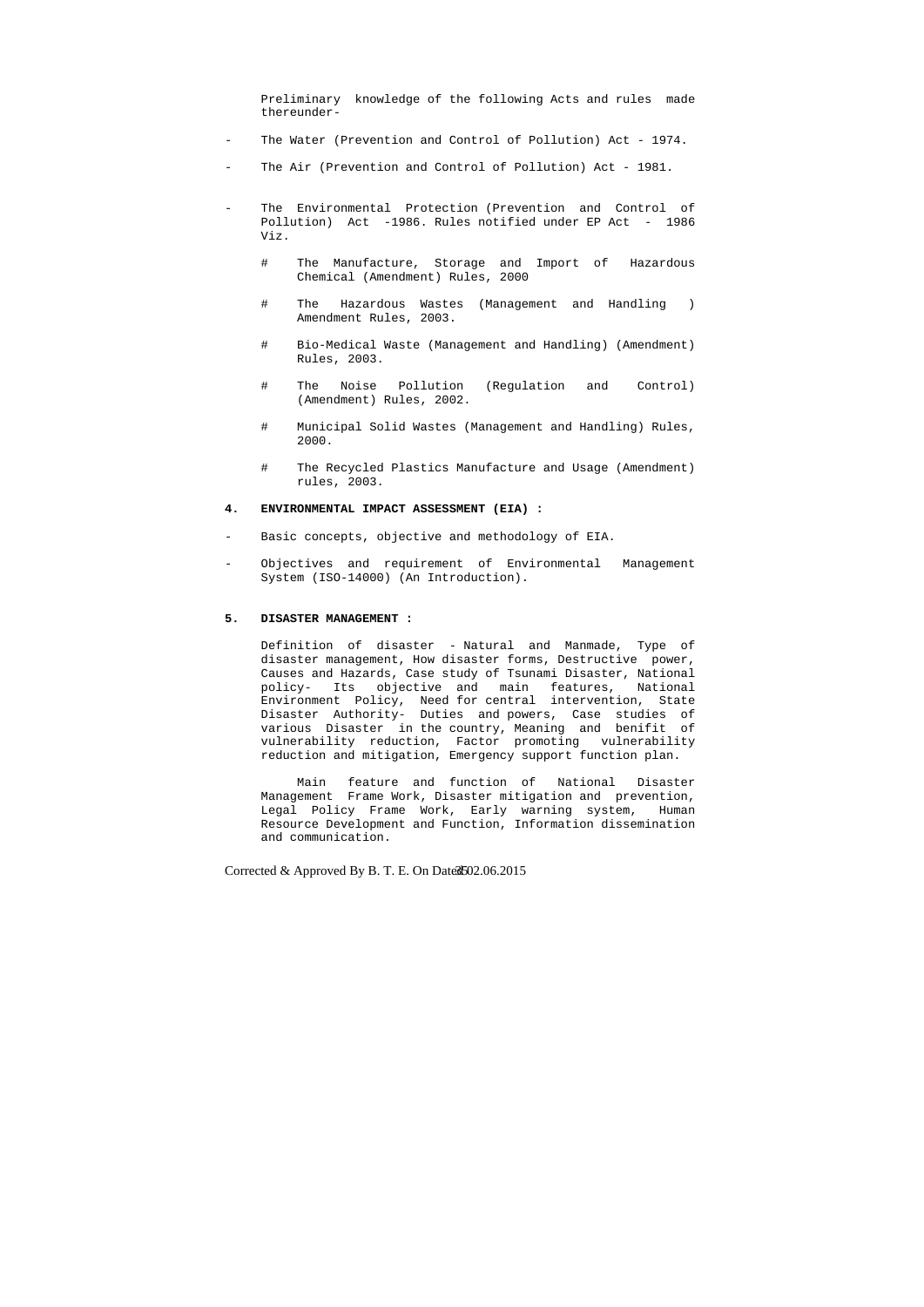|     | <b>Detail Contents</b>      |   |                |                         |
|-----|-----------------------------|---|----------------|-------------------------|
| 2.4 | <b>Marketing Management</b> |   |                |                         |
|     |                             |   | $\mathbf{T}$   | $\mathbf{P}$            |
|     |                             | 6 | $\overline{2}$ | $\sim 100$ km s $^{-1}$ |
|     |                             |   |                |                         |

## **Unit I: Understanding Marketing**

 Defining Marketing, Core Marketing Concept, Company Orientation towards marketing place – Production Concept, Product Concept, Selling Concept, Marketing Concept, Holistic Marketing Concept, Defining and delivering customer value and satisfaction – Value Chain, Changing Environment for marketing – Micro and Macro. Societal Marketing, Ethics in Marketing, Social Responsibility of Marketing Department and Consumerism.

What is strategic planning, Mission, SBU's, Resource allocation – BCG Matrix, GE 9 Factor Grid, Strategic Planning Process, Marketing Plans, Segmentations and Positioning . Structure of Marketing organization and targeting.

## **Unit II : Marketing and Society**

 Criticism of Marketing, Consumerism and environmentalism, Ethical marketing, Consumer Protection Act 1986 and its amendment in 1991, 1993 and 2002 , Jobs and Careers in Marketing.

## **Unit III :Market Oriented Strategic Planning**

## **Unit IV : Understanding The Marketing Mix Products**

 Through understanding of marketing mix, New Product development process, Managing products and brands – Product Mix, Product Classification, Product Line Decision – Line analysis, Length, Line modernization and pruning, Brand and Branding decision- What is brand, Brand equity, Brand Name, Brand Strategic, Packaging and labeling.

#### **A. : Pricing**

 Setting the price – Selecting price objectives, Determining demand and costs, Analyzing competitor's strategies, Pricing methods, Selecting the final price. Adapting the price – Geographical pricing, Discount and allowances, Promotional, discriminatory( Product Mix Pricing).

## **B. : Managing Distribution**

 Functions of marketing channels, Channel levels, Channels for services. Channel design decisions – Objective and constraints, Identifying channels alternatives, Evaluating alternating. Channel Management – Selecting channels members, training and motivating channel numbers evaluation of channel members. Channel Dynamics – VMS and HMS, Multi Channel Marketing System, Conflict co-operation competition. Retailing and whole shelling, Market logistics.

Corrected & Approved By B. T. E. On Date $3602.06.2015$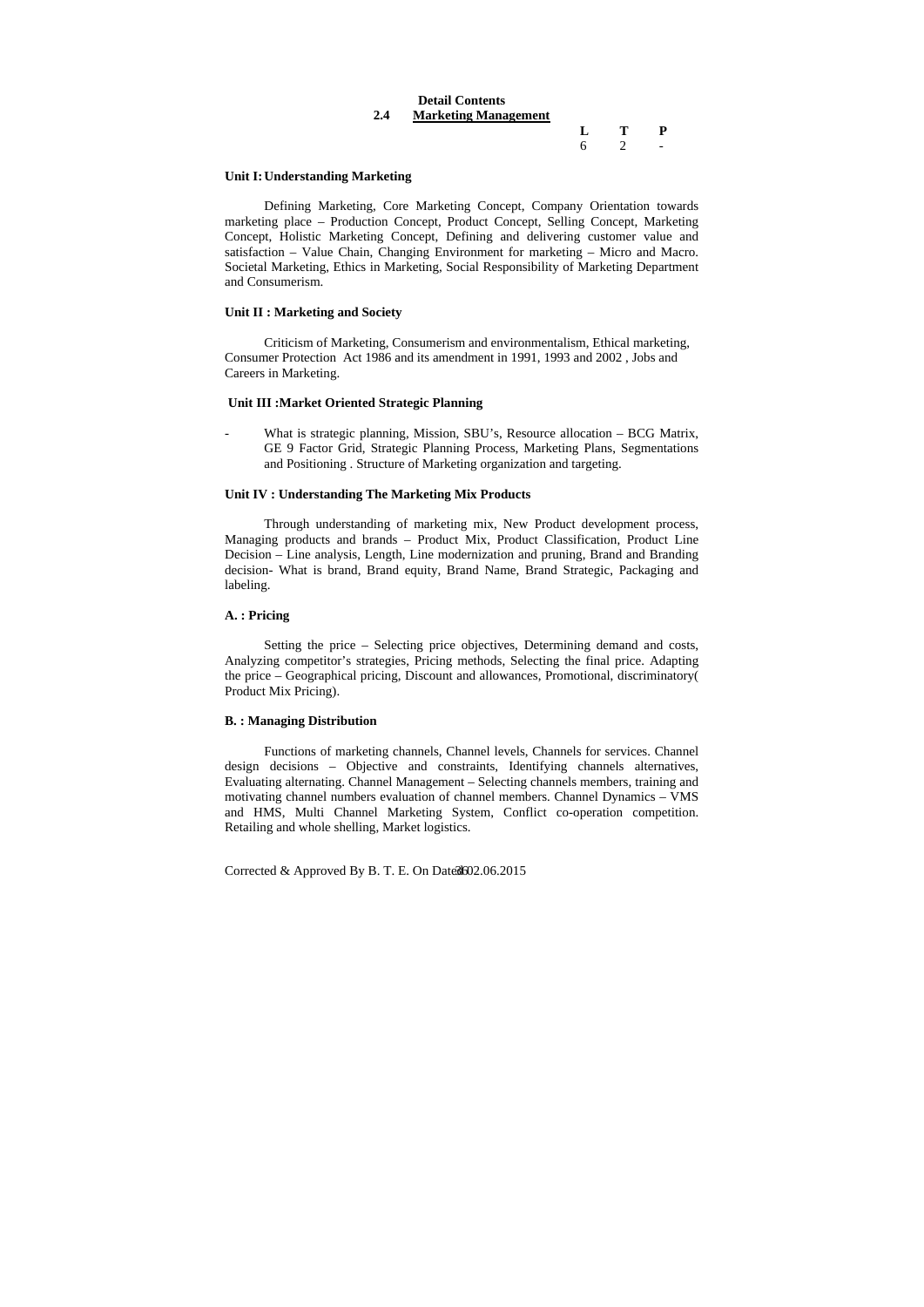#### **C. : Managing Promotions**

 Promotion Mix, Integrated Marketing Communication, Advertising Management – Setting advertising objective, Setting advertising budget, Message strategy and creativity in copy writing. Media Management- Media types, Media vehicles, Reach frequency and impact, Scheduling and buying. Evaluating advertising effectiveness. Sales promotion – Purpose, Tools, Major Decision, Public Relations, Personal Selling and Sales Management – Personal Selling Process, Sales Force Management, Trade Promotion.

## **Unit V : Marketing of Services**

 Characteristics of service, Development of services marketing – Developing new product, Managing the development process, The consumer adoption process, Designing Global Market Offering, The Nature of demand services, Identifying customer groups – Direct, Indirect, Suppliers, Regulator, Competitor, Internal Customer, Importance of listening- Complaints management, Service quality and customer satisfaction, Specialized service marketing function – Non Profit Organization, Leisure/tourism, Financial Service, Professional Service, Relationship marketing, Building and Managing, Marketing of services in area of : Financial, Banking, Insurance, Tourism, Transportation, Hotels and Hospitals, Consultancy services, Crisis management.

## **Unit VI : Direct and Online Marketing**

Growth and Benefits of Direct Marketing, Customer Database and Indirect Marketing, Major Channels for direct marketing – Face To Face, Direct Mail, Catalog, Telemarketing, Stocks and other media. E-commerce – On line consumers, Advantage and Disadvantages of online marketing, Conducting online marketing, Challenges of an line marketing, Network marketing and services.

## **Unit VII : Global Marketing**

 Deciding whether to go abroad. Concept, scope, orientation :EPRG. Deciding which markets to enter. Analyzing International Economic, Political and Legal Environment. Deciding how to enter the market – Exporting, Licensing/Franchising, JU's, Direct Investment. International Marketing Mix. Documents and Procedures.

## **Unit VIII : Rural Marketing**

Rural Market Scenario and Special Requirement of Rural Market. **List of Books**

| 1.               | Philip Kotler          | <b>Marketing Management</b>  |
|------------------|------------------------|------------------------------|
| 2.               | Rajan Saxena           | <b>Marketing Management</b>  |
| 3.               | Lovelock & Christopher | <b>Marketing of Services</b> |
| $\overline{4}$ . | William J Stanton      | <b>Marketing Management</b>  |
| 5.               | London & Biller        | <b>Consumer Behavior</b>     |
| 6.               | Essel                  | <b>Consumer Behavior</b>     |

Corrected & Approved By B. T. E. On Date $\frac{37}{02.06.2015}$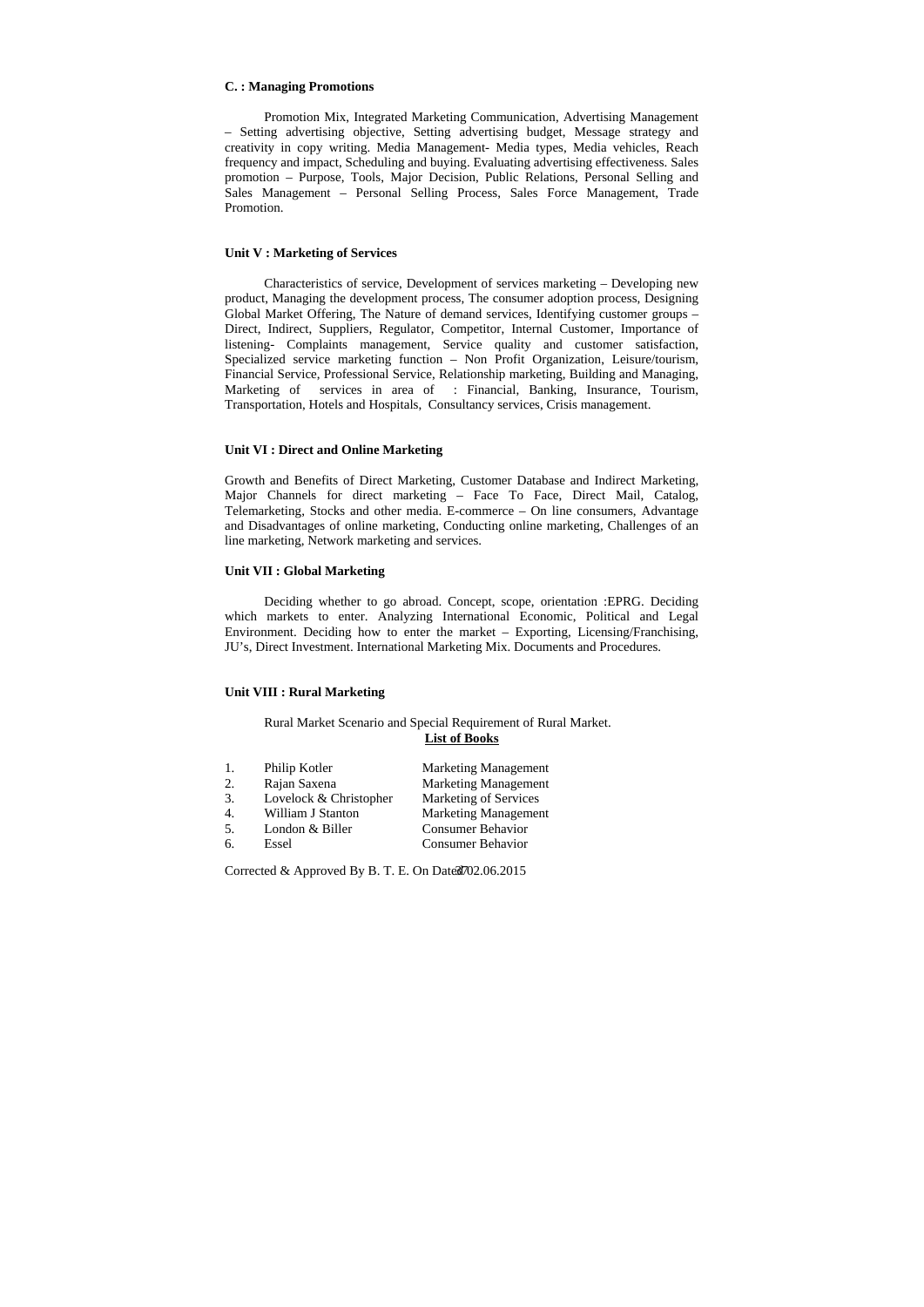- 7. R. L Varshney & Bhattacharys International Marketing Management
- 8. Ramaswamy & others Marketing Management

Corrected & Approved By B. T. E. On Date $3802.06.2015$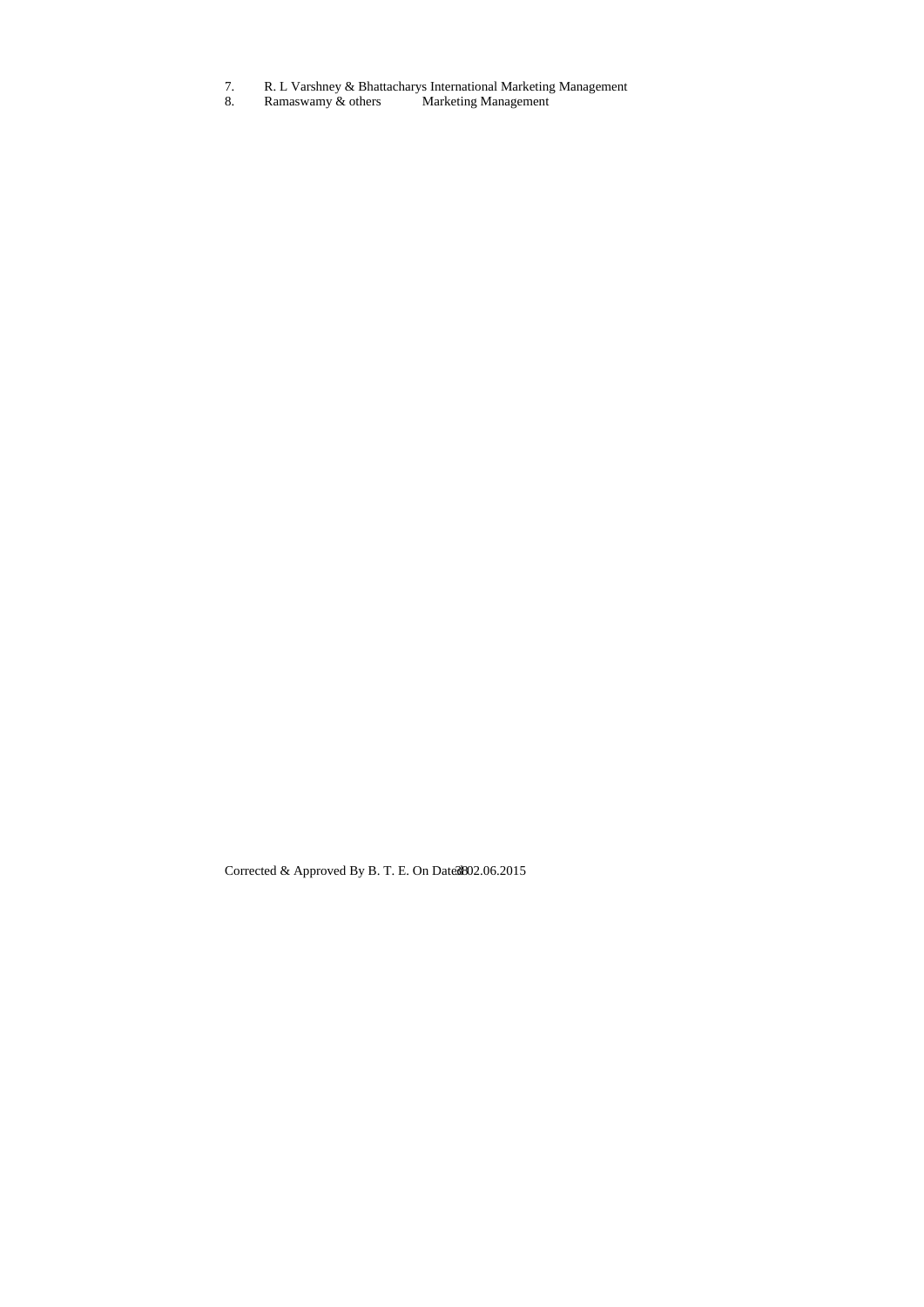# **2.5 FIELD EXPOSURE (ONE MONTH)**

 The student will go to the industries/sectors for any one for field exposure in the end of half yearly examination.

- 1. IT Enabled service.
- 2. Banking/Insurance/Financial Sectors
- 3. Telecom Sector.
- 4. Retail Sales Sector
- 5. Media Related Service
- 6. Hospitality Sector
- 7. Entertainment Sector
- 8. Healthcare Sector

Corrected & Approved By B. T. E. On Date  $3902.06.2015$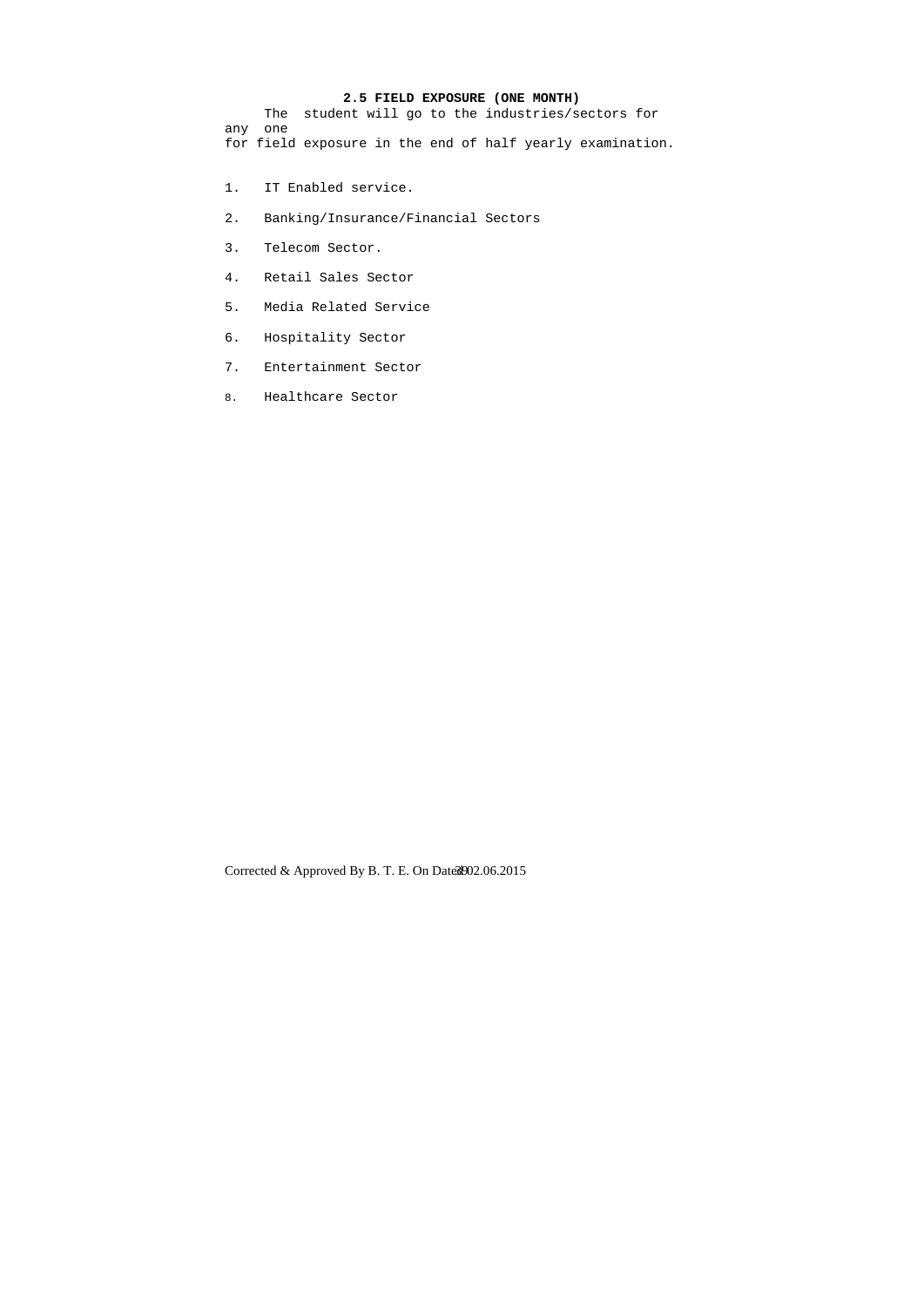L T P  $-$  12

## **2.6 PROJECT (ONE MONTH)**

 The student will go to the industries/sectors for any one for project.

- 1. IT Enabled service.
- 2. Banking/Insurance/Financial Sectors
- 3. Telecom Sector.
- 4. Retail Sales Sector
- 5. Media Related Severice
- 6. Hospitality Sector
- 7. Entertainment Sector
- 8. Healthcare Sector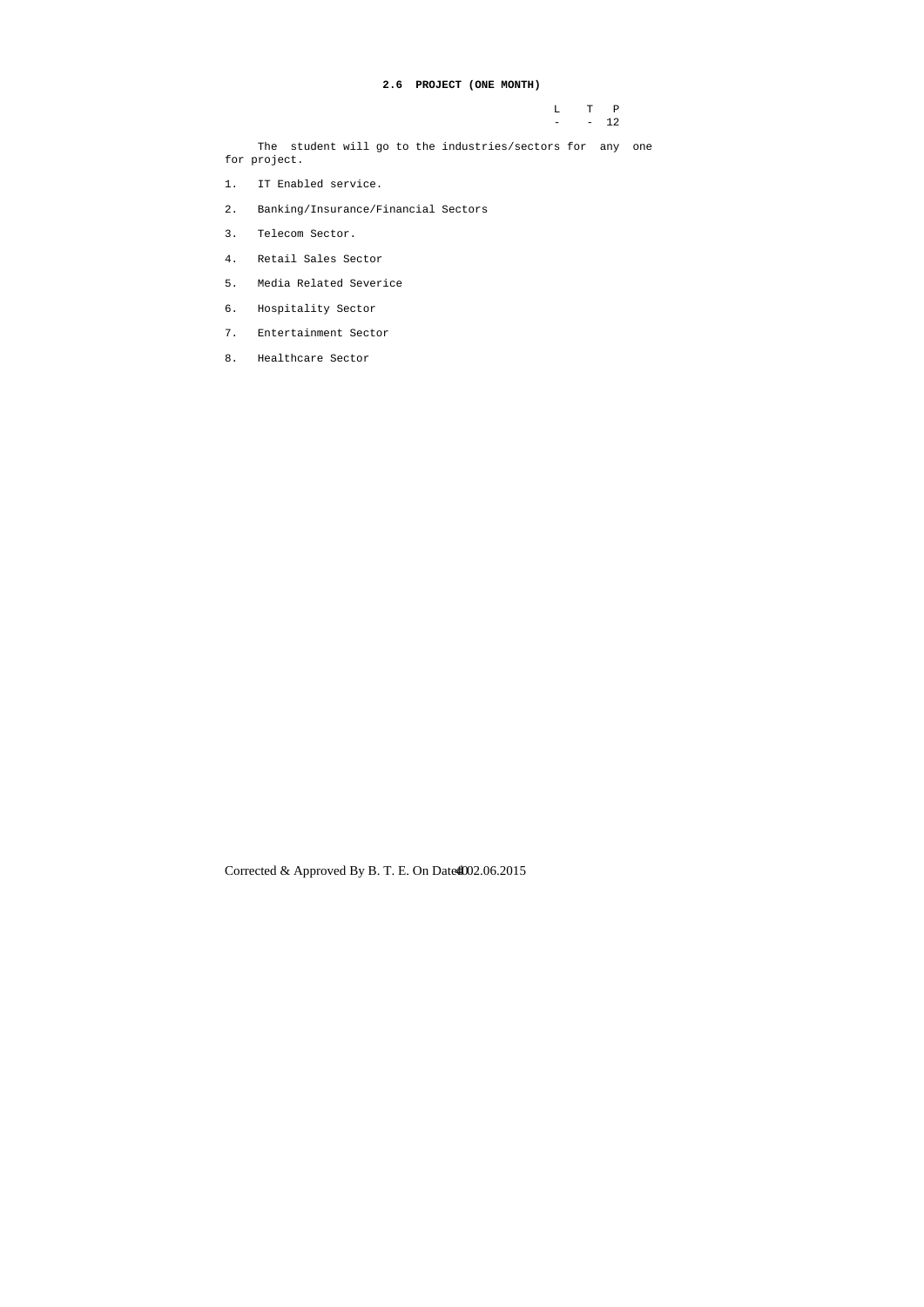## **STAFF STRUCTURE**

|                                                                                      | Intake of the Course<br>Pattern of the Course                                                                                                                                                                                                                                  | 30<br>Semester Pattern                                                                                                                                                                       |
|--------------------------------------------------------------------------------------|--------------------------------------------------------------------------------------------------------------------------------------------------------------------------------------------------------------------------------------------------------------------------------|----------------------------------------------------------------------------------------------------------------------------------------------------------------------------------------------|
| Sl. No.                                                                              | Name of Post                                                                                                                                                                                                                                                                   | No.                                                                                                                                                                                          |
| 1.<br>2.<br>3.<br>4.<br>5.<br>б.<br>7.<br>8.<br>9.<br>10.<br>11<br>12.<br>13.<br>14. | Principal<br>H. O. D.<br>Lecturer (Computer)<br>Lecturer (Language)<br>Lecturer (Marketing & Sales)<br>Front Desk Executive<br>Career Consular<br>Steno<br>Accountant Cum Store Keeper Cum Cashier<br>Librarian<br>Clerk Cum Typist<br>Class IV (Attendant)<br>Mali<br>Sweeper | 1<br>1<br>$\mathbf{1}$<br>1<br>1<br>1<br>$\mathbf{1}$<br>$\mathbf{1}$<br>$\mathbf 1$<br>$\mathbf{1}$<br>$ ->$ As Per<br>$\mathbf{1}$<br>Norms<br>3<br>1(Contract Basis)<br>1(Contract Basis) |
|                                                                                      | PART TIME LECTURER                                                                                                                                                                                                                                                             |                                                                                                                                                                                              |
| 1.<br>2.<br>3.                                                                       | Lecturer (Banking/Insurance)<br>Lecturer (Telecum Networking)<br>Lecturer (Multi Media Related)                                                                                                                                                                                | 1<br>$\mathbf{1}$<br>$\mathbf{1}$                                                                                                                                                            |
|                                                                                      | Qualification:                                                                                                                                                                                                                                                                 |                                                                                                                                                                                              |
| $1$ .                                                                                | Lecturer (Computer) : BE/B.Tech in respective branch with 2<br>years professional experience.                                                                                                                                                                                  |                                                                                                                                                                                              |
| 2.                                                                                   | Lecturer (Language) : M. A. English with excellence skills<br>in verbal and written english.                                                                                                                                                                                   |                                                                                                                                                                                              |
| 3.                                                                                   | Lecturer (Marketing & Sales) : M.B.A. Marketing and Sales<br>with 2 years relevant experience.                                                                                                                                                                                 |                                                                                                                                                                                              |
| 4.<br><b>Note :</b>                                                                  | Front Desk Executive : Any graduate with excellent skills in<br>verbal.                                                                                                                                                                                                        |                                                                                                                                                                                              |

- 1. Service of other discipline staff of the institute may be utilize, if possible.
- 2. Qualifications of Staff : as per service rules.

Corrected & Approved By B. T. E. On Date 4102.06.2015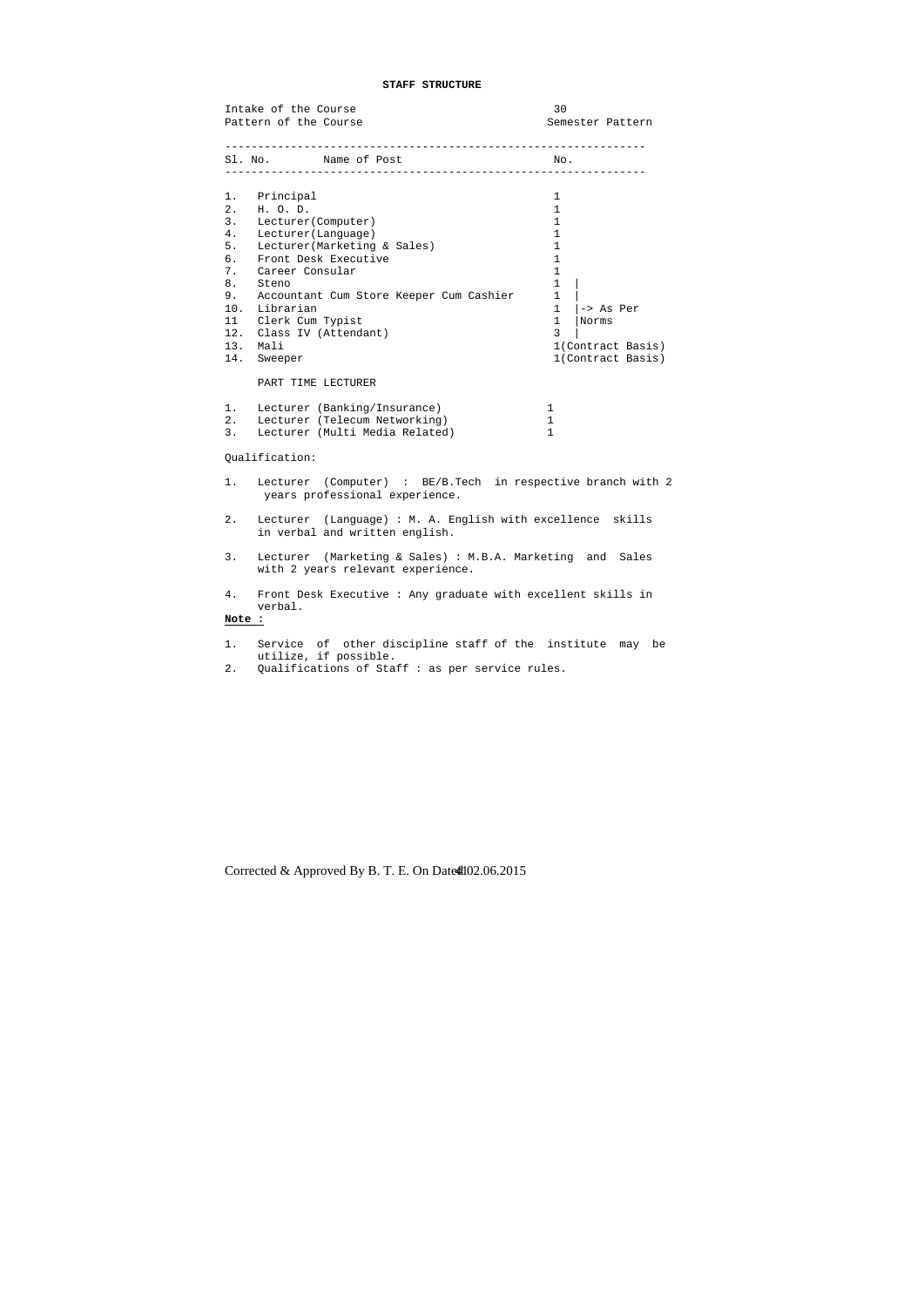## **SPACE REQUIREMENT**

|                          | No. Sq. Ft. |
|--------------------------|-------------|
| [A] Administrative Block |             |

|    | 1. Prinicipal's room    |   | 120 |
|----|-------------------------|---|-----|
| 2. | Steno Room              |   | 60  |
| 3. | Main Office             |   | 100 |
|    | 4. Library              | 1 | 500 |
|    | 5. Staff Room           |   | 120 |
| б. | Store                   | 1 | 300 |
|    | 7. Confrence Room       |   | 800 |
| 8. | Head of Department Room |   | 100 |
| 9. | Lecturer Room           |   | 200 |
|    |                         |   |     |

## [B] Academic Block

| Sl.No. | Detail of Space       | No.           | @<br>Sq.Ft. | Floor area<br>Sq.Ft. |
|--------|-----------------------|---------------|-------------|----------------------|
| 1.     | Class Room            | $\mathcal{D}$ | 300         | 600                  |
| 2.     | Computer Lab          |               | 150         | 150                  |
| 3.     | Students Common Room1 |               | 300         | 300                  |
| 4.     | Multimedia Lab        |               | 150         | 150                  |

## [C]. Common Facilities

| $1$ . | Dispensary                                 |                                 |   | 100                               |
|-------|--------------------------------------------|---------------------------------|---|-----------------------------------|
| 2.    | Canteen, Cooperative Store, Bank           |                                 |   | 300                               |
|       | Extension Centre, Postal Services etc.     |                                 |   |                                   |
| 3.    | Parking space                              |                                 |   |                                   |
|       | A. Cycle Stand                             | (1 Sqm./Cycle For 25% Students) |   |                                   |
|       | B. Scooter Stand                           |                                 |   | (3 Sqm./Scooter For 25% Students) |
|       | C. Car Garage                              | $(15 \text{ Sam.}/ \text{Car})$ |   |                                   |
|       | D. Bus Garage                              | (55 Sqm./ Bus )                 |   |                                   |
| 4.    | N.C.C. block                               |                                 |   | 1 (2 Sqm/Student)                 |
| 5.    | Guest room (with 2 quest rooms and service |                                 | 1 | 100                               |
|       | facility)                                  |                                 |   |                                   |

## [D]. Residential Facilities

| $1$ . | Hostel for students                                                                    | 1                | for 50% boys<br>optional and<br>50% 2016<br>girls<br>students<br>Compulsory to be<br>provided<br>in<br>seperate block) |
|-------|----------------------------------------------------------------------------------------|------------------|------------------------------------------------------------------------------------------------------------------------|
| 2.    | Staff quarters<br>Principal<br>HOD/Warden<br>Lecturer<br>Ministerial staff<br>Class IV | 1<br>2<br>3<br>2 | Type IV<br>Type IV<br>Type IV<br>Type II<br>Type I                                                                     |
| 3.    | Play ground (common)                                                                   | $\mathbf{1}$     | 1500-2500<br>Sqm<br>depending upon<br>availability of<br>land                                                          |

Corrected & Approved By B. T. E. On Date 4202.06.2015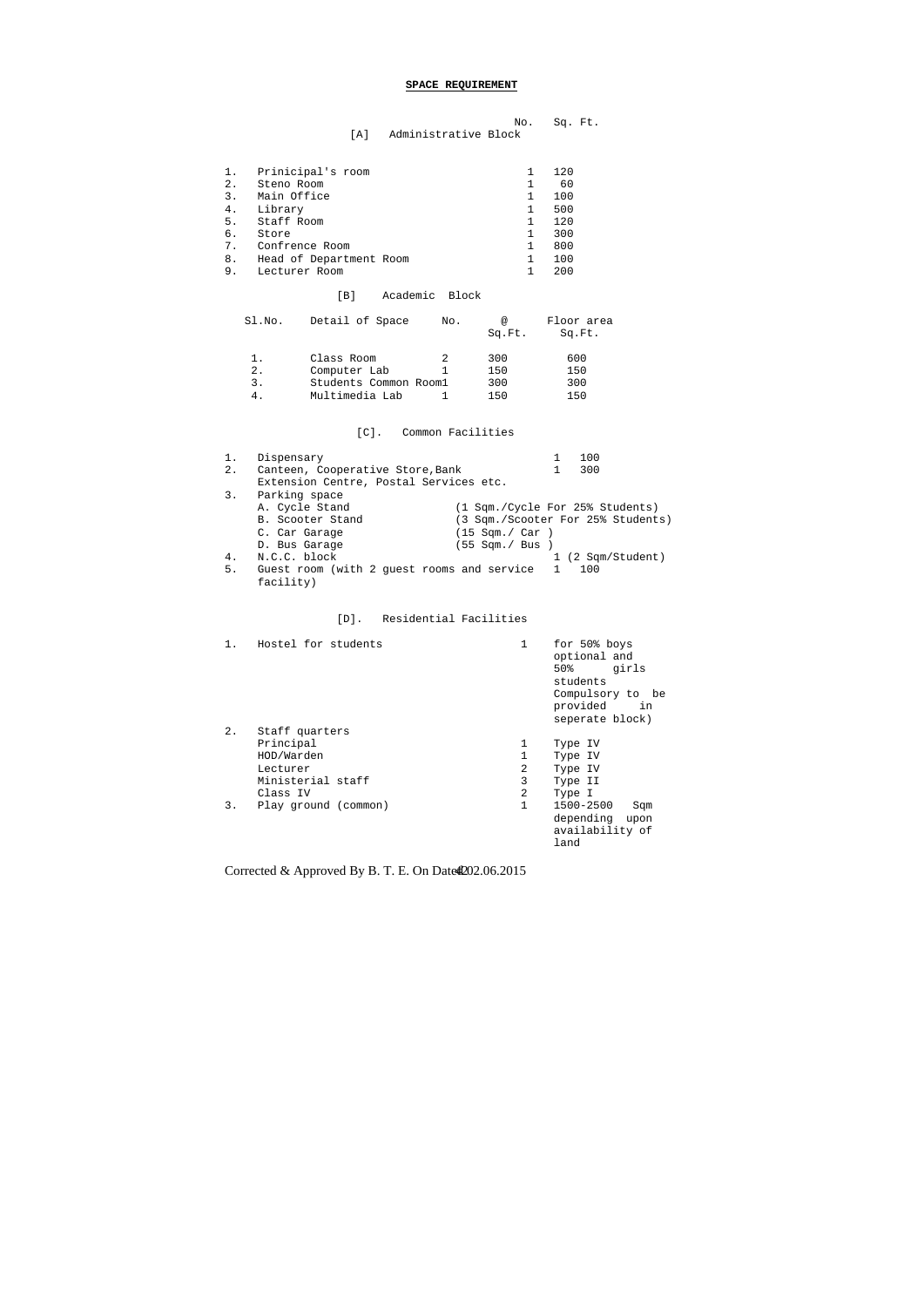Priority to be given in following order

(1)

- a. Administrative Building
- b. Labs
- c. Workshop
- d. Over head Tank
- e. Boundary Wall
- f. Principal Residence
- g. Fourth Class Quarters (2/3)

(2)

- a. Hostel
- b. Students Aminities

(3)

Residences of employee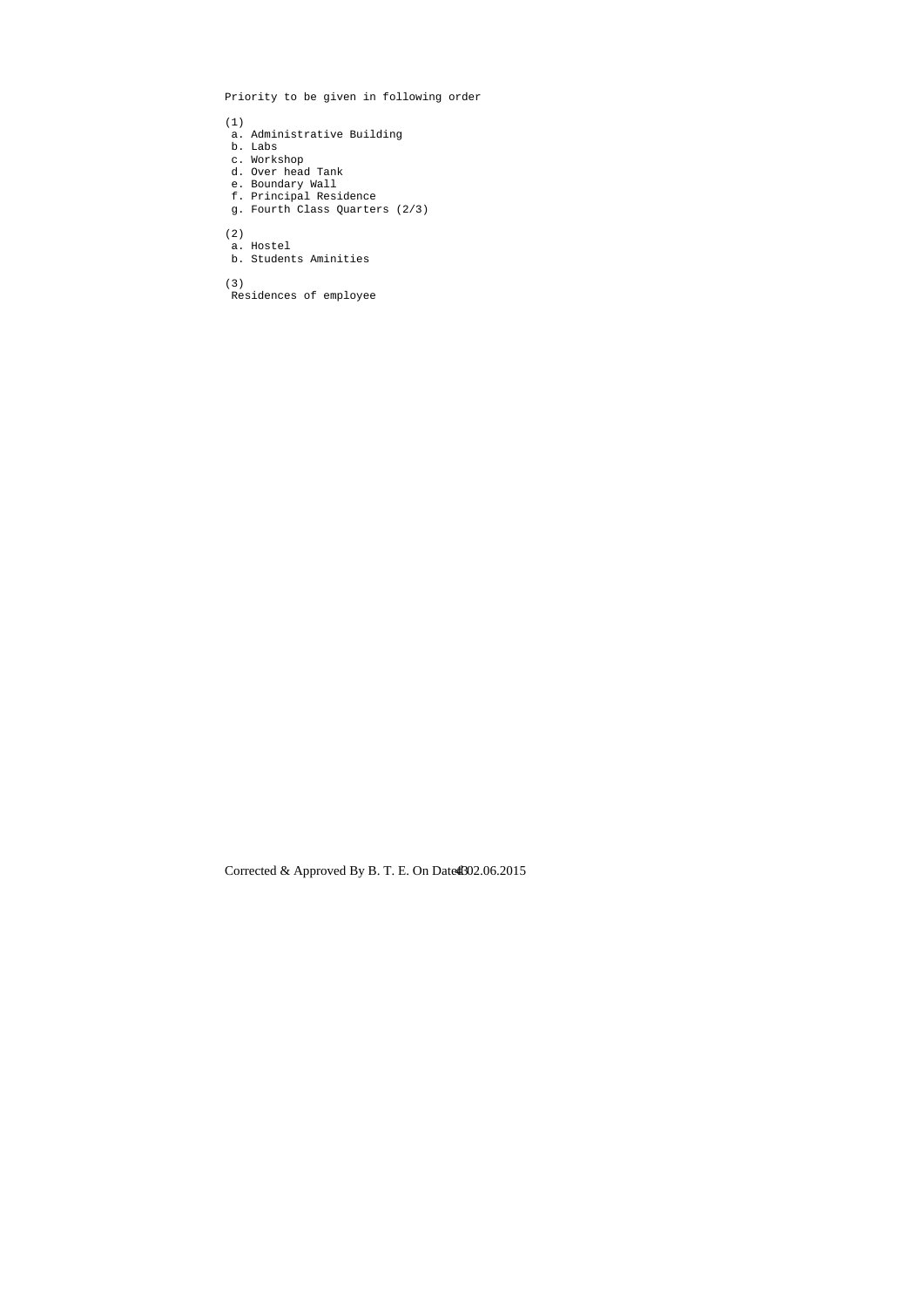# **LIST OF EQUIPMENT**

| 1.           | Only those of the equipment given below which are<br>essentially required for performing the practicals mentioned<br>in the curriculum and are not available in the institute are |                |                         |
|--------------|-----------------------------------------------------------------------------------------------------------------------------------------------------------------------------------|----------------|-------------------------|
| 2.           | to be procured by the institutions.<br>"Machine/Equipments/Instruments of old BTE list which are                                                                                  |                |                         |
|              | not included below are to be retained in the Lab/Shop for                                                                                                                         |                |                         |
|              | Demonstration purpose but not to be demanded fresh for                                                                                                                            |                |                         |
|              | purchase."                                                                                                                                                                        |                |                         |
|              |                                                                                                                                                                                   |                |                         |
|              | S.No.Name of Equipment                                                                                                                                                            |                |                         |
| Α.           | Computer Centre                                                                                                                                                                   |                |                         |
| $\mathbf{1}$ | PENTIUM-IV 3.0 Ghz or latest 15 7,500,00=00                                                                                                                                       |                |                         |
|              | RAM-4 GB or latest                                                                                                                                                                | $(14+1Server)$ |                         |
|              | HDD-360 GB latest                                                                                                                                                                 |                |                         |
|              | MONITOR COLOUR 17" AGP 16 MB                                                                                                                                                      |                |                         |
|              | 52X MM KIT( 52x CD Drive, Speaker, sound card)                                                                                                                                    |                |                         |
|              | $FDD - 1.44 MB$<br>Multi Media Key Board - 107 Keys enhanced                                                                                                                      |                |                         |
|              | Mouse - Microsoft Mouse (3 Button), Optical Mouse                                                                                                                                 |                |                         |
|              | 32 Bit PCI ETHERNET CARD(10/100) Mbps                                                                                                                                             |                |                         |
|              | Pre loaded Windows XP OR WINDOWS 2000                                                                                                                                             |                |                         |
|              | Pre loaded Norton Anti Virus with licence media and                                                                                                                               |                |                         |
|              | manual                                                                                                                                                                            |                |                         |
|              | 2. Software                                                                                                                                                                       |                |                         |
|              | i. Software for Fax                                                                                                                                                               | 01             |                         |
|              | ii. Windows XP                                                                                                                                                                    |                | $01$ $ -->$ 1,00,000.00 |
|              | iii. MS Office XP                                                                                                                                                                 | 01             |                         |
|              | iv. Internet Related Software                                                                                                                                                     | 01             |                         |
|              | (Internet Explore)                                                                                                                                                                |                |                         |
| 3.           | Modem                                                                                                                                                                             |                |                         |
|              | i. Window NT<br>ii. Hub - 16 port                                                                                                                                                 | 01<br>01       | $-->$ 15,000.00         |
|              | iii. All accessories relatred to                                                                                                                                                  | 01             |                         |
|              | Network, Cable, etc.                                                                                                                                                              |                |                         |
| 4.           | Telephone Connection                                                                                                                                                              | 01             | 3000.00                 |
| 5.           | Linex and DOS                                                                                                                                                                     | 01             | 3000.00                 |
| б.           | Laser Printer                                                                                                                                                                     | 01             | 20000.00                |
| 7.           | Scanner                                                                                                                                                                           | 01             | 10000.00                |
| 8.           | 5 KVA on line UPS with minimum                                                                                                                                                    | 01             | 1,75000                 |
|              | 30 miniute battery backup along                                                                                                                                                   |                |                         |
|              | with sealed maintenance free                                                                                                                                                      |                |                         |
|              | batteries. Provision for connecting                                                                                                                                               |                |                         |
|              | external batteries with network<br>connectivity.                                                                                                                                  |                |                         |
| 9.           | Air Conditioner(Window/Split Type) 02                                                                                                                                             |                | 60000.00                |
| 10.          | Vaccum Cleaner                                                                                                                                                                    | 01             | 6000.00                 |
| В.           | Graphics & Multimedia Lab                                                                                                                                                         |                |                         |
|              | 11. Casettes                                                                                                                                                                      |                |                         |
| 12.          | VCR/VCD                                                                                                                                                                           |                |                         |
| 13.          | C.T.V. with Cable Facilities                                                                                                                                                      |                |                         |
| 14.          | Audio Player/CD Player with recording                                                                                                                                             |                |                         |
| 15.          | Software for voice comparision                                                                                                                                                    |                |                         |
| 16.          | Cable Projector                                                                                                                                                                   |                |                         |
| 17.          | LCD Projector                                                                                                                                                                     |                |                         |
| 18.          | 2 MBPS leased line for Internet                                                                                                                                                   |                |                         |
| 19.          | Connectivity<br>Close Circuit Camera with monitor                                                                                                                                 |                |                         |
| 20.          | Lingua Phone                                                                                                                                                                      |                |                         |
|              |                                                                                                                                                                                   |                |                         |

Corrected & Approved By B. T. E. On Date 4402.06.2015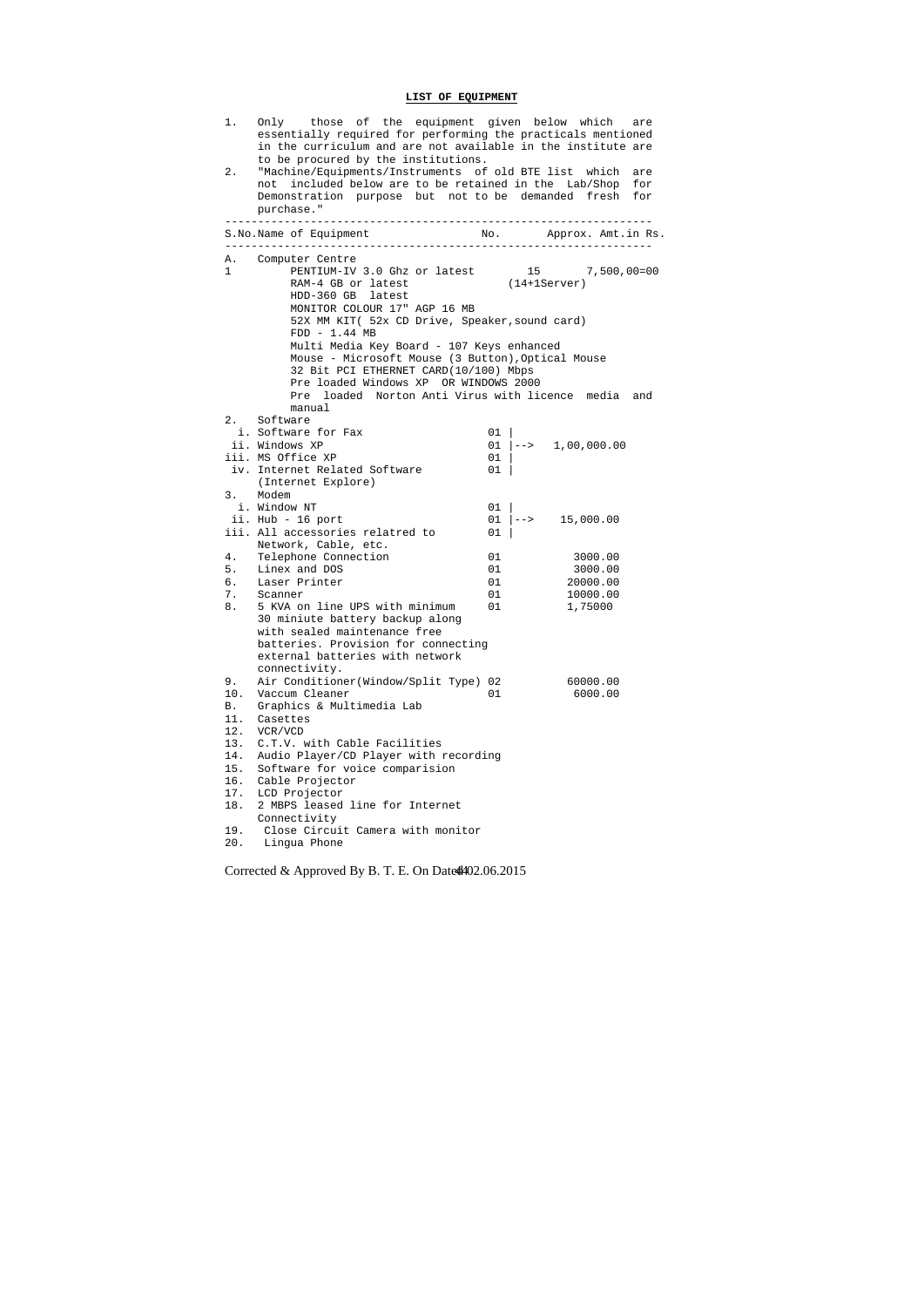## **LIST OF FURNITURE**

|       | 1. Computer Table        | 15 |                                |
|-------|--------------------------|----|--------------------------------|
| $2$ . | Revolving Chair          | 20 | $ --->$ Rs. 2,00,000.00        |
|       | 3. Officer Table         |    | $6$ $ --->$ Rs. 40000.00       |
| 4.    | Officer Chair            |    | $10$ $ ----- >$ Rs. 25000.00   |
|       | 5. Office Table          |    | $8$ $\vert$ ----> Rs. 25000.00 |
|       | 6. Office Chair          |    | $8$ $ --->$ Rs. 8000.00        |
|       | 7. Stool                 |    | $10$ $ --->$ Rs. 2000.00       |
|       | 8. Bench                 |    | $3$ $ --->$ Rs. 6000.00        |
|       | 9. Lab Table             |    | $8$ $ --->$ Rs. 20000.00       |
|       | 10. Stool                |    | $20$ $ --->$ Rs. 10000.00      |
|       | 11. Book Self            |    | $10$ $ -----$ Rs. 30000.00     |
|       | 12. Steel Almirah        |    | $5$ $\vert$ ----> Rs. 15000.00 |
|       | 13. Reading Room Table   |    | $3 \mid$ ----> Rs. 15000.00    |
|       | 14. Chair (Reading Room) |    | 30 $\vert$ ----> Rs. 15000.00  |
|       | 15 Class Room Chair      |    | $150$ $ --->$ Rs. 8000.00      |
|       | 16 Class Room Table      |    | $150$ $ -----$ Rs. 10000.00    |